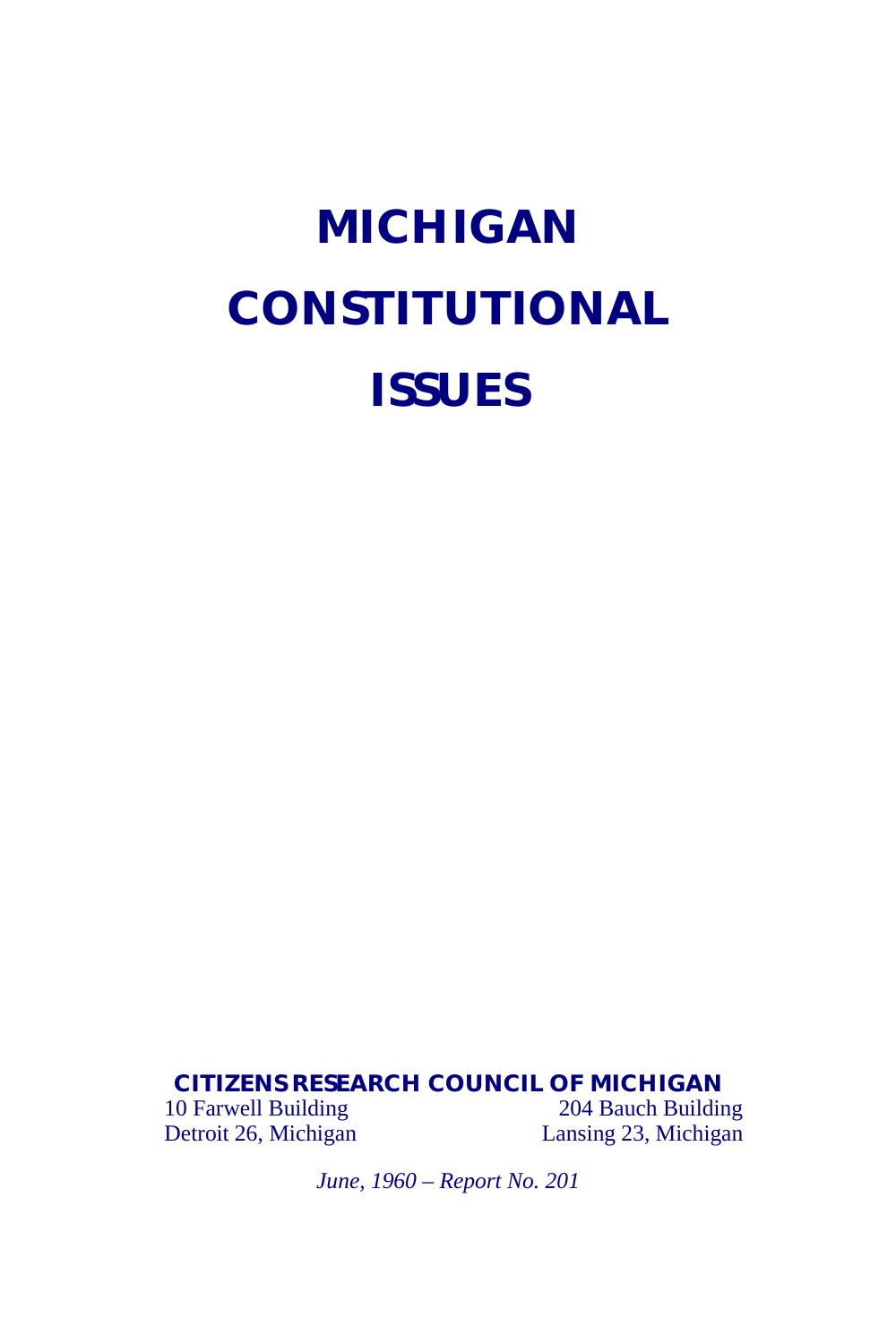## **CONTENTS**

# **Page**

| L   |                 |  |  |
|-----|-----------------|--|--|
|     | $A_{-}$         |  |  |
|     | B.              |  |  |
|     | $\mathcal{C}$ . |  |  |
|     | D               |  |  |
|     | $E_{\rm c}$     |  |  |
| II. |                 |  |  |
|     |                 |  |  |
|     |                 |  |  |
|     |                 |  |  |
|     |                 |  |  |
|     |                 |  |  |
|     |                 |  |  |
|     |                 |  |  |
|     |                 |  |  |
|     |                 |  |  |
|     |                 |  |  |
|     |                 |  |  |
|     |                 |  |  |
|     |                 |  |  |
|     |                 |  |  |
|     |                 |  |  |
|     |                 |  |  |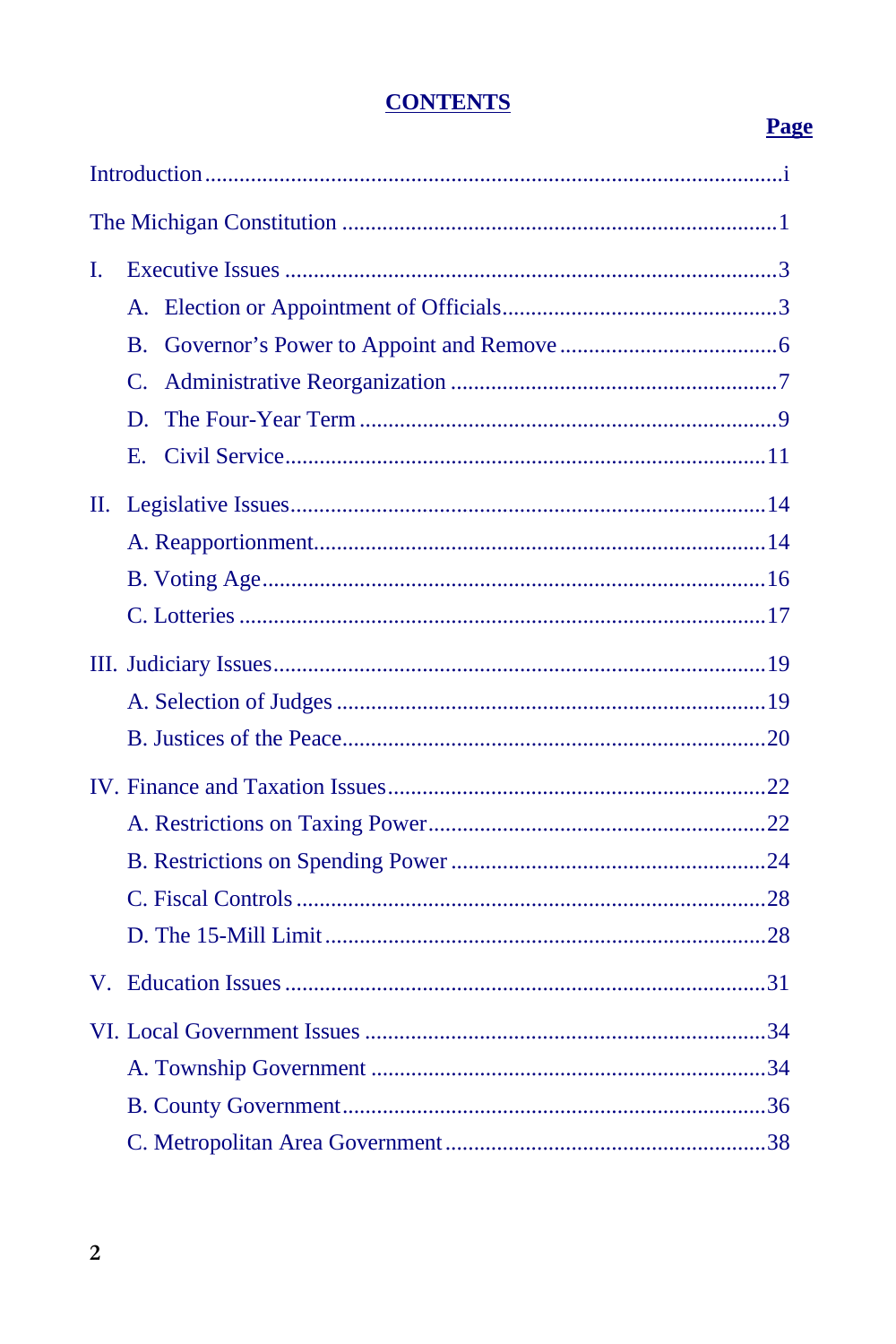#### **INTRODUCTION**

#### **Major Constitutional Issues**

This publication discusses briefly, and without editorial comment, those questions which appear to constitute the major points at issue.

There are two basic issues which transcend others to the extent that they would appear to be controlling in the decisions that the voter must make at the several steps in the process of revising the constitution.

One of these basic issues deals with the apportionment of the senate and, to a lesser degree, the apportionment of the house of representatives. The issue is both political and sectional. Politically, it involves what some feel to be present constitutional assurance of Republican control of the senate as opposed to a senate more evenly divided politically if elected on a strictly population basis. Sectionally, it involves the question of increasing the legislative power of the three southeastern Michigan counties of Wayne, Oakland, and Macomb, which have about 48 percent of the state's population, but only 26 percent of the senate seats and 43 percent of the house seats. An increase in representatives for these counties would have to be at the expense of the other 80 counties, which now have the other 52 percent of the state's population with 74 percent of the senate seats and 57 percent of the house seats.

It cannot be assumed that the political and sectional interests are necessarily identical. Crosscurrents are strong.

The second basic issue is whether the people wish to relax the constitutional restrictions they have placed on the executive and legislative branches of government. In respect to the legislature the following questions seem most important:

- Should the legislature be allowed to impose (or be prohibited from imposing) a graduated income tax?
- Should the legislature be freed of the restrictions on its taxing and spending powers that have been imposed through dedication of funds? (Sales tax diversion, primary school interest fund, gas and weight tax dedication, etc.)
- Shall the state's fiscal capacity be increased through increasing or eliminating the limitation on state borrowing?
- Shall local taxing power be increased by removing or raising property tax limitations?
- Shall the legislature's control over spending be increased by removing from the civil service commission the power to fix salaries?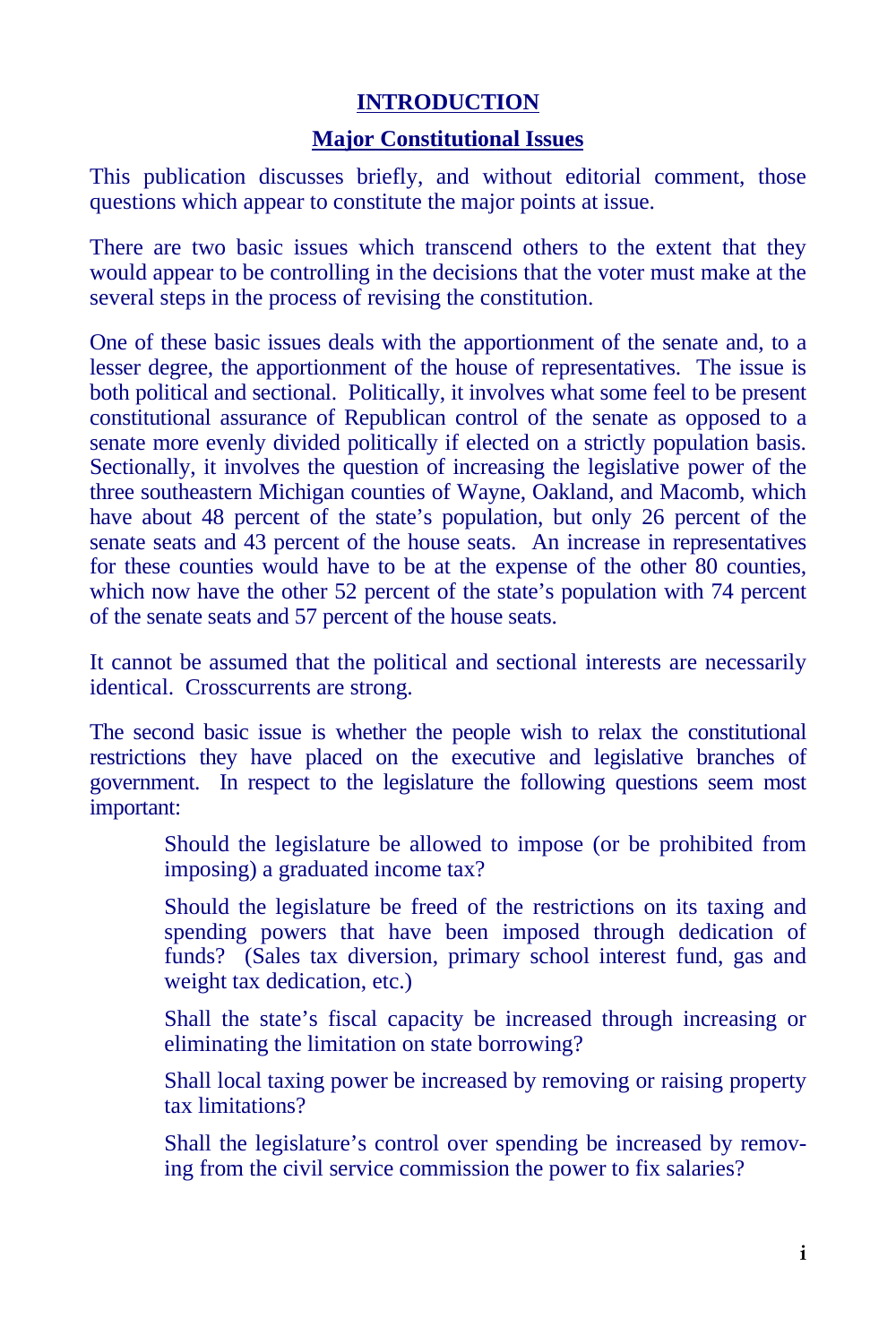In respect to the executive, the major questions are these:

- Should the governor be given a four-year term?
- Should the administrative structure of state government be integrated under the governor, with subordinate officials appointed rather than elected?

The Research Council takes no position on the question of calling a constitutional convention. It is hoped that this discussion of Michigan Constitutional Issues will promote discussion of vital issues and assist the citizen in his deliberations.

### **The Process of Constitutional Revision**

The citizens of Michigan may be embarking on a six-step process of acquiring a new, or substantially revised, state constitution. The six steps will require over two years to complete and there are a number of hurdles to be met along the way. This process of constitutional revision has been initiated by the League of Women Voters and the Junior Chamber of Commerce.

#### **Step 1. Signatures on Initiatory Petitions**

The first step is the securing of 231,218 valid signatures on initiatory petitions by July 9, 1960. This phase of the process is under way at the present time. The initiatory petitions being circulated by the League and Jaycees seek to place before the voters in November, 1960, a five-point amendment to Article XVII, Section 4, of the state constitution providing for the following:

- 1. That the question of calling a convention be voted on by the people at the spring election in April, 1961, and each 16th year thereafter. (Under the present provision of Article XVII, Section 4, the question will not be submitted to the people until November, 1974.)
- 2. That approval of calling a convention require only a majority of those voting on the question, rather than the present requirement of a majority of those voting at the election.
- 3. That delegates to a convention be elected in a special election not later than four months after certification of approval.
- 4. That one delegate be elected for each senator and for each representative, rather than three delegates from each senatorial district as now required.
- 5. That the convention convene in Lansing the first Tuesday in October following the selection of delegates.

Failure to acquire the necessary signatures would close the issue for the time being and stop the process. If, however, the signatures are acquired by the July 9, 1960, deadline, the proposed amendment will appear on the November, 1960, ballot.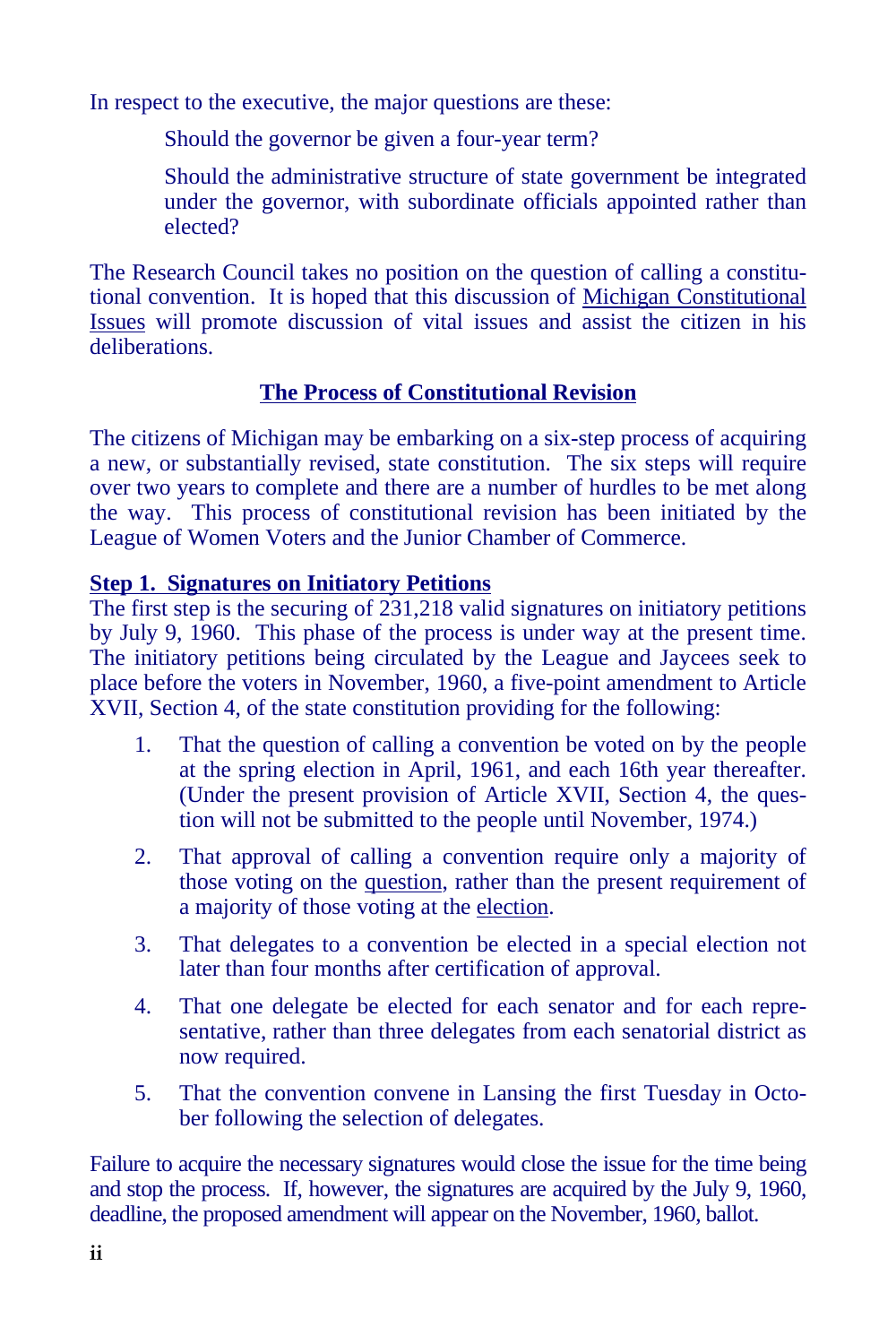#### **Step 2. Vote on the Amendment at the November, 1960, Election**

The second step in the process is the submission of the proposed constitutional amendment to the people in the November, 1960, election. As a constitutional amendment the proposal requires for approval a majority of those voting on the question. If the proposed amendment is not approved, the process will be halted and under the present provisions of Article XVII, Section 4, the question of calling a convention will then be submitted to the voters in 1974.

If, however, the amendment is approved, the question of calling a convention will be submitted to the voters at the April, 1961, state election.

#### **Step 3. The Vote on Calling a Convention**

Approval of the amendment in the November, 1960, election will automatically place the question of calling a constitutional convention on the April, 1961, ballot. As a result of the amendment to Article XVII, Section 4, the call for a constitutional convention will require for approval only a simple majority of those voting on the question.

The last two times the question of calling a constitutional convention has been submitted to the voters, it has received approval of a majority voting on the question, but has fallen short of the majority voting at the election. The votes were as follows:

|      | "Yes" Votes Required |            |           |
|------|----------------------|------------|-----------|
| Year | <b>For Approval</b>  | <b>Yes</b> | <u>No</u> |
| 1958 | 1.170.915            | 821,282    | 608,365   |
| 1948 | 1,056,561            | 855.451    | 799,198   |
| 1942 | 613,387              | 408,188    | 468,506   |

If the League-Jaycee proposed amendment had been in effect, the convention would have carried in both 1948 and 1958.

If the call for a convention does not receive approval of a majority voting on the question, then the process is halted and the question will not be automatically submitted to the voters until the election in April, 1977. If the call is approved, then the process continues.

#### **Step 4. Electing Delegates to a Convention**

After approval of the call for a convention, the next step is electing delegates to a convention. The League-Jaycee amendment provides that delegates to the convention shall be elected not more than four months after certification of approval of the convention. Delegates are to be elected one for each state representative (110) and one from each state senatorial district (34) -- a total of 144 delegates (in contrast to the present constitutional provision of three from each senatorial district or a total of 102 delegates).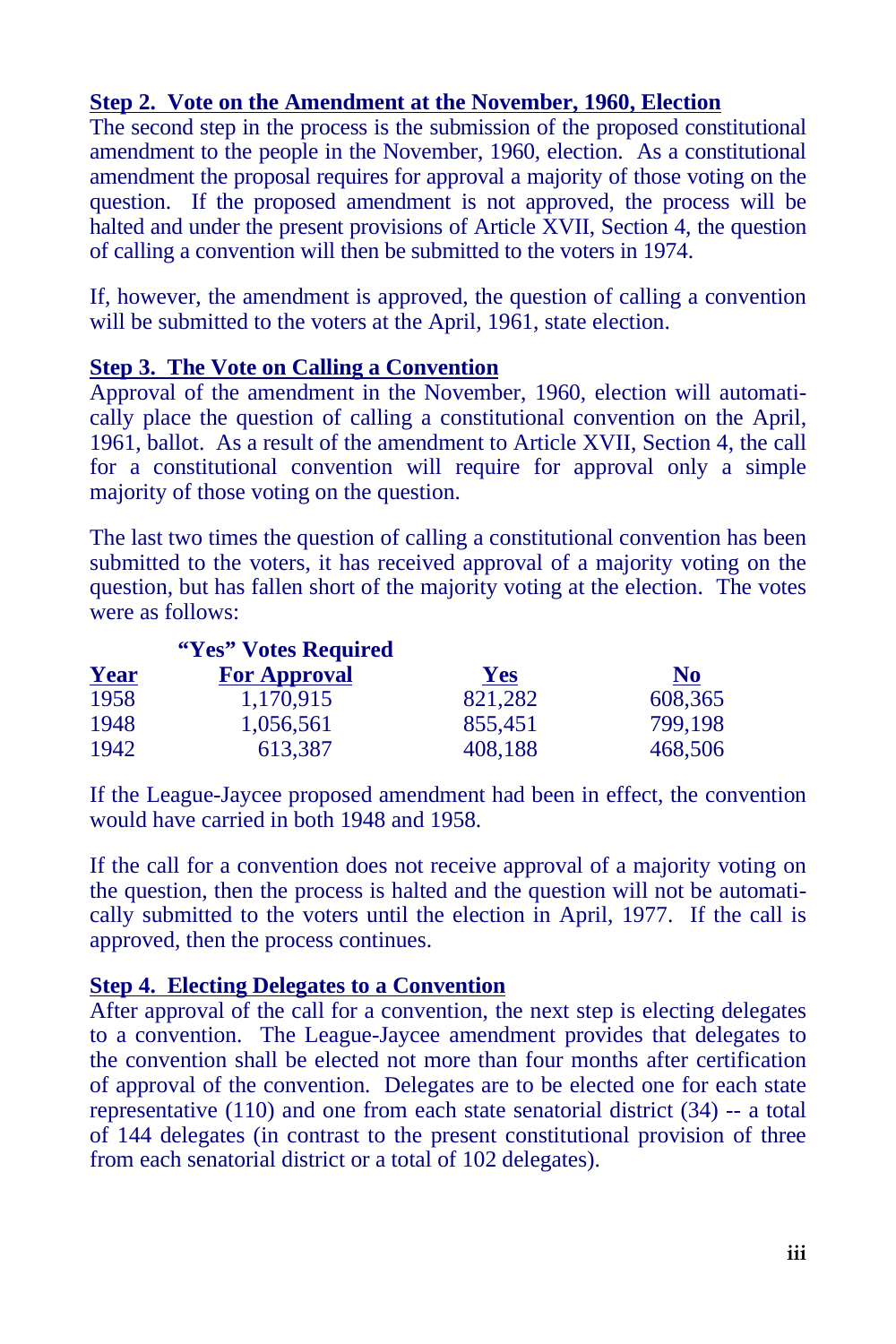Neither the League-Jaycee amendment, nor the present Article XVII, Section 4, provides for the nomination of delegates, and neither specifies whether the election of delegates is to be partisan or non-partisan. However, a statute was enacted at the 1960 session of the legislature providing for the nomination and election of constitutional convention delegates on a partisan basis in much the same manner as state representatives and senators are nominated and elected.

#### **Step 5. Holding the Convention**

The delegates elected in the special election are to convene in Lansing on October 4, 1961, and continue their sessions until the business of the convention shall be completed. The convention of 1907-1908 lasted four months.

The convention can recommend an entirely new constitution, one or more amendments to the present constitution, or no changes at all. If the convention recommends no changes, then the process is halted. If, however, the convention recommends a new constitution or one or more amendments, the sixth and final step in the process would be undertaken.

#### **Step 6. Voting on Amendments or a New Constitution**

The last step is the submission to the voters of any proposals adopted by the convention. Any proposed constitution or amendments adopted by such convention are to be submitted to the voters on the first Monday in April following the final adjournment of the convention or, if at least 90 days are not available between the final adjournment and the first Monday in April, at the next general election.

The convention would have to complete its work and adjourn by about January 1, 1962, in order to meet the deadline for placing amendments or a new constitution before the voters in April, 1962. There is no regular election in April, 1962, so a special election would be required.

To meet that deadline the convention would have only three months in which to complete its work. It appears likely that the convention would not complete its work within that period and, consequently, the proposals of the convention would not be submitted to the voters until the November, 1962, regular general election or, possibly, even the April, 1963, election.

Approval of proposals of the convention would require a favorable vote of a majority of those voting on the question and a new constitution or amendments to the old would take effect on January 1 following approval (January 1, 1963, at the earliest).

Thus, the six-step process which might begin on July 9, 1960, will require at least two and one half years to be successfully concluded. However, the process might be terminated at any one of the steps indicated.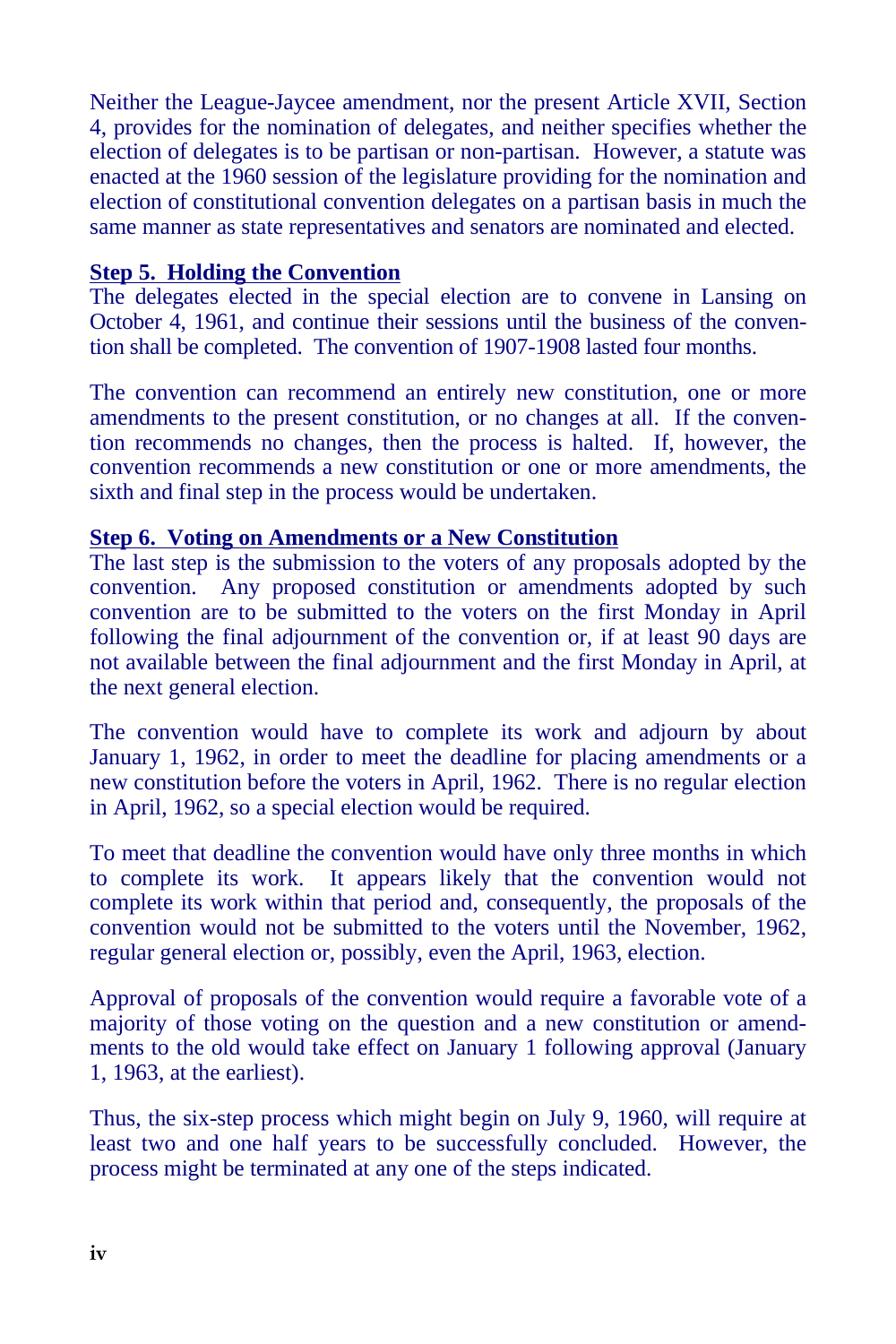#### **THE MICHIGAN CONSTITUTION**

By way of background, there are several aspects of the Michigan constitution which are of interest. Three factors stand out because they underlie many of the arguments for and against calling a constitutional convention. These factors, which are discussed below, are the age, frequency of amendment, and length of the constitution.

#### **Age of the Constitution**

It is frequently argued in support of a constitutional convention that because Michigan's constitution of 1908 is 52 years old, it is outdated and inadequate to meet the needs of a modern state. Those opposed to a convention argue that age is not a satisfactory criterion and point out that the federal constitution of 1787 (173 years old) is much older than that of Michigan.

As state constitutions go, Michigan's constitution is of more recent vintage than those of 41 states. The only states with more recently adopted constitutions are Alaska and Hawaii (1959), New Jersey (1947), Missouri and Georgia (1945), Louisiana (1921), and Arizona and New Mexico (1912). Of the constitutions of the 41 states which are older than Michigan's: three were adopted during the 18th century; 11 others predate the Civil War; 24 more came before 1900; and the remaining three were adopted during the period 1900-1908. The dates of adoption do not indicate the extent to which revision may have "modernized" a constitution. The age of Michigan's constitution, particularly when compared to the age of other state constitutions, offers no particular criterion for or against calling a convention.

#### **Frequency of Amendment of the Constitution**

Another factor advanced both in favor of and against the calling of a convention is the number of times the Michigan constitution has been amended. There have been 66 amendments to the Michigan constitution during the past 52 years - - a rate of about five amendments every four years. During this period, 122 amendments have been submitted to the voters and 56 of these have been rejected. During the past decade, 21 amendments have been submitted to the voters of which 18 have been approved and only three rejected.

Michigan is one of 14 states which provide for the submission of constitutional amendments to the voter by initiative petition. Of the 122 proposed amendments submitted to the voters, 34 were placed on the ballot by initiative petition and 88 were placed on the ballot by joint resolution of the legislature. Interestingly, only 26 percent of the amendments placed on the ballot by initiative were approved by the voters while 65 percent of the proposals placed on the ballot by the legislature were adopted.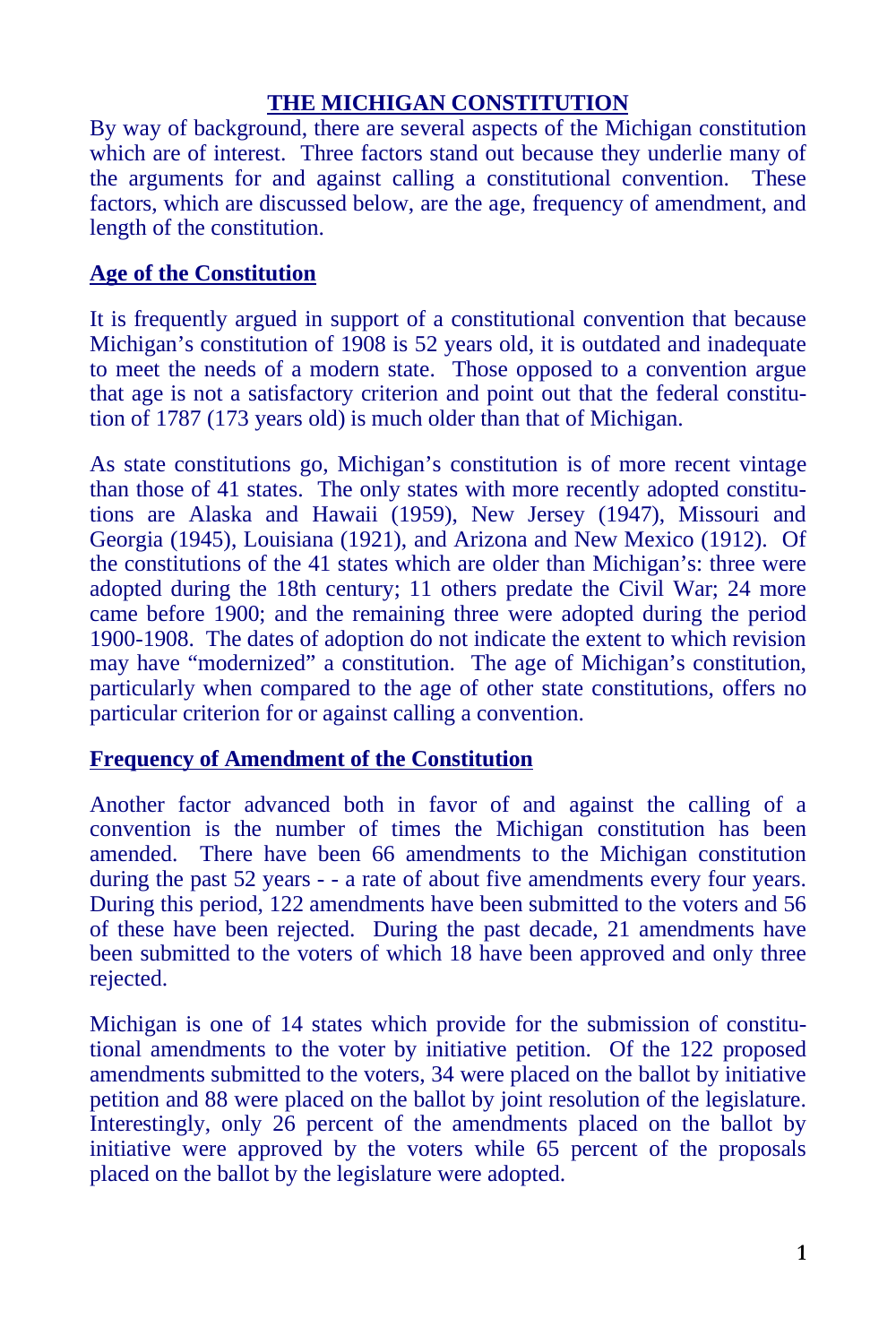The fact that Michigan's constitution has been amended 66 times (18 times in the last 10 years) can be argued neatly, and inconclusively, in two ways: First, as evidence that the constitution is obsolete and in need of a general overhaul; and, second, that the number and comparative ease of amendments show that the constitution has been kept modern through amendment and that any needed changes can be achieved through future amendment.

#### **Length of the Constitution**

Length -- or lack of it -- is sometimes taken as a rule of thumb for judging the general excellence of a constitution. As incorporations of basic law, the shorter constitution is often considered preferable because it usually contains fewer procedural details or materials essentially of a statutory nature than the longer document. Judged by this criterion alone, Michigan, with a document estimated at some 15,323 words, fares well by comparison. Thirty states have longer documents. Eight states have documents of fewer than 10,000 words; the two shortest being Rhode Island's (6,650) and Connecticut's (6,741). Prize for the longest constitution is easily taken by Louisiana with its more than 201,000 words, the next largest being a trifling 75,000 in California. An interesting point is that the ten shortest documents (none over 11,000 words) all date from before the Civil War, with the exception of Tennessee's 9,500-word document of 1870. If brevity is indeed a mark of excellence, drafters of the older documents have been rivaled only by the latest additions - - New Jersey's 12,500-word document of 1947, Alaska's 12,000-word document of 1959, and Hawaii's 11,412-word document of 1959.

 $\overline{a}$ 

<sup>\*</sup> Source: Book of the States, 1960-61. The Council of State Governments, Chicago.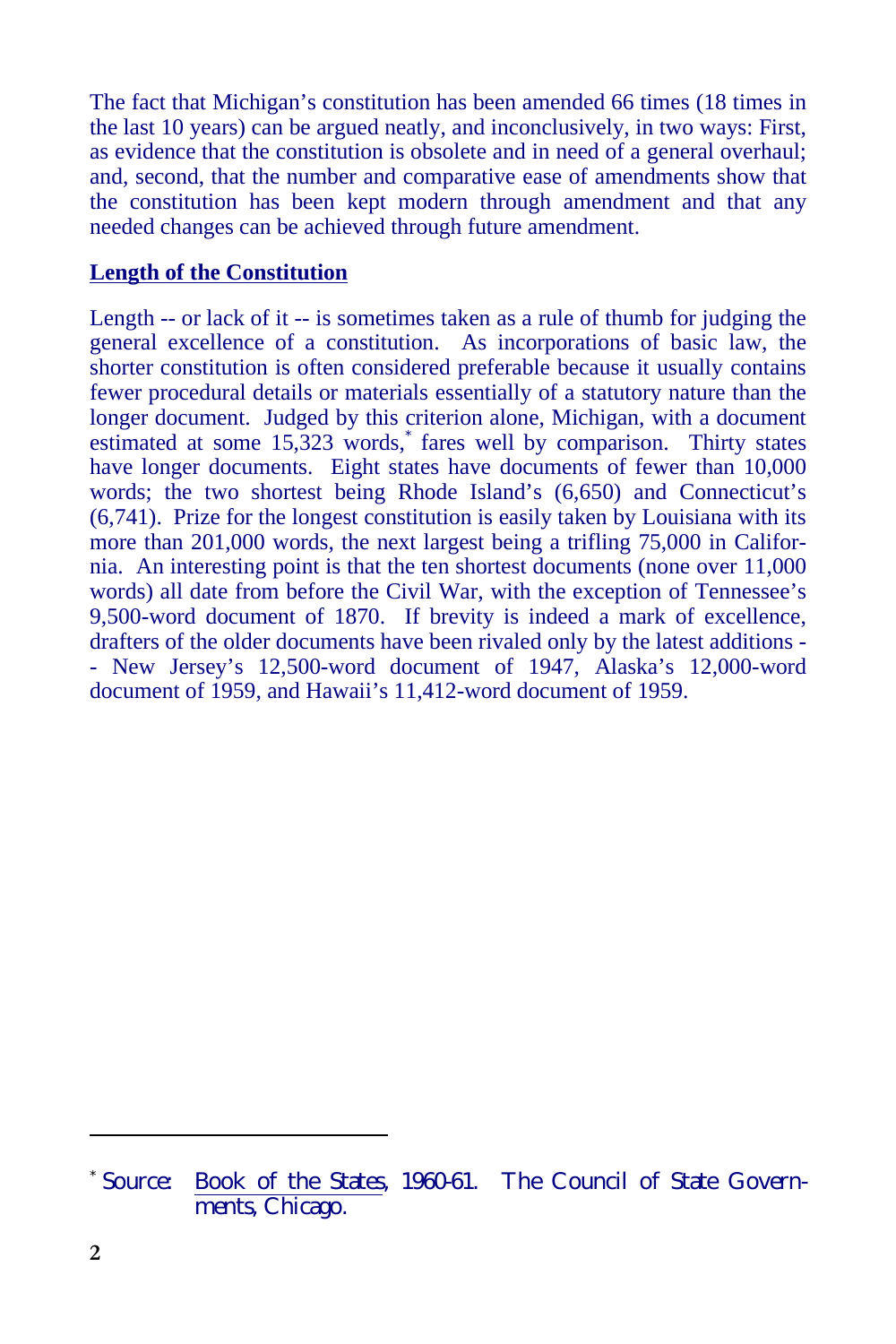The executive-administrative structure of state government is an area where much controversy develops in regard to constitutional change. Five specific areas of controversy appear likely:

- A. Make subordinate administrative officials appointive by the governor rather than elective.
- B. Strengthen the governor's general power of appointment and removal.
- C. Reorganize the administrative structure by grouping like governmental functions in a limited number of departments headed by administrators responsible to the governor.
- D. Extend terms of office, particularly that of the governor, to four years.
- E. Limit the special constitutional standing of civil service.

A constitutional convention would consider such issues in the general context of deciding either that:

- The executive article should be changed in order to give more power and authority to the governor within the executive department.
- Or, that some or all of the existing restrictions upon executive authority should be retained, or perhaps even reinforced.

#### **A. Election or Appointment of Officials**

(Reference: Michigan Constitution, Article VI, Section 1; Article XI, Section 2)

**I. EXECUTIVE ISSUES**<br>
ive structure of state government is an area where the spin regard to constitutional change. Five specific<br> *i* r likely:<br>
administrative officials appointive by the governor e.<br>
e.<br>
wernor's general The Michigan constitution provides for the election of five administrative officials in addition to the governor and lieutenant governor. These officials are: secretary of state, state treasurer, auditor general, attorney general, and superintendent of public instruction. A highway commissioner is elected under statutory authority. The question of electing the board of education and the state university boards will not be considered here. (See "Education Issues.")

Few states elect more of such officers than Michigan. Most states elect a lesser number as indicated on the following page.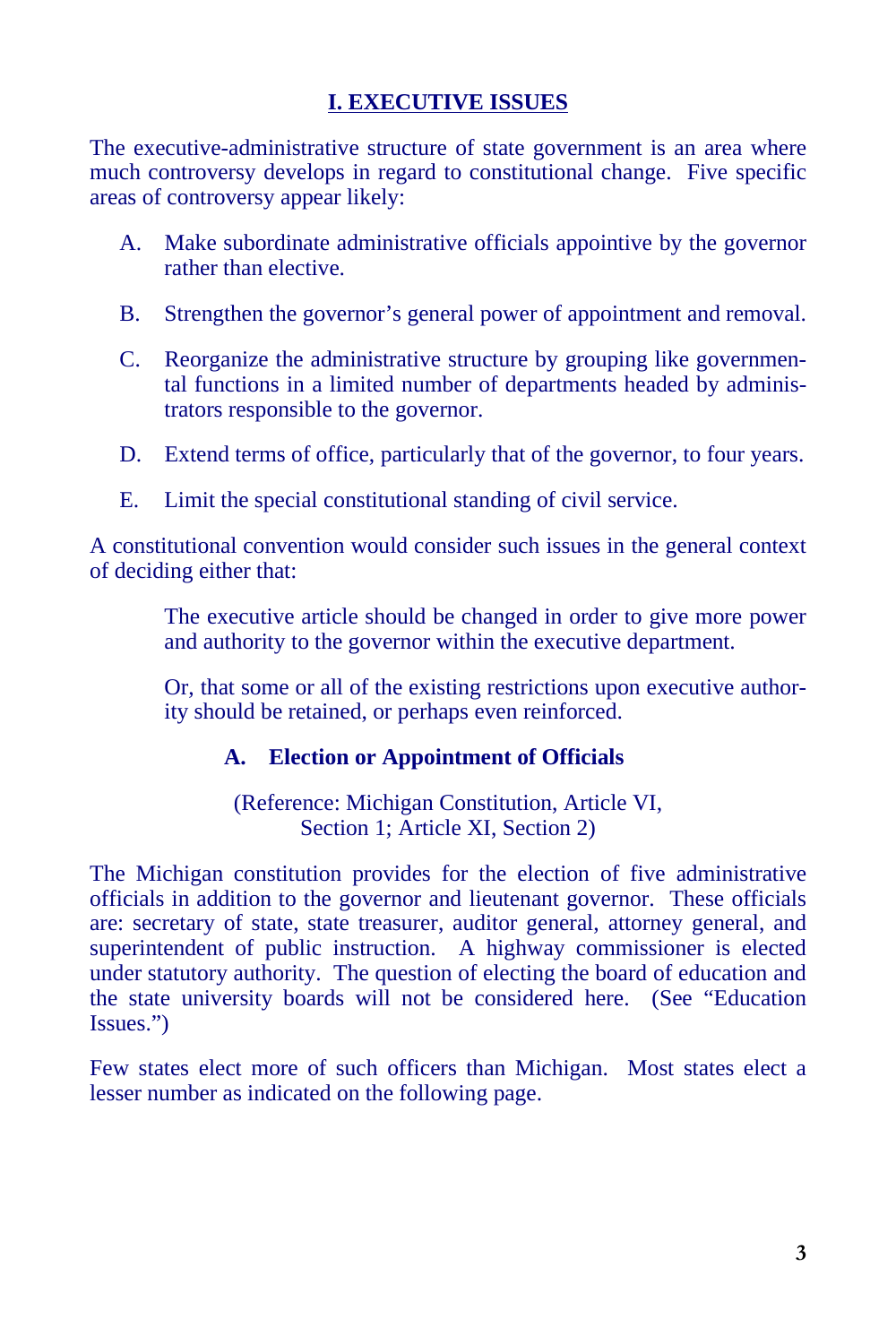#### **ELECTIVE STATE OFFICERS--EXECUTIVE-ADMINISTRATIVE**

(Executive councils, legislative auditors, and agencies generally headed by boards are omitted.)

| <b>Number</b>   |                |                           |                              |
|-----------------|----------------|---------------------------|------------------------------|
| of              | <b>Number</b>  |                           |                              |
| <b>Officers</b> | of             |                           |                              |
| <b>Elected</b>  | <b>States</b>  |                           | <b>Comments</b>              |
| 1               | 1              | New Jersey*               |                              |
| $\overline{2}$  | $\overline{2}$ | Hawaii, Alaska*           | Hawaii lieut. gov. acts      |
|                 |                |                           | as sec. of state; Alaska     |
|                 |                |                           | sec. of state elected as,    |
|                 |                |                           | and in lieu of, lieut. gov.  |
| 3               | $\overline{2}$ | Virginia, New             | N. H. officers other than    |
|                 |                | Hampshire*                | gov. elected by legislature. |
| 4               | 3              | New York,                 | Maryland treasurer           |
|                 |                | Pennsylvania,             | elected by legislature.      |
|                 |                | Maryland*                 |                              |
| 5               | 4              | Rhode Island,             | Tenn, officers other         |
|                 |                | Wyoming,* Utah,*          | than gov. elected by         |
|                 |                | Tennessee                 | legislature.                 |
| 6               | 11             | Massachusetts, Min-       | Maine officers other         |
|                 |                | nesota, Delaware,         | than gov. elected by         |
|                 |                | Colorado, Connecticut,    | legislature.                 |
|                 |                | Missouri, Ohio,           |                              |
|                 |                | Vermont, Wisconsin,       |                              |
|                 |                | Maine,* Oregon*           |                              |
| $\overline{7}$  | 11             | Texas, Nevada,            |                              |
|                 |                | Nebraska, Illinois,       |                              |
|                 |                | Indiana, Montana,         |                              |
|                 |                | California, Arkansas,     |                              |
|                 |                | Iowa, Arizona,*           |                              |
|                 |                | Florida*                  |                              |
| 8               | 7              | South Dakota, Kansas,     |                              |
|                 |                | Alabama, MICHIGAN,        |                              |
|                 |                | New Mexico,               |                              |
|                 |                | Kentucky, Idaho           |                              |
| 9               | 5              | <b>Washington</b> , South | South Carolina insurance     |
|                 |                | Carolina, North           | commissioner elected by      |
|                 |                | Dakota, Louisiana,        | legislature.                 |
|                 |                | Georgia                   |                              |
| 10              | 4              | Oklahoma, Mississippi,    |                              |
|                 |                | North Carolina, West      |                              |
|                 |                | Virginia*                 |                              |

\*States having no lieutenant governor.

Source: Book of the States, 1960-61, The Council of State Governments, Chicago, pp. 124-125.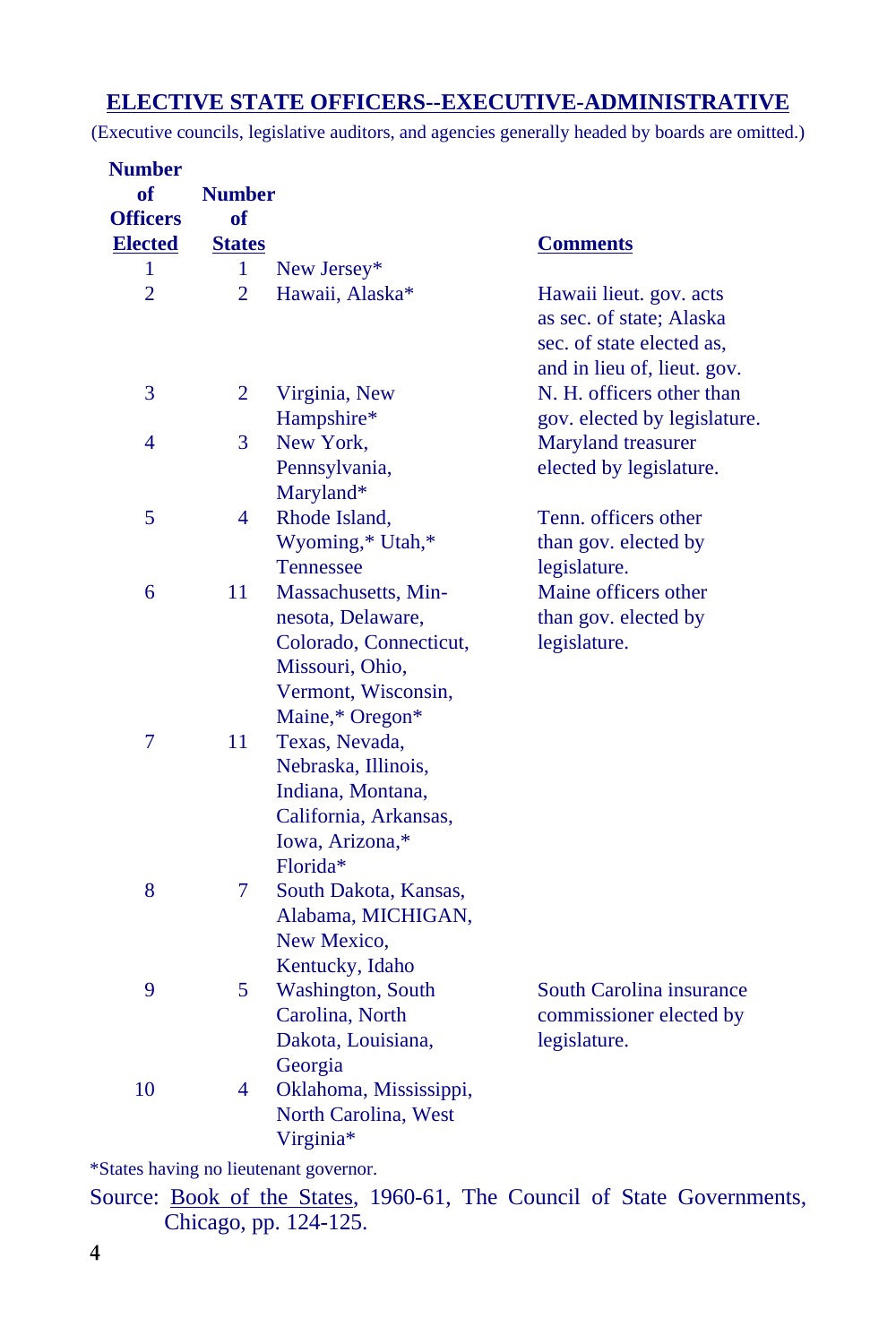#### **COMPARATIVE FIGURES FOR SPECIFIC OFFICERS ELECTED IN MICHIGAN**

|                                | <b>States In Which</b><br><b>Elected By</b> | <b>States In Which</b><br><b>Elected By</b> |
|--------------------------------|---------------------------------------------|---------------------------------------------|
| <b>Officer</b>                 | <b>Voters</b>                               | <b>Legislature</b>                          |
| Governor                       | 50                                          |                                             |
| <b>Lieutenant Governor</b>     | 38                                          |                                             |
| <b>Secretary of State</b>      | 39                                          | 3                                           |
| <b>Attorney General</b>        | 42                                          |                                             |
| <b>Treasurer</b>               | 41                                          | 4                                           |
| <b>Auditor</b> (or Controller) | 40                                          | (Legislative)<br>Auditor or                 |
|                                |                                             | Controller in 7)                            |
| Superintendent of Public       |                                             |                                             |
| Instruction                    | 26                                          |                                             |
| <b>Highway Commissioner</b>    | $2*$                                        |                                             |

\*Michigan; and three-member highway commission in Mississippi.

Source: Book of the States, 1960-61, The Council of State Governments, Chicago, pp. 124-125.

Many urge that these elected officials in Michigan be appointed by the governor (with or without consent of senate) except for the auditor general who should be appointed by and responsible to the legislature. The common arguments for appointment are:

- 1. The governor should have full responsibility for administration, yet he is limited in his control of officials elected separately and apart from him. The degree of independence given these officials by their election tends to reduce responsibility and accountability for results.
- 2. If such officials were made appointive, Michigan would follow the example of the federal government and elect only the governor and lieutenant governor (president and vice president). The president (governor) with power to appoint and remove his department heads can therefore control and be held responsible for administration.
- 3. States with newer or revised constitutions have tended to reduce substantially the number of elected officials.
- 4. The practice of electing minor administrative officials is an archaic hold-over from the Jacksonian craze for electing as many officials as possible.
- 5. The voters have proved to be largely uninformed about the duties and competence of these officials -- often they do not know even their names and cannot vote effectively.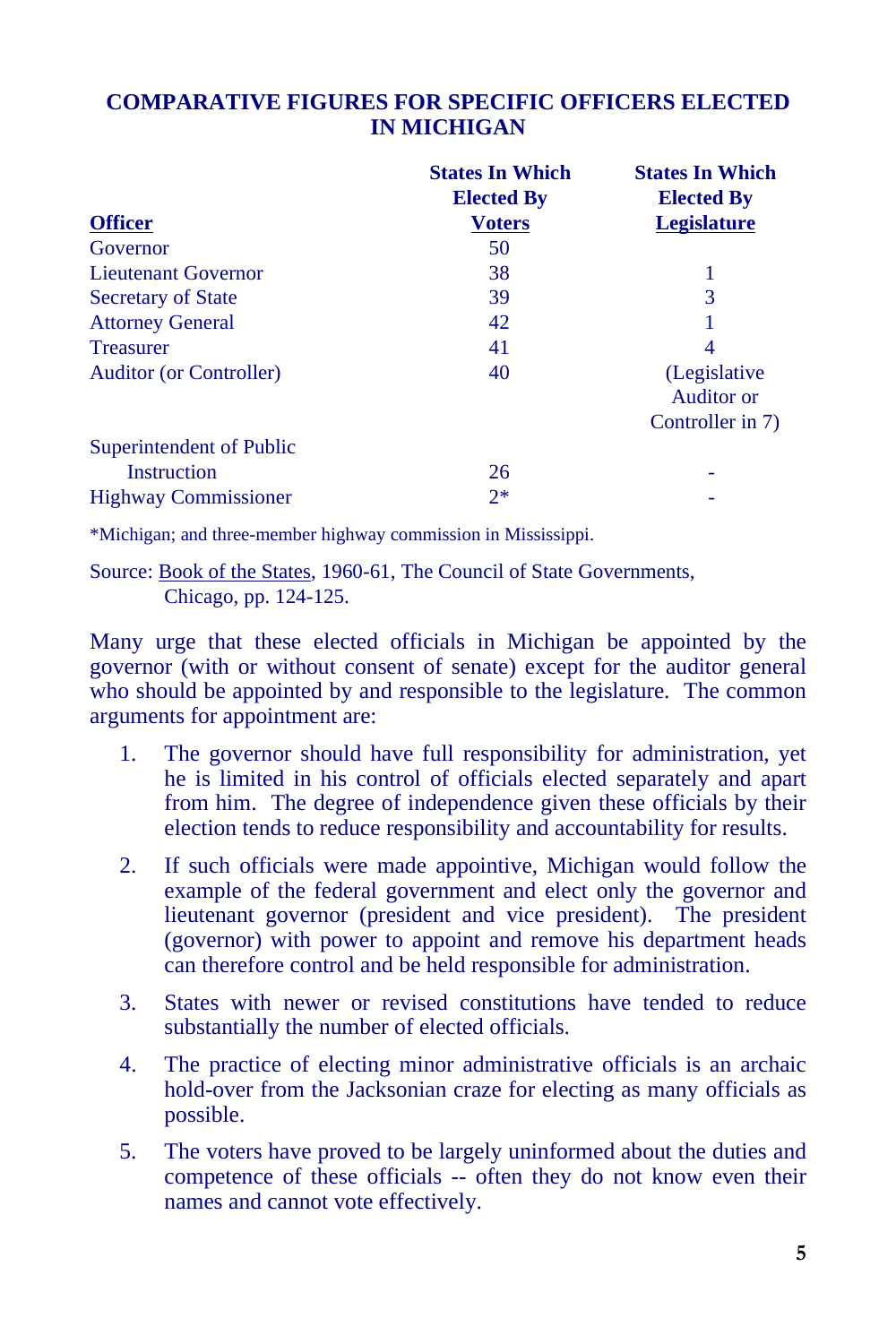Those who urge the continued election of such officials generally argue that:

- 1. Appointment of presently elected administrative officials by the governor would strengthen excessively the executive power to the detriment of the principle of balanced executive, legislative, and judicial power.
- 2. Removal of these elective officials from the ballot is contrary to basic principles of American democracy.
- 3. States need not follow the federal example. It is better that such officials are elected directly by the people in the most clearly democratic manner.
- 4. The process of election provides effective political training for lesser officials who may later become governor.

### **B. Governor's Power to Appoint and Remove**

(Reference: Michigan Constitution, Article VI, Sections 2, 3, 10; Article IK, Sections 5, 7)

When the present constitution was adopted, the elected officials specified in it were expected to head all major departments. The constitution, in any event, did not provide for any specific method of securing other executiveadministrative officials. Therefore, no provision was made for gubernatorial appointive power, except to fill vacancies. As the state government developed, the original six departments have been supplemented by scores of other departments, boards, and agencies of all kinds.

The silence of the constitution on appointment has enabled the legislature to use wide discretion in providing for new agencies and their administrative officers. By statute, some agency heads were made appointive by the governor, others by the governor with the consent of senate, others by the governor on nomination by private organizations, and some ex officio (boards composed of existing constitutional and statutory officers).

Many feel that this lack of constitutional structure for gubernatorial appointment should be remedied. It is urged that the governor be given constitutional power to appoint (with or without consent of the senate) all officers logically responsible to him, whether presently elected or not. This, it is said, would provide uniformity and would give the governor the means to exercise responsibility for administration.

Those who desire such changes assert of the present system that:

- $\equiv$  It is haphazard and follows no logical pattern.
- States with newer constitutions, or reorganized administrative structures, have generally strengthened the governor's power to appoint.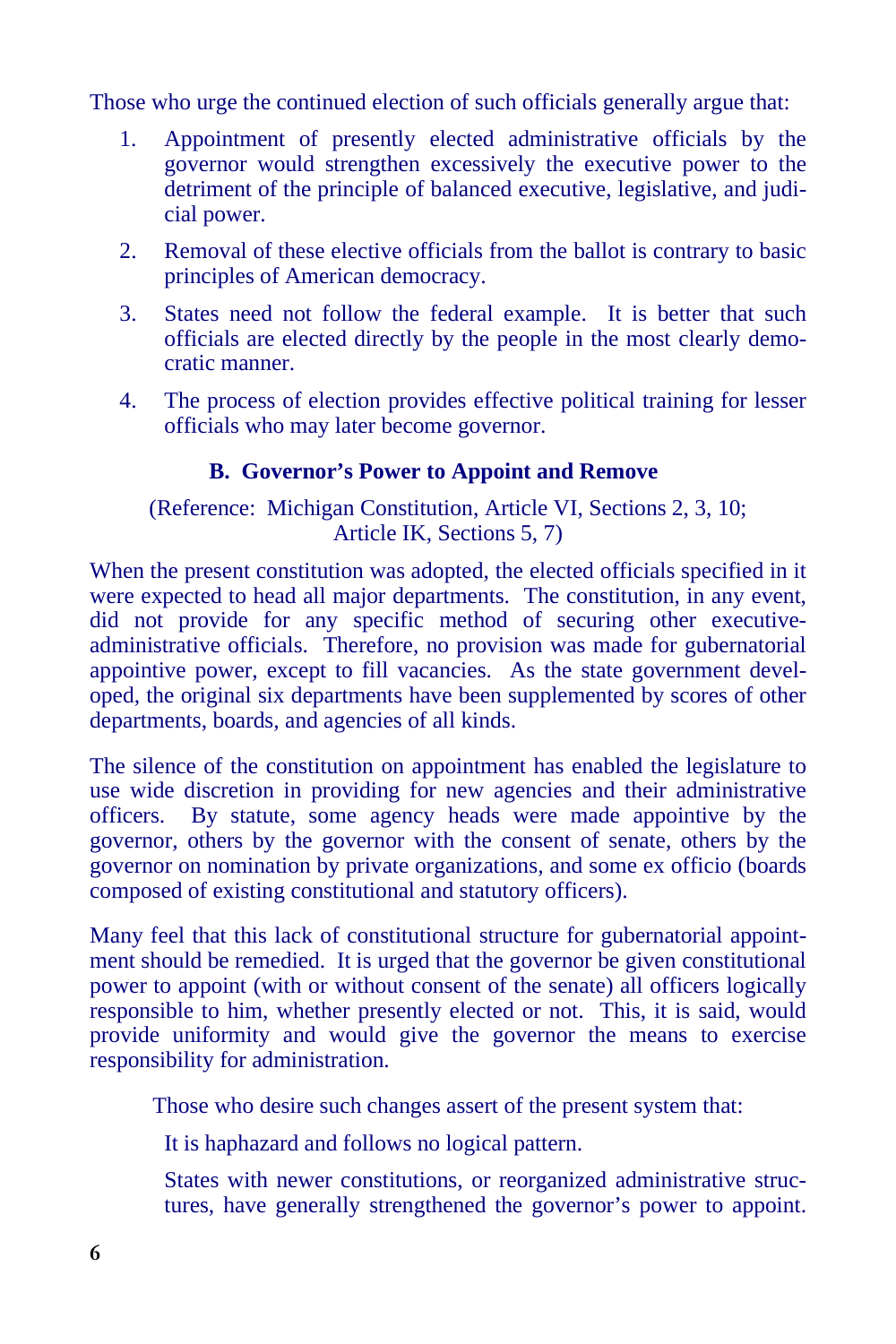This trend follows the pattern of the federal government with its wide presidential appointive power.

Those who oppose a change in the present system would argue that:

- State constitutions need not, and often do not, resemble features of the federal constitution.
- Strengthening gubernatorial power to appoint officials may too greatly enhance the governor's authority.

#### **Removal Power**

The power to remove from office has generally been considered incidental to the power to appoint. The Michigan constitution has a provision almost unique among state constitutions: that the governor may not remove administrative officials, even for cause, when the legislature is in session. When the legislature is not in session, the governor may remove any administrative official for cause (such as corrupt conduct and malfeasance). Removal only for cause is not unusual among state constitutions.

Those who favor strengthening the governor's power to appoint and remove feel that:

- The governor should have power to remove officials responsible to him whether or not the legislature is in session.
- The governor should also have power to remove, for administrative reasons as well as for cause, officials responsible to him, if he is to be held responsible for administration.

Those who oppose strengthening the governor's removal powers use much the same argument used in opposing strengthening his appointment power.

#### **C. Administrative Reorganization**

#### (Reference: Public Act No. 125, 1958)

The movement for reorganization of the administrative structure in Michigan has been carried on for over 40 years. Since 1951, the "Little Hoover Commission" recommendations have further stimulated this issue. The existence of some 120 separate state administrative agencies in Michigan has become a focal point of controversy. Many of these agencies are headed by boards and commissions only indirectly responsible to the governor. Terms of board and commission members vary widely as do the provisions for their appointment. A new governor in a two-year term normally has few opportunities to appoint new members. Therefore, policies of a previous administration continue after it has ended, and a new governor may be thwarted in his administrative efforts.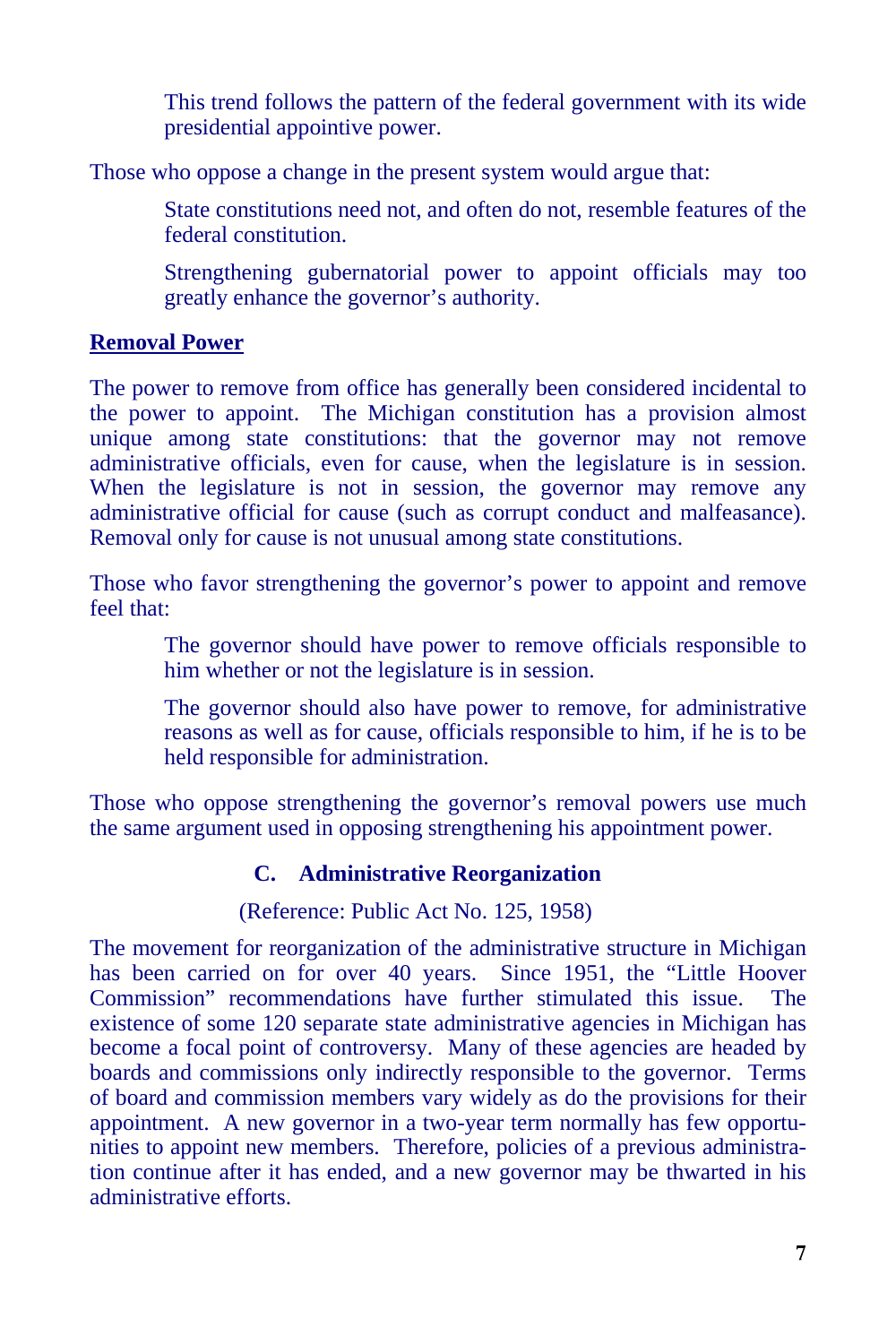The executive organization statute of 1958 (Public Act No. 125) was brought about by a desire to reorganize the state administration by allowing consolidation of various agencies of similar function to achieve a more simplified structure. Under this statute, the governor may submit reorganization plans to the legislature. Any such plan may be implemented by executive order unless either the house or the senate disapproves of it within a set period of time. This procedure gives initiative to the governor who is most responsible for administration. But either house of the legislature has a veto check on action contemplated. This reorganization device has been used for many years by the federal government.

Many who approve of this statute contend, however, that administrative reorganization should be given constitutional status. They do so for the following reasons:

- Few administrative changes have come about in the last two years as a result of this statute. Fear of controversy has tended to delay widescale reorganization.
- States with new or revised constitutions, such as Missouri, New York, New Jersey, Hawaii, and Alaska, have attacked the problem of administrative fragmentation by constitutionally restricting the number of separate departments to 20 or less. This makes mandatory the integration and consolidation of agencies in a small number of departments that can be adequately supervised by the governor. Michigan could well follow this example in order to achieve widescale reorganization rapidly.
- The present organization of many boards and commissions is a serious obstacle to responsible administrative control by the governor. Most of those agencies not quasi-judicial or quasi-legislative in function should have an individual head or director responsible to the governor.
- Some assert that the 1958 statute is unconstitutional. A constitutional provision authorizing this statute, or incorporating its principle, would settle matters.
- A constitutional mandate for thorough reorganization would foster economy in state government. A streamlined functional administrative structure would operate far more efficiently.

There are few who oppose all efforts to bring about administrative reorganization. However, many object to wide-scale reorganization for the following reasons:

 A streamlined administration under the direct control of the governor would tend to make him too powerful.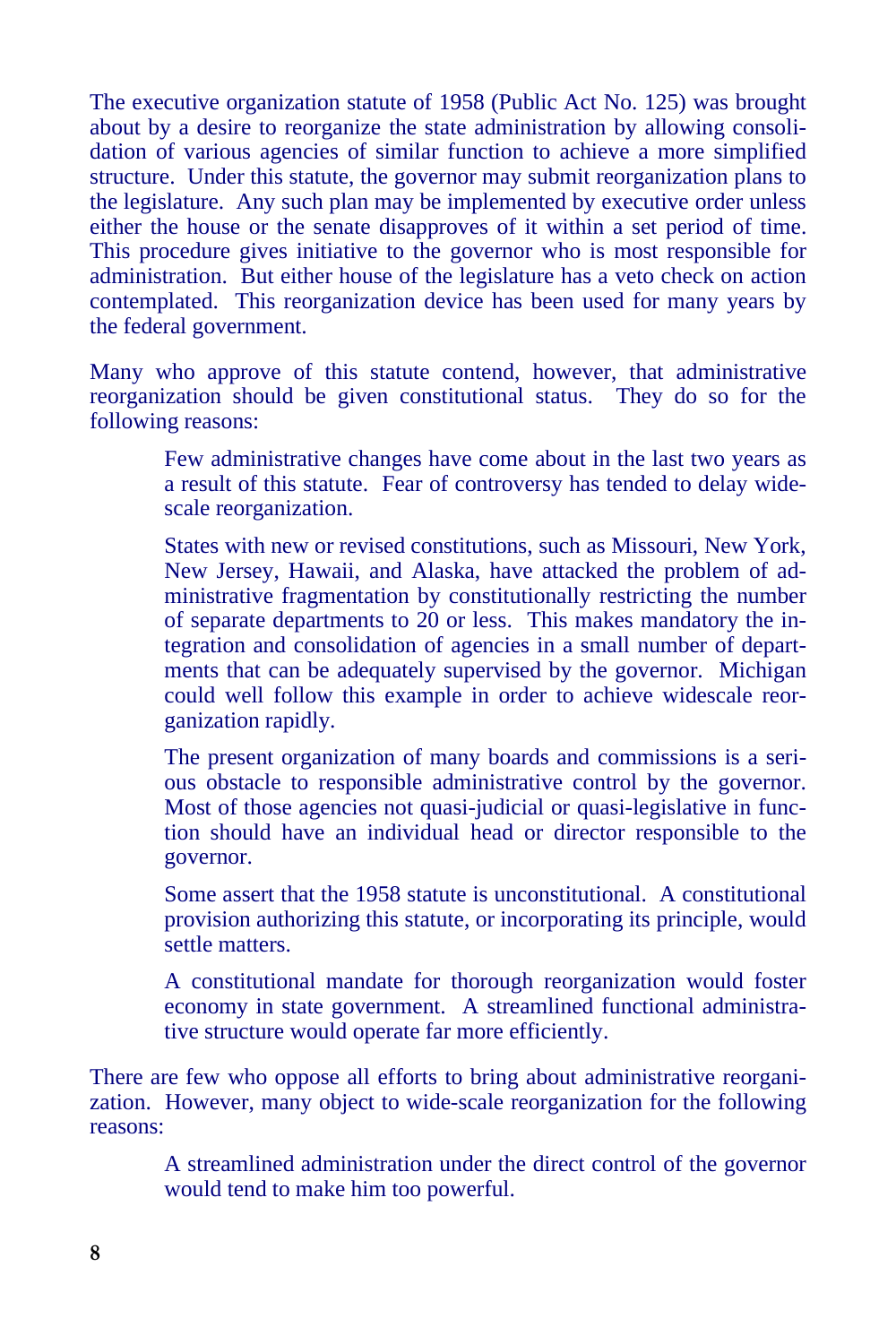- Many of the existing 120 or more agencies are concerned with matters that do not really need close gubernatorial supervision.
- Many of the agencies somewhat independent of gubernatorial control operate efficiently.

#### **Initiative in Reorganization**

Those who urge that the governor should have initiative in administrative reorganization point out that:

- The governor is more cognizant of administrative problems and structure.
- Legislatures have historically demonstrated an incapacity to reorganize -- or control the orderly development of -administrative agencies.
- The principle of separation of powers is not weakened, since the legislative veto on executive reorganization is a notable safeguard.
- The legislature retains its own initiative in legislation regarding administration.
- The federal government has used the executive reorganization device for many years with considerable success.

Those who oppose executive initiative in administrative reorganization assert that:

- It is a violation of the principle of separation of powers, since it is a sharp reversal of the usual legislative process.
- The legislature should retain exclusive initiative in organizing and reorganizing administrative structure for it is strictly a legislative **matter**

#### **D. The Four-Year Term**

#### (Reference: Michigan Constitution, Article V, Sections 2, 3; Article VI, Section 1)

Two-year terms for all state executive officers (and legislators) are now provided by the constitution. The one four-year term, for the state highway commissioner, is provided for by statute.

There are many who argue that four-year terms would better help the governor and lieutenant governor (and other administrative officials, ff not made appointive) discharge their duties. They point out that the four-year term would: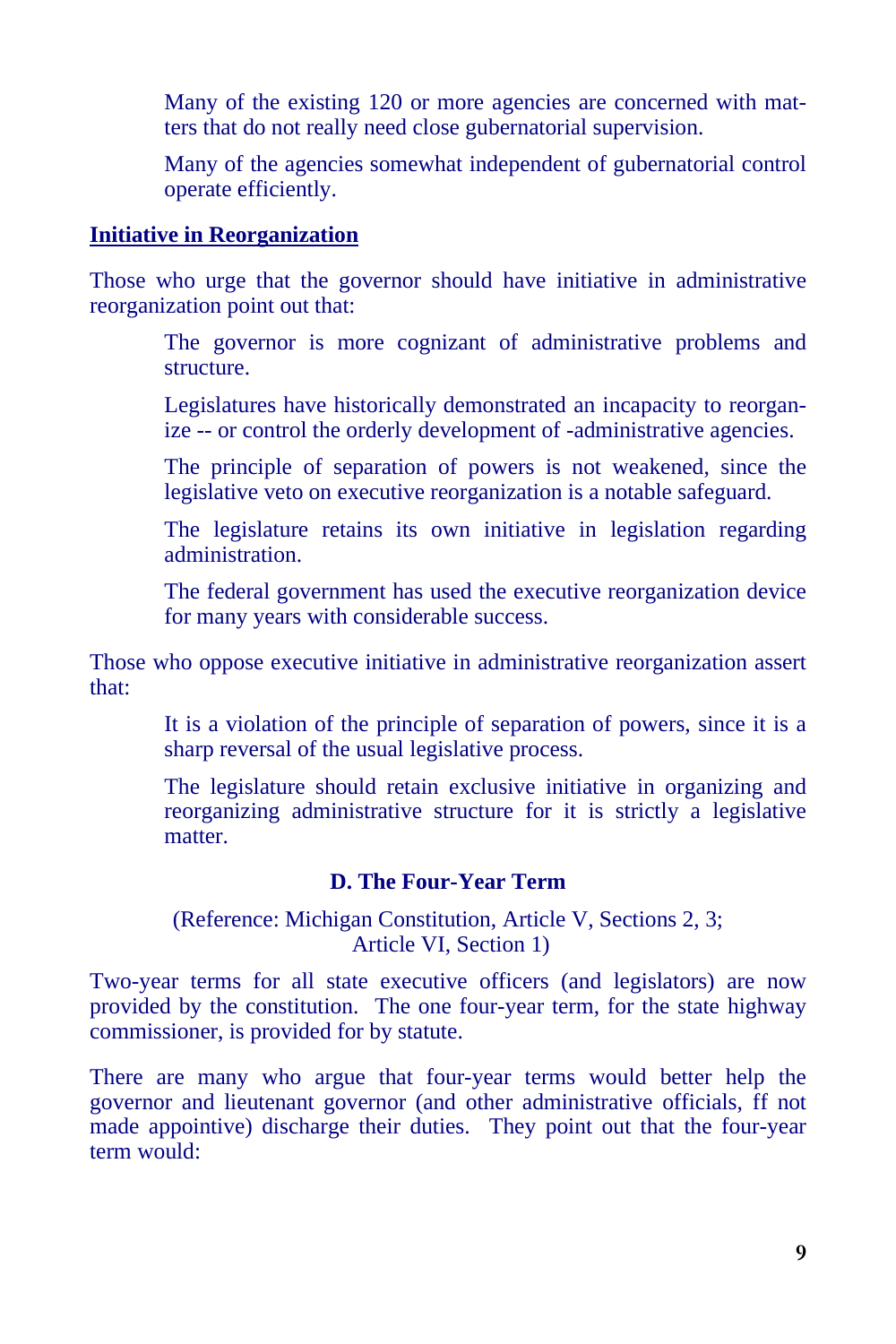- 1. Decrease the time an incoming administration operates under its predecessor's budget from six months out of two years to six months out of four.
- 2. Give the voter more time and opportunity to appraise performance and to form qualified judgments.
- 3. Permit officials a greater amount of time devoted to the management task; as much as six months may be spent learning the ropes and another six in campaigning for reelection, or one-half of a two-year term in all.

Those who oppose extending terms of office point out that officials required to face frequent elections are more accountable to the electorate.

#### **Comparative Terms**

At present, 35 states have a four-year gubernatorial term while 15 have a twoyear term. The trend for many years has been for states to increase gubernatorial and other terms from two to four years. Thirty-five states now have a four-year senate term. It is likely that any move for a four-year gubernatorial term in Michigan would arouse agitation for a similar senate term. Seven states have a four-year governor with both houses of the legislature elected for two years. The most prevalent among existing combinations of terms is indicated by 24 states with four-year terms for governor and senate and twoyear terms for the house.

The federal example of longer senate terms than for the lower house is followed in 31 states having four-year senate terms with two-year house terms. However, it has been suggested that election of both house and senate for four-year terms with the governor might tend to lessen friction between the governor and the legislature. The provisions of state constitutions are depicted below:

| Governor's Term | <b>Senate Term</b> | <b>House Term</b> | <b>Number of States</b> |
|-----------------|--------------------|-------------------|-------------------------|
| 4 years         | 4 years            | 4 years           |                         |
| 4 years         | 4 years            | 2 years           | $74**$                  |
| 2 years         | 4 years            | 2 years           |                         |
| 4 years         | 2 years            | 2 years           |                         |
| 2 years         | 2 years            | 2 years           | $R*$                    |

\*Includes Nebraska's unicameral legislature.

\*\*Includes Minnesota--Four-year term for Governor, effective in 1962.

Source: Book of the States, 1960-61, The Council of State Governments, Chicago, pages 37 and 122.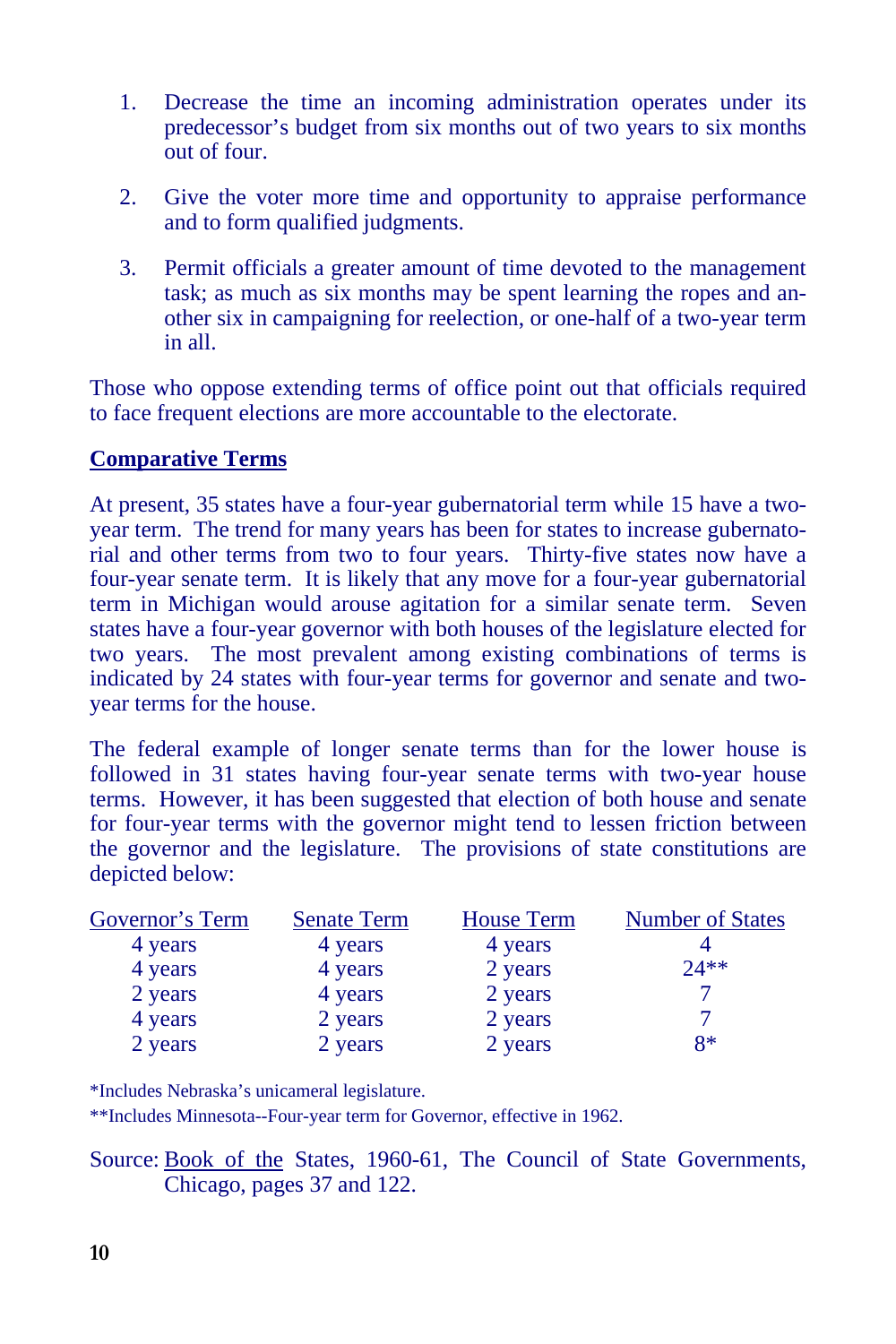#### **Non-Presidential Election**

If four-year terms are considered for elected state executive officials (and legislators), there is some justification for electing them in non-presidential years. Such an arrangement would allow state issues to be judged in an atmosphere divorced from considerations affecting national elections. At the same time, all biennial general elections would command voter interest, since the election of either a president or a governor would be at stake.

More than four-fifths of the states now have either a four-year term for the governor or for the senate, and more than half the states have both. The question, at least for the governor, lieutenant governor (and other administrative officials if not made appointive), and senators would undoubtedly come up for serious consideration at a constitutional convention.

#### **E. Civil Service**

(Reference: Michigan Constitution, Article VI, Section 22)

An amendment in 1940 gave constitutional status to the civil service system for state employees. Many who favor the merit system of employment under civil service nevertheless believe that there are features in the present Michigan system that should be altered. Objections to the present system revolve around two major criticisms:

- 1. Features of the existing system tend to obstruct proper administrative control and efficiency - by the commission's power over abolition of positions; by the rigid limit on exempt positions; and by vesting service and control functions in one agency beyond the control of the governor.
- 2. The legislature has been improperly deprived of its customary prerogatives with respect to determining the compensation of employees and by mandatory appropriation of funds to the civil service commission.

Those who criticize the present operation of the civil service system point out the following constitutional problems that have developed and alterations in the system that they feel would improve it:

#### **Administrative Problems**

1. The civil service commission must, by court ruling, approve all abolitions of positions in the civil service by administrative agencies. This power should be modified for it is a necessary management function to establish or abolish positions. Merit protection of the employee should not hamper administrative requirements of operational efficiency and economy. State agencies should be free to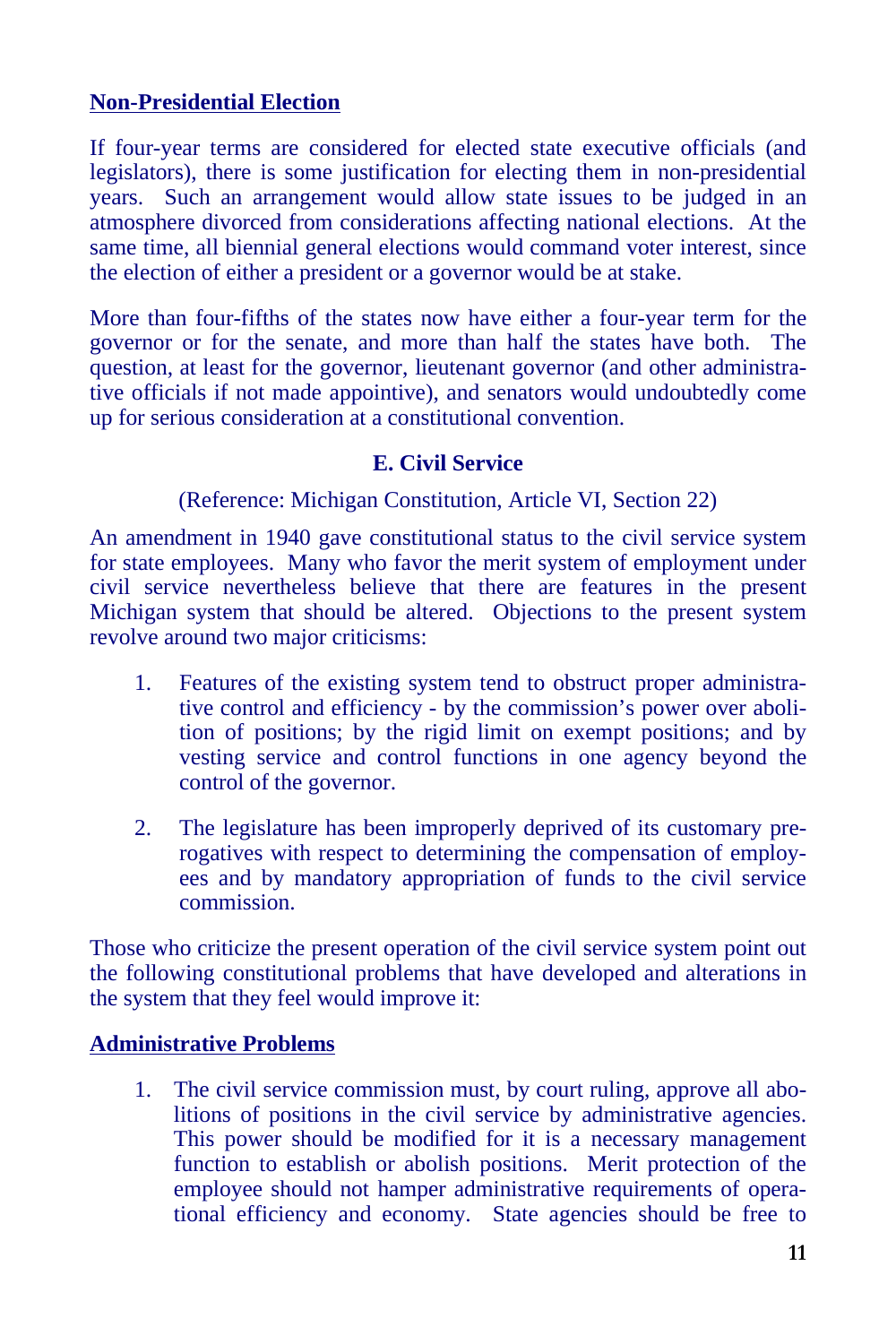abolish positions for such purposes. Transfer and fair treatment of affected personnel could be safeguarded by the control function of the civil service commission.

- 2. Each administrative agency can have no more than two positions exempt from civil service. Even with the existing large number of agencies, this limit has proved too rigid, particularly for the larger agencies. It is generally agreed that policy-making officials should be exempt from civil service control. This rigid limit, therefore, hampers policy direction. Extensive administrative reorganization would make this restriction completely unworkable. Agencies consolidated into a fewer number of departments would lose many exempt positions. Each remaining department would still have only two exempt positions. To insure lasting flexibility in the system, the number of exempt positions could be determined by law.
- 3. The civil service commission presently has two functions. First -- its service function -- to provide competent personnel to state agencies. Second -- its control function -to protect personnel from political, religious, or racial discrimination, and to insure the use of merit principles in state employment. The service function could be carried out more efficiently by a personnel director serving as a management aid to the executive branch. The civil service commission might well be restricted to the control function of enforcing the merit system, hearing employee appeals, and auditing the operations of the personnel office.

#### **Legislative Prerogatives**

1. The civil service commission now has constitutional authority to fix pay rates in the state service. Thus, the commission's power impinges upon the legislature's authority to make appropriations for an amount now approximating \$150 million annually. Control by the legislature is limited to the number of positions for which it appropriates. Its discretion in this is considerably limited in practice. The commission itself has no further relation to other phases of the state budget, nor is it concerned with sources of revenue to meet pay increases ordered by it.

In order to rectify this condition, there should be a restoration to the legislature of its power to fix pay rates, or pay ranges, within which the commission could set specific salaries. The latter solution would restore the power to appropriate these funds to the legislature, while foreclosing possible salary and wage manipulation.

2. The constitution presently requires the annual appropriation of one per cent of the payroll for all civil service positions for the preced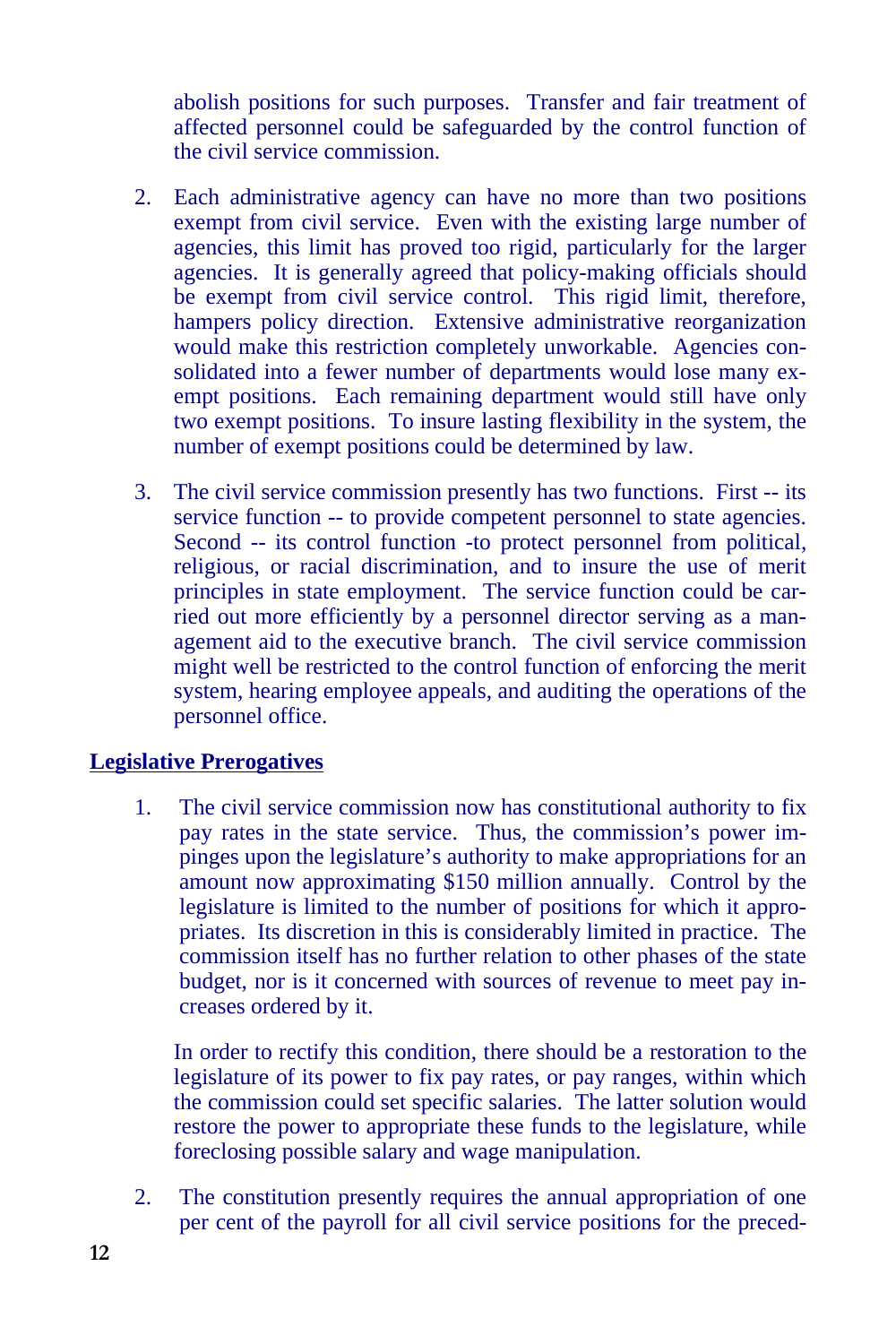ing fiscal year for the operation of the civil service commission. No other branch or agency of the government has such a constitutional guarantee. In fiscal 1949, the commission spent \$441,468; in fiscal 1959, \$1,101,000. For many years the commission has not spent all of its funds. In fiscal 1959 \$211,150 of its appropriation remained unspent. This more than doubling of money available contrasts with about a 35 percent increase in the number of employees covered by civil service in the same period.

The commission's appropriation rises with salary increases ordered by it, as well as with an increase in the number of employees. The original motive for the "automatic" appropriation -- fear of inadequate support for the new commission in 1940 -- is no longer necessary. The legislature should be restored its basic prerogative of discretion in making such appropriation.

Those who favor some, or all, of the changes listed above feel that they would bring about more workable flexibility in the civil service system.

There are many, however, who feel that the civil service principle is so important that the commission should retain some or all of the features questioned. They warn that a movement for legitimate changes in the system may be used as an attempt to alter the basic principle of civil service, or even to scuttle it.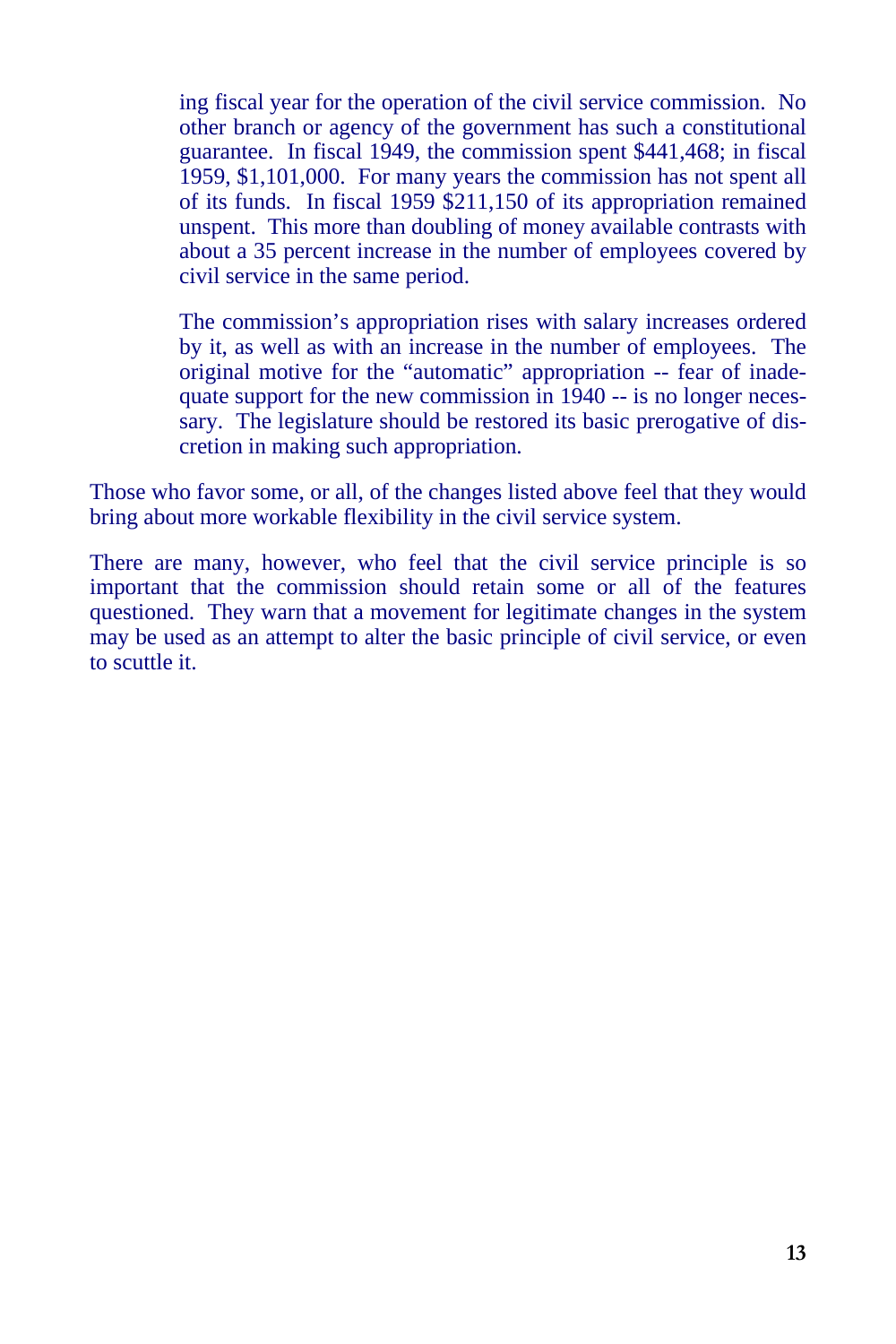#### **II. LEGISLATIVE ISSUES**

The legislative article of the constitution is certain to be the subject of considerable controversy in a constitutional convention. Probably the most controversial issue before a convention would be the apportionment of legislative seats. An indication of the importance of the legislative apportionment issue is that considerable opposition to the holding of a constitutional convention has been based on the proposed selection of delegates from present legislative districts.

Two other legislative issues concern the proposal to lower the voting age to 18 and the proposal to allow the legislature to authorize charity bingo.

A final legislative issue, discussed in Section IV of this report on "Finance and Taxation Issues," involves the removal or imposition of restrictions on the legislature's taxing and spending power. This area of controversy will be one of the most important confronting a convention.

#### **A. Reapportionment**

(Reference: Michigan Constitution, Article V, Sections 2, 3, 4)

Reapportionment -- or changing the basis for the election of state senators and representatives -- is certain to be one of the key issues for consideration if a convention is called. There are still sharp differences of opinion over the existing basis although it was established as recently as 1952, when an amendment to the constitution was proposed by initiative and adopted by the voters.

The constitution now establishes the size of the legislature; defines the boundaries of senate districts (outside of Wayne and Kent counties); establishes equal representation on a population basis for the house (modified by the moiety provision); defines the method for determining the population ratio (latest U. S. census divided by 100); and provides for reapportioning the house every 10 years (next time -- 1963).

#### **House of Representatives**

The 110-member house of representatives is apportioned on a straight population basis with the modifying provision of moiety. Any county, or group of counties, is entitled to a representative if its population is equal to a moiety, or one-half of the established ratio of representation. The ratio of population is determined by dividing the total population of the state by 100. The effect of moiety is to give low density population areas a proportionately greater representation than the densely populated urban areas.

The use of a lower factor (100) than the actual number of representatives (110) in determining the population ratio, and thus in determining moiety,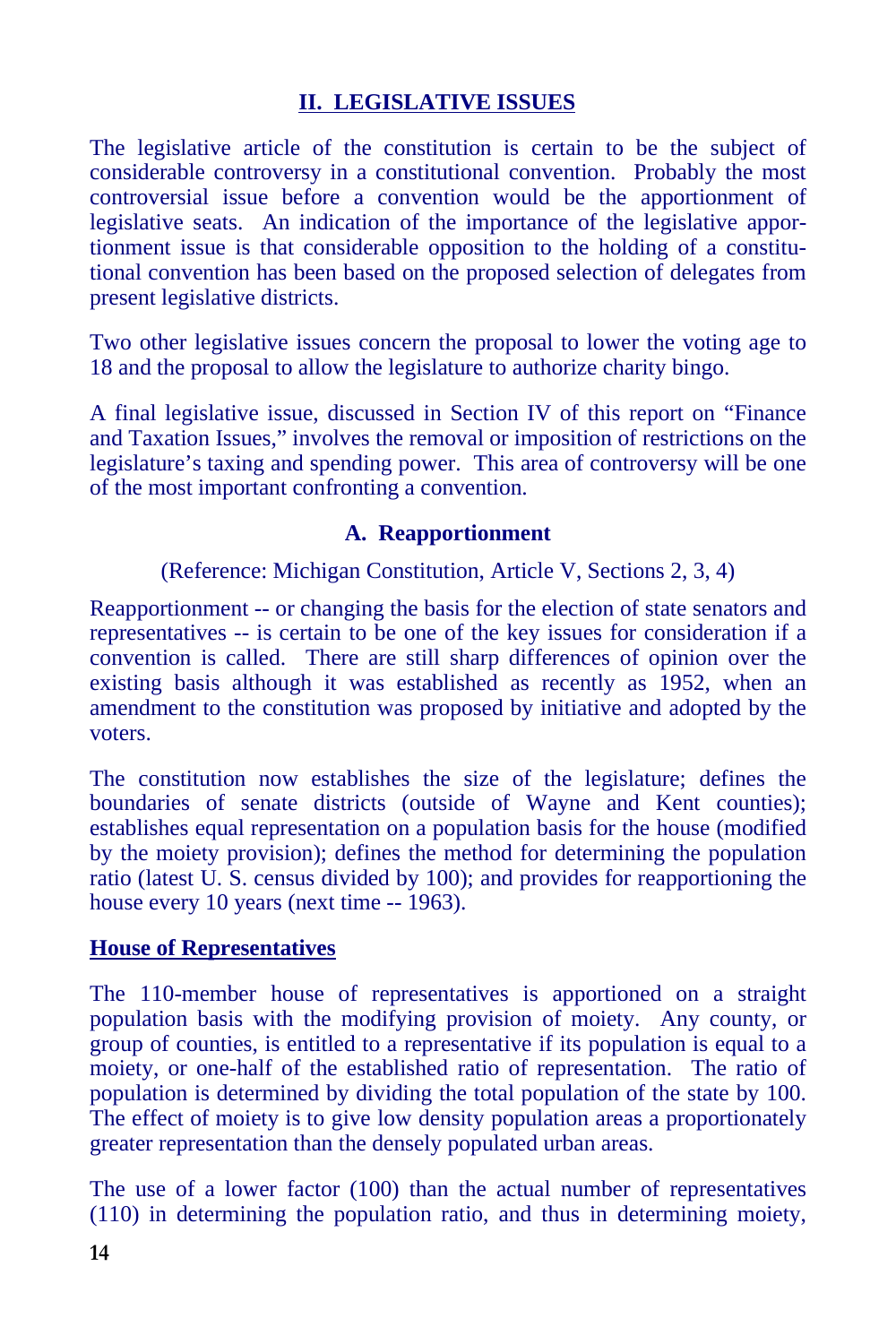prevents a greater discrepancy in the representation between urban and rural areas.

Although senatorial districts are fixed in the constitution, reapportionment of the house of representatives must be undertaken at least once every 10 years by constitutional provision. The task is the responsibility of the legislature, or the board of canvassers if the legislature should fail to reapportion. The next regular reapportionment is due following January 1, 1963. The ten-year interval between reapportionments is the most common provision throughout the country although in some cases there is no requirement and in others the interval is a fewer number of years. The provision for the board of canvassers (or some group of state officials) to act if the legislature does not, is becoming more common. Such a provision has been made in several state constitutions because legislatures have often neglected to reapportion as constitutionally required, and the refusal of the courts to attempt to force them to do so, on the basis that they could not interfere with another branch of government.

#### **Senate**

The constitution now provides for a senate of 34 members and defines the 25 senatorial districts outside of Wayne and Kent counties. Each one of these 25 districts is entitled to one senator. Two senators are allotted to Kent County and seven to Wayne County. These are elected from single-member districts as defined by the county board of supervisors. The effect of this basis of senatorial representation is to recognize area, but to modify it by assigning additional senators to urban areas, especially in Wayne County.

The following table presents the existing apportionment of the house and the senate and the percentages of the state's population in 1950 and in 1960, for each of the counties indicated.

|               |                 | <b>House of</b> |                  |                 |                             |                 |
|---------------|-----------------|-----------------|------------------|-----------------|-----------------------------|-----------------|
|               |                 |                 | Representatives* |                 | <b>Senate</b>               |                 |
|               | <b>Per Cent</b> | <b>Per Cent</b> | No. of           | <b>Per Cent</b> |                             | <b>Per Cent</b> |
|               | оf              | of              | <b>Repre-</b>    | оf              | No. of                      | оf              |
| <b>County</b> | 1950 Pop.       | 1960 Pop.       | sentatives       | <b>Total</b>    | <b>Senators</b>             | Total           |
| Wayne         | 38.2            | 34.2            | 38               | 34.5            |                             | 20.6            |
| Oakland       | 6.2             | 8.8             | 6                | 5.5             |                             | 2.9             |
| Macomb        | 2.9             | 5.2             | 3                | 2.7             |                             | 2.9             |
| Kent          | 4.5             | 4.6             | 5                | 4.5             | $\mathcal{D}_{\mathcal{L}}$ | 5.9             |
| Genesee       | 4.3             | 4.7             | 4                | 3.6             |                             | 2.9             |
| 78 Others     | 43.9            | 42.4            | 54               | 49.1            | 22                          | 64.7            |
| Total         | 100.0           | 100.0           | 110              | 100.0           | 34                          | 100.0           |

\*The house of representatives will be reapportioned in 1963 on the basis of the 1960 census.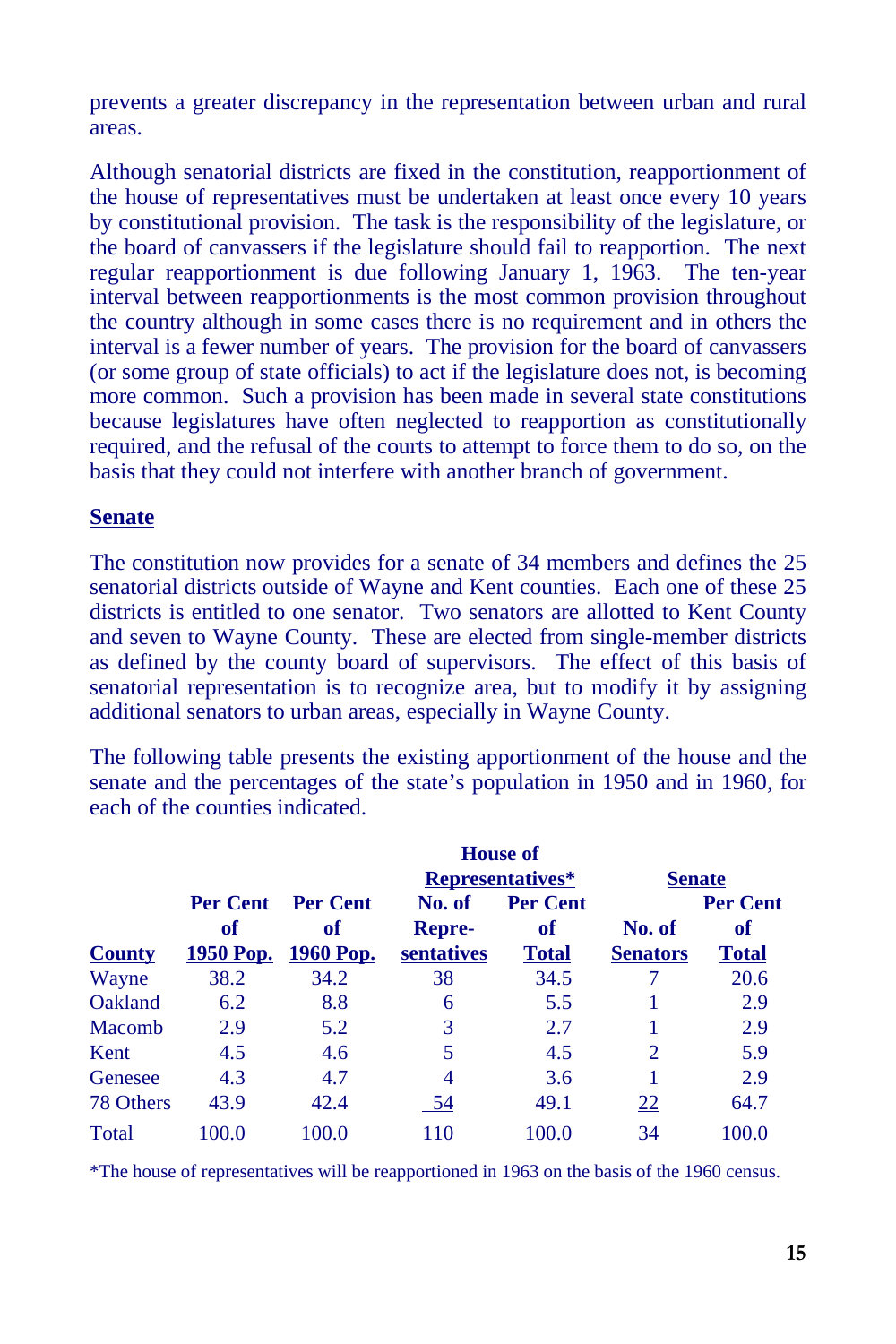#### **Bases of Representation in Other States**

The bases, upon which representation in the legislature rests, could be almost anything. Practically, however, these bases may be reduced to population, area, or a combination of these two. In the case of either population or area, the one basis is frequently modified by the other. In fact, in the case of senatorial representation, the most common basis -- area -- is often modified by giving more than one senator to more populous districts; and in the case of the lower house, the most common basis -- population -- is usually modified to recognize area by guaranteeing at least one representative to each county, or group of counties, even though their populations do not equal the full ratio of representation.

#### **The Apportionment Problem in Michigan**

The controversy over apportionment would likely be focused upon the desire of the large metropolitan areas for increased representation, especially in the senate. Their argument would be that population is the only equitable basis for representation. Opposing this view would be the remaining areas of the state which contend that area and sectional interests should be considered in establishing the basis of representation in at least one house of the legislature. Persons so arguing point to the U. S. senate as a model for equal representation of area and the "balance" resulting in congress from having one house based on population and the other on area. Protection of minority interests is their rallying cry and domination of the state by a few urban counties their fear.

#### **B. Voting Age**

#### (Reference: Michigan Constitution, Article III, Section 1)

The constitution provides that the minimum age for voting is 21. In the past decade constitutional amendments have been proposed frequently in the Michigan legislature which would change the minimum from 21 to some lesser age. Some of these proposals would have lowered the voting age to 19 and some to 20, but 18 was the most commonly suggested minimum.

Interest in extending the voting privilege to age 18 picked up after President Eisenhower advocated it in his State of the Union message in 1954. Since that time, bills or amendments on this subject have been introduced in the legislatures of more than 20 states. At present only three of the 50 states have minimums lower than 21. In 1943, when young men were being drafted for military service, Georgia lowered the age requirement to 18. In 1955, Kentucky, in a referendum, extended the vote to age 18. Alaska in its new constitution has set the minimum voting age at 19.

The minimum voting age that a state establishes is of national significance since the constitution of the United States provides that any person having the qualifications requisite for electors of the most numerous branch of the state legislature is entitled to vote in national elections.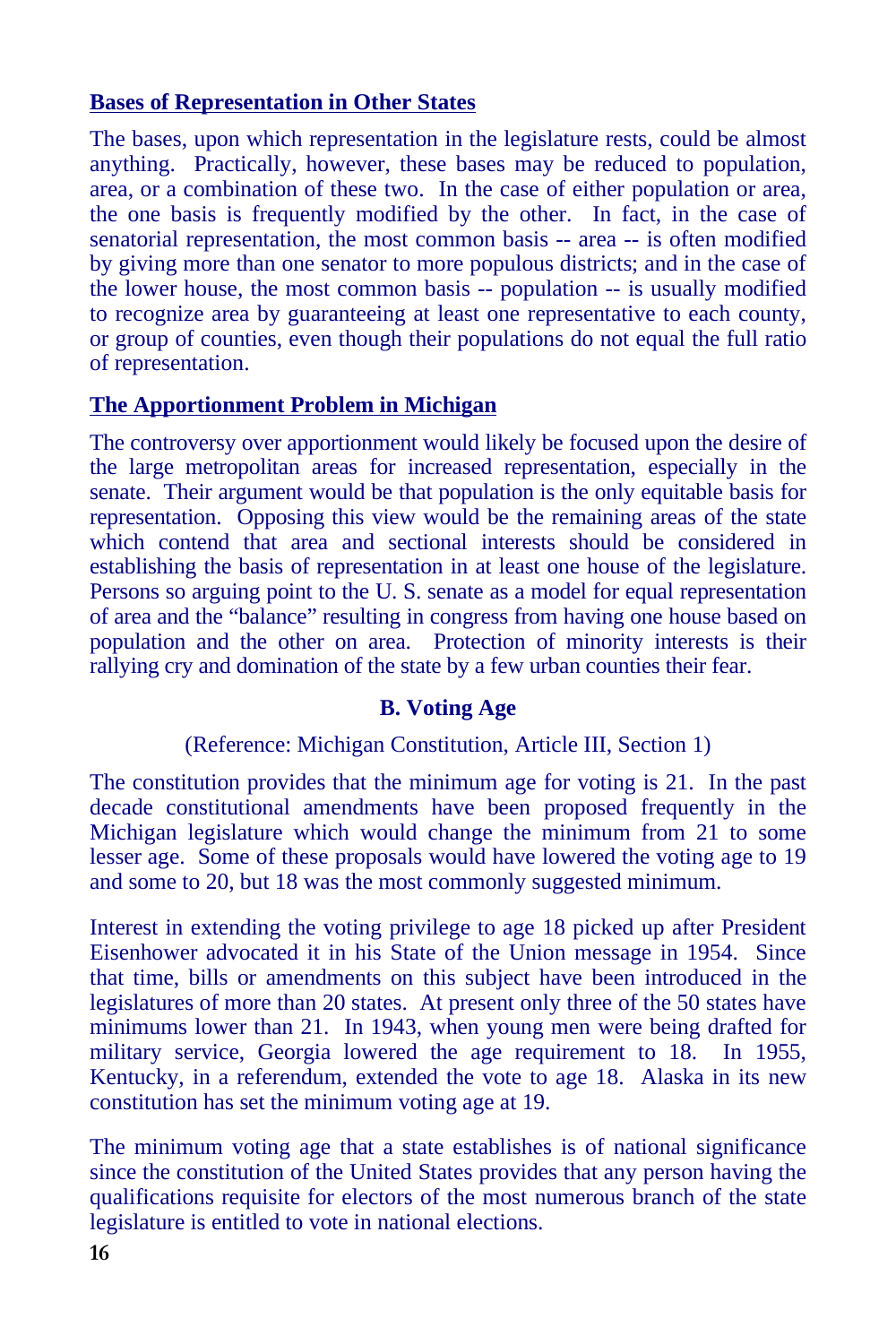The following are some of the more common arguments in favor of lowering the voting age:

- 1. Since young people are permitted to assume the responsibility of marriage and are required to serve in the armed forces and perhaps fight for their country at an age lower than 2 1, they should also be permitted to vote at such an age.
- 2. Young people are now educated in citizenship in the schools but lose interest during the period of time they must wait before they are permitted to participate in government.
- 3. Better schools and improved methods of mass communications enable young people to be better informed than in the past.
- 4. Young people would have a fresh viewpoint consistent with the contemporary way of life.

Those opposed to lowering the voting age generally offer the following arguments:

- 1. Public affairs are becoming increasingly complex and thus require more time and effort on the part of young people in order to become properly qualified to vote.
- 2. Young people who are more easily swayed would become prey to pressure groups and be greatly influenced by their parents.
- 3. Lowering the voting age would bring politics into the schools.
- 4. Surveys have shown there is no overwhelming demand on the part of those directly affected by lowering the voting age.
- 5. The idea that a person is old enough to vote if he is old enough to fight is invalid, because the qualities required for fighting and voting are not the same. Voting requires a high degree of individual decision-making, while fighting is done under orders and direction.

#### **C. Lotteries**

(Reference: Michigan Constitution, Article V, Section 33)

Section 33 of Article V of the constitution provides that "the legislature shall not authorize any lottery nor permit the sale of lottery tickets." The constitutions of 1835 and 1850 contained substantially the same provision. The Michigan supreme court has held that the essentials of a lottery are consideration, chance, and prize. This provision has been held to apply even though the benefit is to charitable organizations.

On November 2, 1954, the voters of Michigan rejected by a vote of 944,388 to 903,303 a constitutional amendment placed on the ballot by initiatory petition which provided that "the legislature shall not authorize any lottery nor permit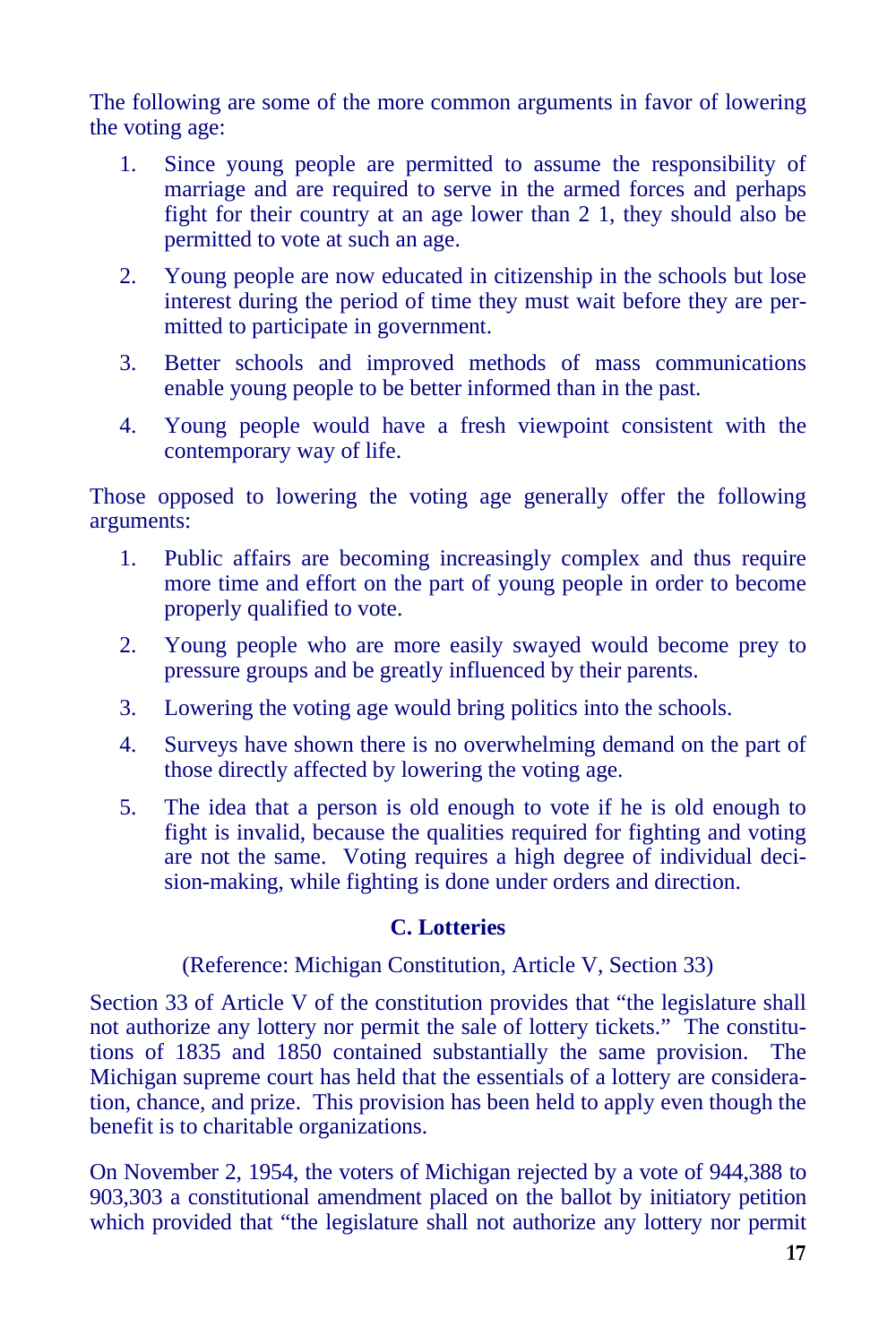any sale of lottery tickets, except subject to statutory limitations, lotteries conducted by or lottery tickets sold by non-profit, charitable organizations, as hereafter defined by law." Other proposals to amend the constitution so as to permit various lotteries in Michigan have died in the legislature.

Nine states, however, have legalized bingo when operated under certain conditions, and for worthy causes. In November, 1953, New Jersey voters, by a 3 to 1 margin, approved an amendment to that state's constitution which allows every town to determine on a local option basis whether bingo and raffles will be legal. In New York a constitutional amendment legalizing bingo on a local option basis was approved by two successive legislatures and by the voters in a 5 to 3 vote on November 5, 1957.

Those who favor legalizing lotteries argue as follows:

- 1. Many charities, churches, fraternal organizations, and veterans groups would be aided financially by bingo and raffle receipts.
- 2. There can be no moral distinction between lotteries and pari-mutuel horse race betting, which has been legalized.
- 3. Charitable bingo provides a harmless form of recreation, particularly for some older people who have few other interests.
- 4. The legal prohibition is not successful in eliminating lotteries and bingo, but only encourages privileged illegal games, often ignored by the authorities.

Those opposed to legalizing lotteries offer the following arguments:

- 1. Making lotteries legal opens the way to large-scale invasion by commercial gambling interests.
- 2. Legalized gambling once instituted is difficult to control.
- 3. Charity and welfare needs can and should be met by voluntary contributions and existing tax sources.
- 4. The invasion of charities by racketeers will hurt charities, and donors will be discouraged. Dummy charities will compete with bona fide ones for donations.
- 5. Legalized gambling hurts business and reduces tax receipts such as the sales tax.
- 6. Legalized gambling is expensive because of increased police costs necessary to control it.
- 7. Legalized lotteries would lead to the bingo addict with resultant neglect of the family.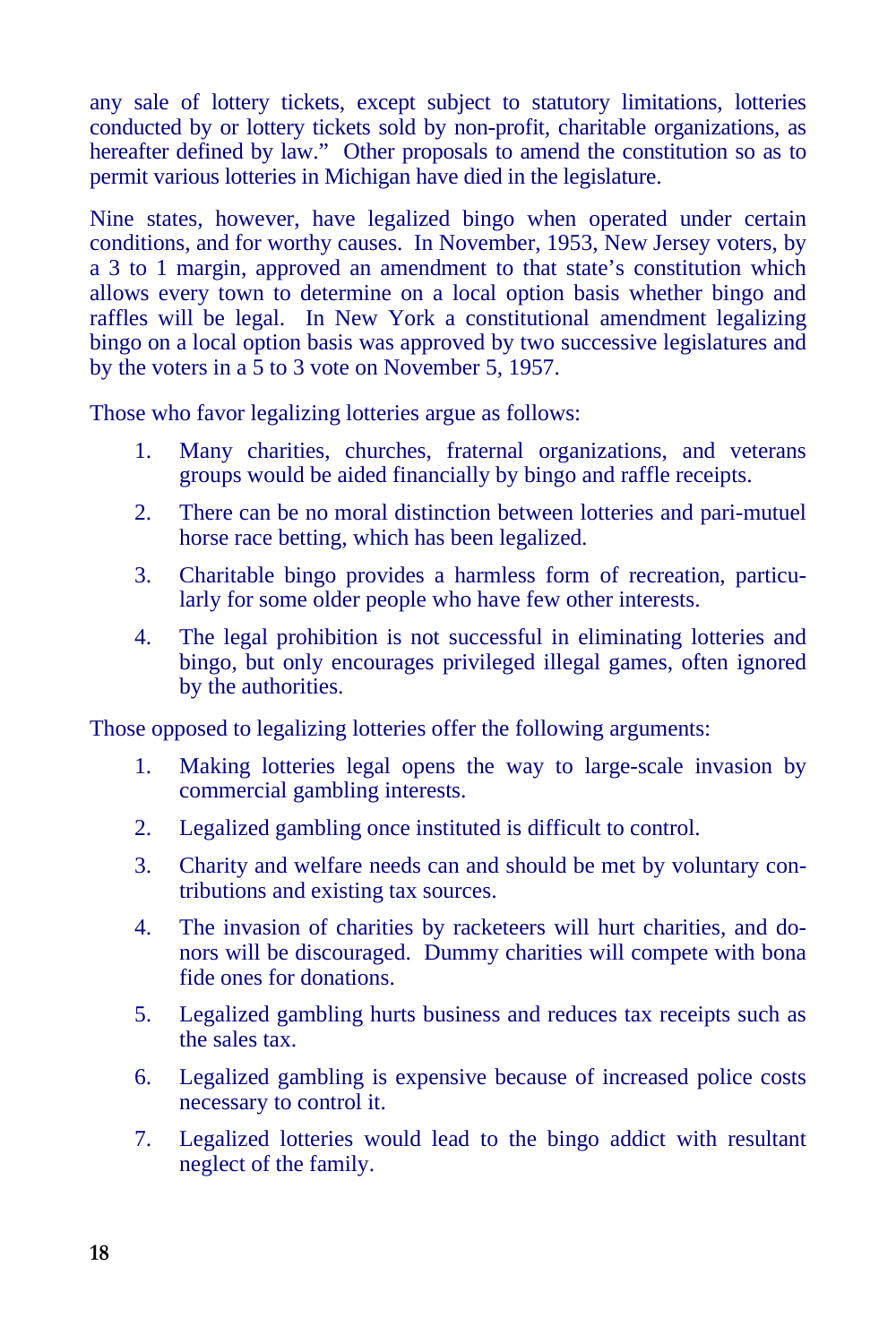#### **III. JUDICIARY ISSUES**

A constitutional convention would be confronted with two major constitutional issues concerning the judicial system: the method of selecting judges and the justice of the peace system. Various proposals have been made for appointment rather than popular election of judges and to correct alleged abuses in the justice court system.

#### **A. Selection of Judges**

(Reference: Michigan Constitution, Article VII)

The judicial article makes provision for a court system consisting of a supreme court, circuit courts, probate courts, and justices of the peace. It provides for their election, terms of office, and their jurisdictions.

Judges are selected by popular non-partisan nomination and election, with the exception of supreme court justices who are nominated in the political party conventions, but elected on a nonpartisan ballot. Vacancies are filled through appointment by the governor with the person so appointed holding office until a suc*cessor is* elected and qualified.

A major issue in connection with the court system is whether judges should be elected or appointed. Past, as well as existing, practices throughout the states present varied methods of selection. However, the essential difference among these systems is that of either electing or appointing judges. Most prevalent among the states is popular election of judges. In a few states judges are elected by the legislature. In ten states the governor appoints most of the judges with, in some cases, the consent of the senate or some special commission. In Missouri, California, and Alaska, the appointive procedure is conjoined with the elective process. After a judge has been appointed and has served a stipulated period of time, he must stand unopposed for election, running only against his record as a judge.

A plan similar to that in Missouri, California, and Alaska, dubbed the "Michigan Plan for Better Judges," has been advocated for Michigan. In short, the plan called for nomination of three candidates for each vacancy in the supreme court and the circuit court by commissions made up of laymen, lawyers, and judges. From these nominees the governor would appoint one to fill the vacancy. The newly appointed judge would serve a preliminary oneyear term after which he would run unopposed for election at the next general election. This same re-election procedure would occur should a judge choose to run again at the end of his full term of office. If a judge was not so elected, the office would be declared vacant and a new appointment would be made. In 1954, an initiative petition embracing the "Michigan Plan" failed because of an insufficient number of petitioners. In 1957, a senate joint resolution to have supreme court justices selected by the method advocated in the "Michigan Plan" was unsuccessful.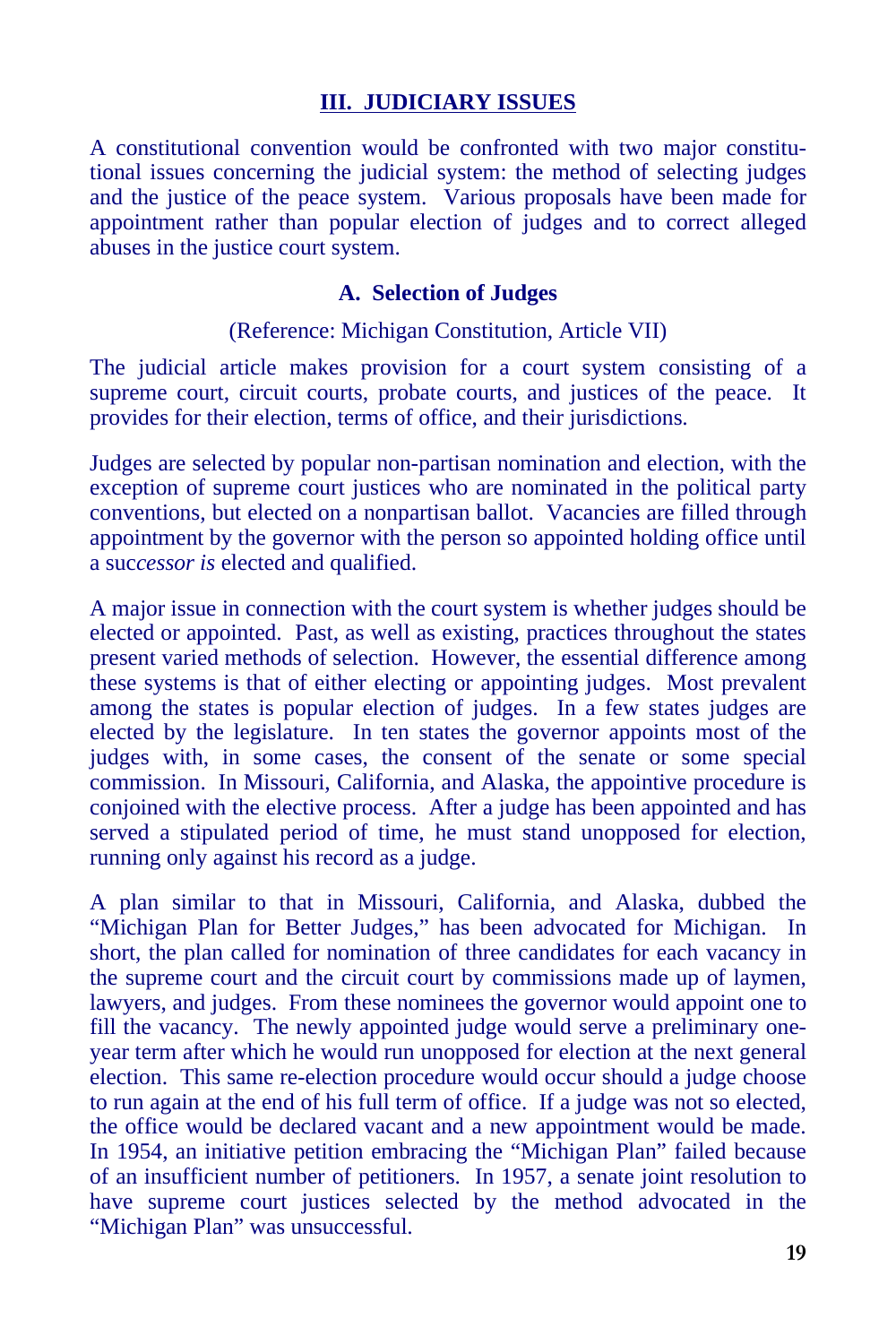The arguments usually cited in favor of the "Michigan Plan" for selecting judges include the following:

- 1. The appointment method tends to eliminate, or at least to reduce, political partisanship as a consideration in selecting judges.
- 2. Appointed judges are more likely to possess qualities appropriate to the performance of judicial duties.
- 3. If the appointment method includes nominations by a commission including lawyers and members of the supreme court, expert consideration of judges' qualifications is provided.
- 4. Appointment eliminates the necessity of campaigning for judgeships.
- 5. In large metropolitan areas the electorate is unable to acquaint itself with the individual qualifications of candidates for the large number of judgeships.
- 6. The electorate has little understanding of the qualities necessary in the judiciary.

Those who oppose changing the present method of selecting judges offer the following arguments against the "Michigan Plan":

- 1. Under the "Michigan Plan" selection of judges is taken away from the people. They cannot determine who shall judge them, but only exercise a "veto" over appointments.
- 2. Nomination by a commission might involve undue influence of special interest groups, especially the bar association.
- 3. Appointments made by the governor would be more political in nature.
- 4. Appointment by the executive threatens the independence of the judicial branch.
- 5. Appointment would mean that judges would be only indirectly responsible to the people.

#### **B. Justices Of The Peace**

(Reference: Michigan Constitution, Article VII, Sections 15, 16)

The constitution provides for the election of not more than four justices of the peace in each township and permits the legislature to provide for justices in cities. It fixes their term of office, their civil jurisdiction, and permits the legislature to provide for their duties and criminal jurisdiction.

20 The justice of the peace system originated in colonial days. A widely scattered population combined with poor communications and transportation required a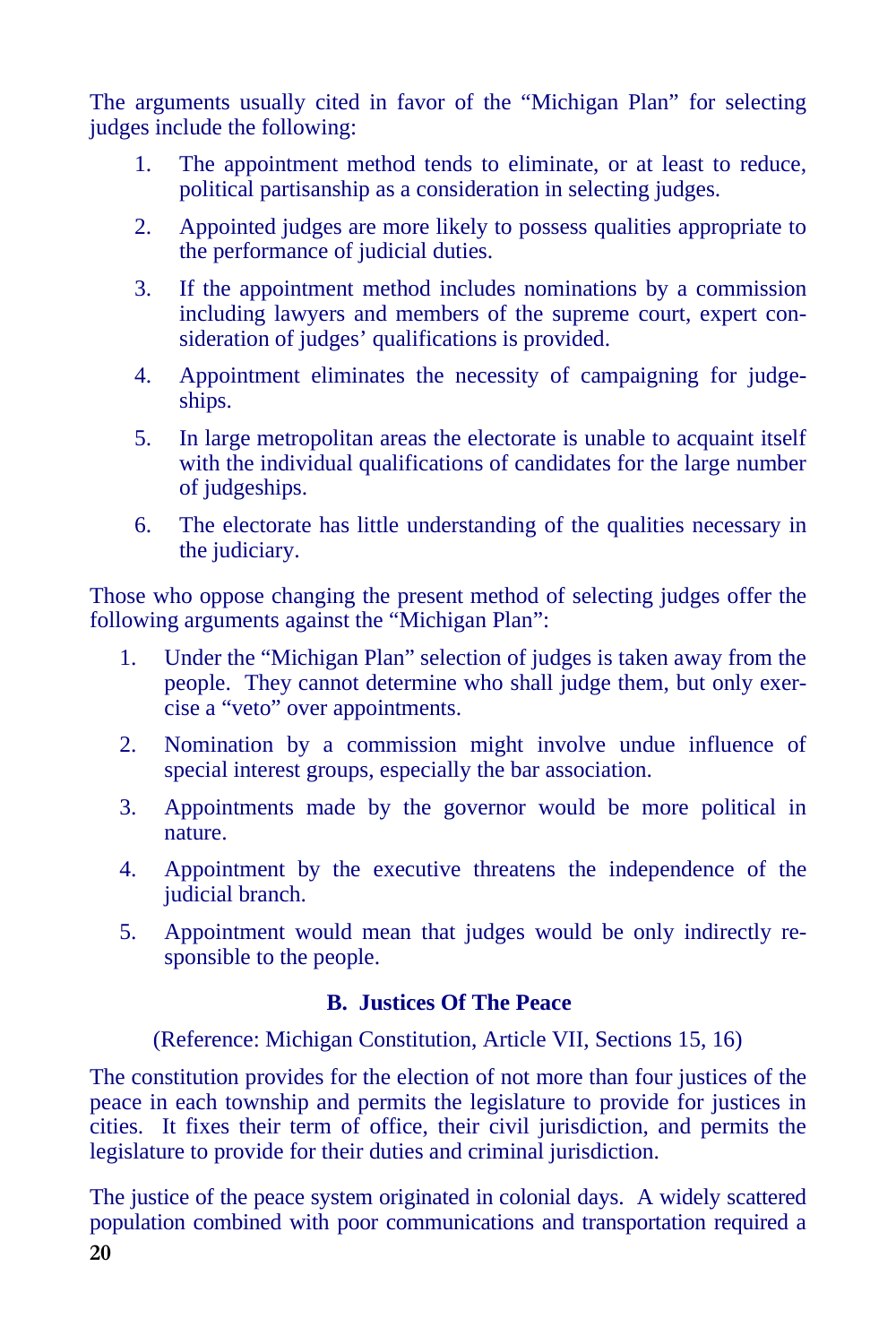system of courts that could settle petty complaints more quickly and effectively than the circuit riding judges of the higher courts. Justices of the peace have been part of the judicial system in Michigan since 1835, and the system was continued, largely unchanged, in the constitutions of 1850 and 1908.

The justice of the peace system has been increasingly criticized, not only in Michigan, but throughout the country. Either reform or complete elimination of the justice of the peace system is frequently advocated. In some states justices of the peace are not constitutional officers, thus permitting changes by legislative action. For example, New Jersey and Ohio have recently abolished the justice court system and established a system of county district courts and municipal courts. In several states the system has been retained, but some of the most criticized features have been changed, such as the fee method of compensation and the absence of adequate qualifications required of justices. Some states have constitutional provisions allowing the legislature to abolish justices of the peace.

Following are some of the arguments used in favor of changing the constitution in order to eliminate, or allow the legislature to eliminate, justices of the peace.

- 1. There are no qualifications such as legal training required, so justices may be ignorant of the law. This encourages them to be dependent on lawyers and policemen with a resulting lack of impartiality.
- 2. The fee system of compensation makes the justice of the peace depend on the quantity of litigation as well as other means of livelihood which in some cases may interfere with impartial decisions.
- 3. The great number of justices makes supervision difficult and results in a lack of uniformity in the justice dispensed, unsatisfactory court records, and an absence of a performance or operational audit.
- 4. The method of assigning cases is unsatisfactory.

Those in favor of maintaining the justice of the peace system argue:

- 1. The informal justice which characterizes justice courts is desirable in the types of cases heard by justices of the peace.
- 2. The justice court is a locally controlled court and the justice of the peace is close to the people he serves and acts often as a friendly arbiter rather than as a stern dispenser of technical justice.
- 3. Justices are usually accessible and undue delays in settling minor matters are avoided.
- 4. Costs are lower than in other types of courts.
- 5. The justice administered is satisfactory as evidenced by a low rate of appeals.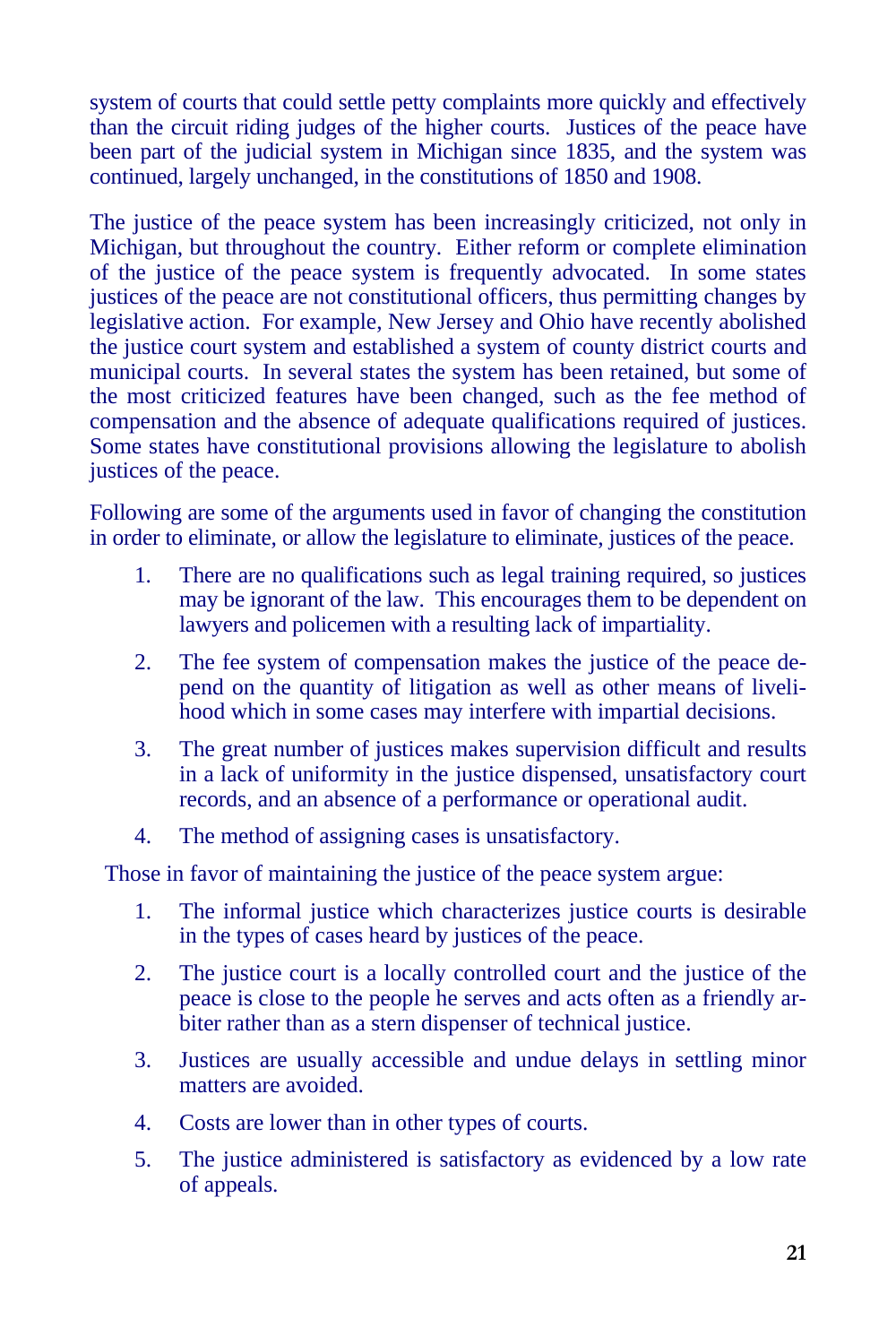#### **IV. FINANCE AND TAXATION ISSUES**

Article, X of the Michigan Constitution, which deals with finance and taxation has been the subject of considerable controversy. The major areas of controversy, which are discussed herein, are whether the legislature should continue to be subjected to rigid constitutional restrictions on taxing, spending, and borrowing, or whether these restrictions should be removed and the legislature given a relatively free hand. Another issue, of primary concern to local units of government is whether the 15-mill property tax limit should be revised.

#### **A. Restrictions on Taxing Power**

#### **The Uniformity Rule**

(Reference: Michigan Constitution, Article X, Sections 3, 4)

The present constitution provides (Article X, Section 3): "The legislature shall provide by law a uniform rule of taxation, except on property paying specific  $taxes.$ ..."

Section 4 of Article X allows the legislature to impose specific taxes (in contrast to ad valorem taxes) "which shall be uniform upon the classes upon which they operate."

These two sections provide for an ad valorem property tax and specific taxes, the general methods of taxation in Michigan.

Section 3 has two results of major importance. First, the uniform rule of taxation is deemed in the thinking of some persons to block the enactment of a graduated income tax. The issue turns on the narrow point as to whether "income" is or is not "property" within the constitutional meaning of that word. While the legislature has broad discretionary power in taxing under section 4 (specific taxes), any new tax that is not levied like the traditional property tax can be challenged as violating the "uniformity rule" of section 3.

An explanation of the distinction between a specific tax and a property tax should throw light on the constitutional problem involved. It is generally held that a specific tax is the same as an excise tax. The main difference between an excise tax and a property tax is that the latter is on ownership as such and is considered a tax levied against property; while an excise or specific tax is imposed on certain acts incident to ownership--sales, transfer, use, disposal, or receipt of property. The underlying difficulty is that specific taxes often fall upon and must be paid by a property owner.

Thus, the line between ad valorem (property) taxes (subject to the uniformity rule of section 3) and specific taxes (not subject to the uniformity rule of section 4) is not always easy to distinguish. While the weight of court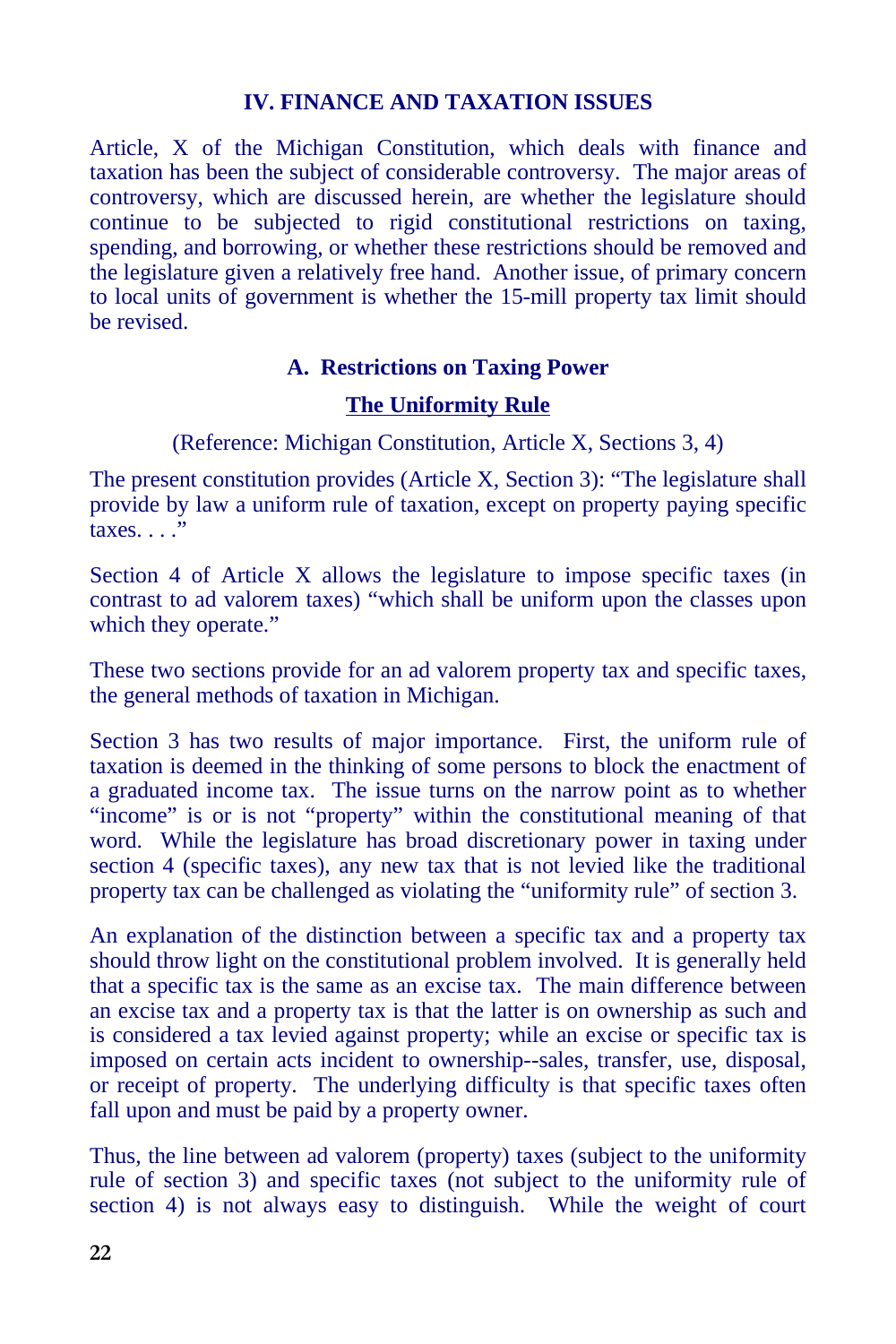therefore the taxation of income **is** not controlled by constitutional limitations respecting property taxes, nevertheless, there **is** authority for the contrary proposition that a graduated and progressive income tax law cannot be enacted where there is a uniformity clause in the constitution. If the latter thinking is correct, it means that an income tax would have to apply to all incomes at a flat rate.

One decided trend of tax decisions by the Michigan supreme court has been to attempt, where possible, to classify new taxes as specific and not ad valorem, thus allowing the use of varying rates of taxation. Examples are the inheritance tax, the intangibles tax, and the franchise tax on corporations. Whether a graduated income tax is a specific or an ad valorem tax remains to be decided in Michigan.

A constitutional convention will almost certainly be confronted with the question of clarifying the constitutional wording to permit or prohibit a graduated income tax.

decisions is said to lean toward the view that "income" is not "property" and<br>offerior-difference in the view that "income" is not controlled by constitutional limitations<br>respecting property taxes, nevertheless, there is A second major result of section 3--and of less interest to most people than to taxation experts--is that all ad valorem property taxes (non-specific taxes) must be levied at an equal rate. This prevents the classification of tangible personal property so that different rates might apply to different types of property. If personal property is to be included in the general property tax, as is now the case, most tax experts agree that it should be subject to special or classified tax rates. But, the so-called uniformity rule prohibits this.

On the other hand, technical rules of law have been evolved that would justify the imposition of a specific tax, or an additional tax other than the traditional property tax. By changing the measure of a tax from ad valorem to quantity, or by taxing the disposal or receipt of property instead of taxing ownership as such, the legislature may circumvent section 3.

As a measure to prevent discriminatory application of tax rates and assessment, it is widely held that the individual has as much protection under the "equal protection" clause of the federal constitution as under the uniformity provision.

The lines of opinion on the uniform rule of taxation and the requirement that all property be taxed on an ad valorem basis are probably well fixed. But it is a question with which a constitutional convention would almost certainly be confronted.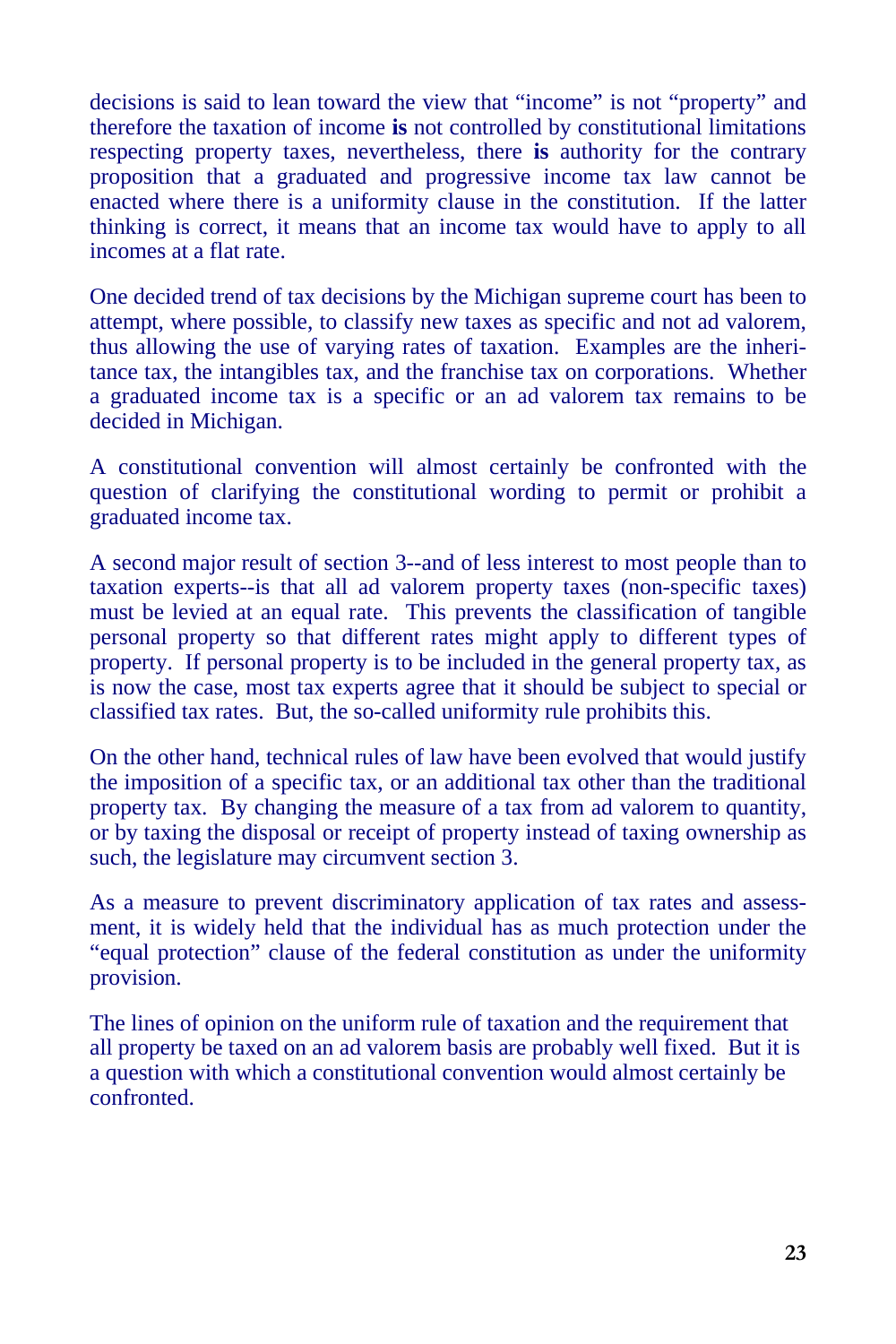#### **B. Restrictions on Spending Power**

#### **Dedication of Revenues**

#### (Reference: Michigan Constitution, Article X**,** Sections 1, 22, 23; Article XI, Section 9.)

Several provisions in the constitution restrict the spending power of the state legislature. Restrictions are placed on state taxes and revenue from licenses and fees that are state-collected and administered which, in effect, earmark certain revenues for particular purposes.

Revenues from certain licenses and fees are dedicated, for example, for state waterways purposes and fish and wildlife management. The three major constitutionally dedicated tax revenues are the primary school interest fund taxes (for public schools); gas and weight taxes<sup>\*</sup> (for highways); and 2.5 cents of the three-cent sales tax (two cents for schools, one-half cent for cities, villages, and townships).

The dedicated portions of these three revenue sources in 1948 amounted to \$217.2 million, or 45 percent of total state income. In fiscal 1959, they yielded \$508.2 million, or 50 percent of the total state income.

Once embarked on the course of dedicating particular revenue sources to particular purposes, it becomes both difficult to oppose and easy to acquiesce in the extension of the principle to other governmental purposes. Certain dedications, such as the use of the gas tax for highway purposes, have such universal appeal and practice that they have assumed a virtually sacrosanct quality.

The arguments of the advocates of earmarking run as follows:

- 1. The legislature cannot always be trusted to reflect the wishes of the electorate in determining which services and activities are to be claimants for public funds.
- 2. Certain taxes are justified because of the special privileges and benefits the taxpayer derives from government. For example, roads are considered primarily of benefit to motorists and highway users. Therefore, highway costs should be appropriately financed from levies on the motorist and highway user. Revenues from the gasoline tax and motor vehicle fees, in turn, should be tied to the benefits received by the highway user from the construction and maintenance of good highways.

 $\overline{a}$ 

<sup>\*</sup> Insurance premium taxes, inheritance tax, telephone and telegraph tax, railroad taxes, corporate organization tax.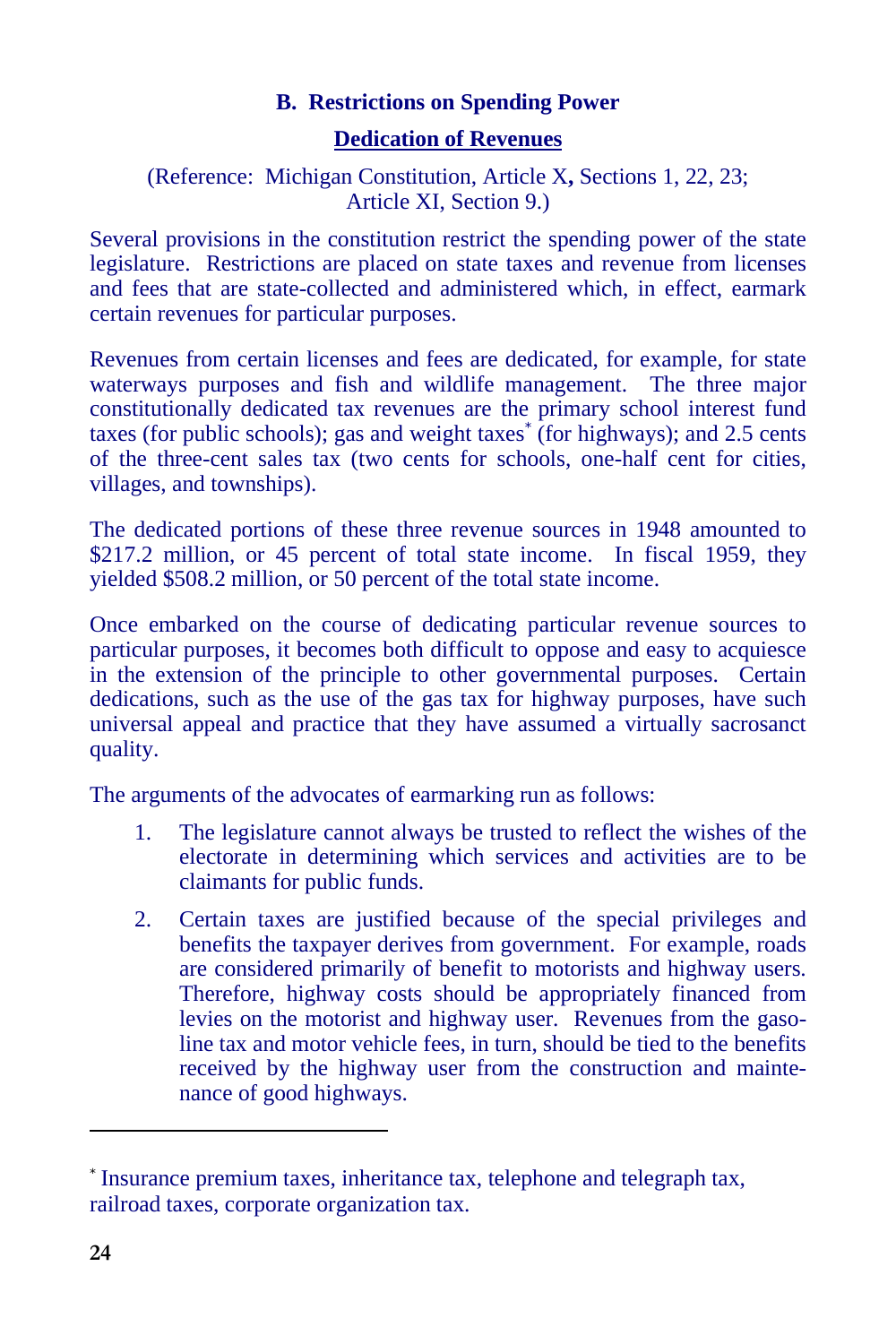- 3. Certain tax bases are attractive to legislators in search of easily produced revenue from new or additional taxes and dedication of revenues from these sources tends to limit the rate at which they are taxed. For example, when the state is faced with a general fund revenue shortage, it would do no good to raise gas and weight taxes, since these taxes are dedicated for highway fund purposes.
- 4. Historically, there is good reason and established precedent for the governmental practice of dedicating funds. Certain specific taxes have been earmarked for the purpose of financing education since 1850. Gas taxes were dedicated early to road construction and were used later to complete the main web of the state highway system. The argument for a dedicated highway fund is no less compelling today, when the state has not yet completed its expressway system and its share of the federal defense roads program.

The following are some of the common arguments against dedicated funds:

- 1. They place restrictions upon the legislature in the expenditure of state monies, preventing that body from allocating revenue for other purposes regardless of the public need involved. A system of dedicated funds means that state money is held in escrow, beyond the full control of the governor and the legislature and results in a fragmentation of the fiscal program and policy of the state.
- 2. Those arguing for dedicated funds apparently ignore the fact that the pattern of government spending that is most desirable in one year may be inferior in another. At certain times the flow of revenue would exceed by a wide margin the amounts of money necessary to meet needful expenditures of a department with the result that funds would accumulate and remain idle, while other needs of the state would be neglected for want of usable funds. The most important single factor in determining what a department is allowed to spend should be the public value of its services.
- 3. Earmarking of revenues tends to create a vested interest in continuing arrangements -- perhaps leading other interests or the same interests to seek additional constitutional protection -- while experience and lapse of time may prove this to be contrary to the public interest.
- 4. Dedicated or earmarked funds are largely responsible for the intricate and confusing financial reports and accounting procedures, resulting in a confused and incomplete picture of state finances.
- 5. The dedication of funds is incompatible and irreconcilable with a comprehensive budget system and seriously impairs the desired effectiveness of the budgetary control of expenditures.

Apart from the general objections to dedicated funds, frequent criticisms are leveled against the sales tax diversion specifically. The effects of sales tax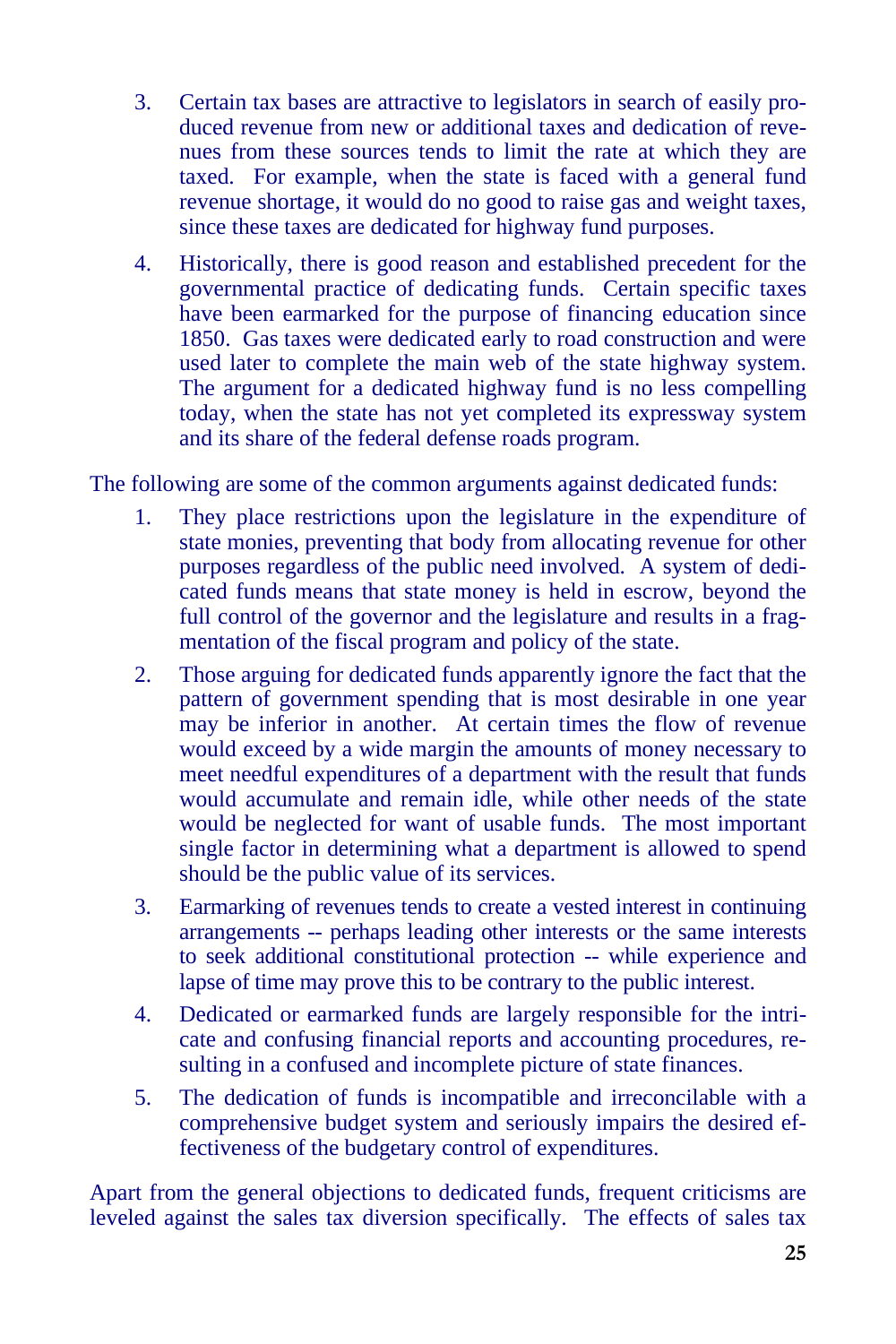diversion are frequently cited as a major cause underlying the recurring fiscal crises the state has experienced since its adoption. The criticisms of sales tax diversion are as follows:

- 1. The original sales tax diversion amendment in 1946 apparently attempted to incorporate into the constitution by reference a then one percent levy of the state retail sales tax as it existed at the date of the amendment. An amendment adopted in 1954 provides that the legislature cannot levy a sales tax of more than three percent. Hence, the sales tax diversion amendment serves to place the rates, the base, and the method or purpose of distribution beyond the control of the legislature. This highly rigid situation is in contrast to the other major dedicated revenue, gas and weight taxes, the rates and distribution of which are subject to legislative control.
- 2. The distribution of sales tax to cities, villages, and townships is on a straight decennial population basis which frequently does not reflect actual needs of the unit. Furthermore, during periods between each federal census the decennial population figure is apt to be out of accord with actual population figures.
- 3. The primary school interest fund and the school aid fund alone do not now secure adequate revenues for current levels of state school aid. Such dedicated funds have been completely robbed of any justification, because the dedications must now be supplemented from other general tax resources to maintain the statutory level of school support.

Tax dedication in general and the specific mechanics of sales tax distribution will undoubtedly be issues to come before a constitutional convention.

#### **Debt Limitation**

#### (Reference - Michigan Constitution, Article X, Section 10)

The use of circulating notes by the colonies has been called the origin of American state debts. The development of state debts as they are more commonly recognized today occurred after 1820 when the states began to borrow for internal improvements. In the midst of this program of internal improvements, the states found themselves confronted by the Panic of 1837, followed by the banking collapse of 1839.

In 1842, Rhode Island became the first state to adopt a constitutional amendment limiting the debt which the legislature might incur. Michigan followed in 1843 by adopting an amendment restricting the borrowing power of the legislature, but not limiting the aggregate debt to any specific amount. Subsequently, a provision was written into the 1850 constitution limiting the aggregate debt to \$50,000 -- the estimated expense of the state government in 1850, or a sum sufficient then to run the state for a year. Had the delegates at the 1908 convention proceeded on the same basis, they would have set the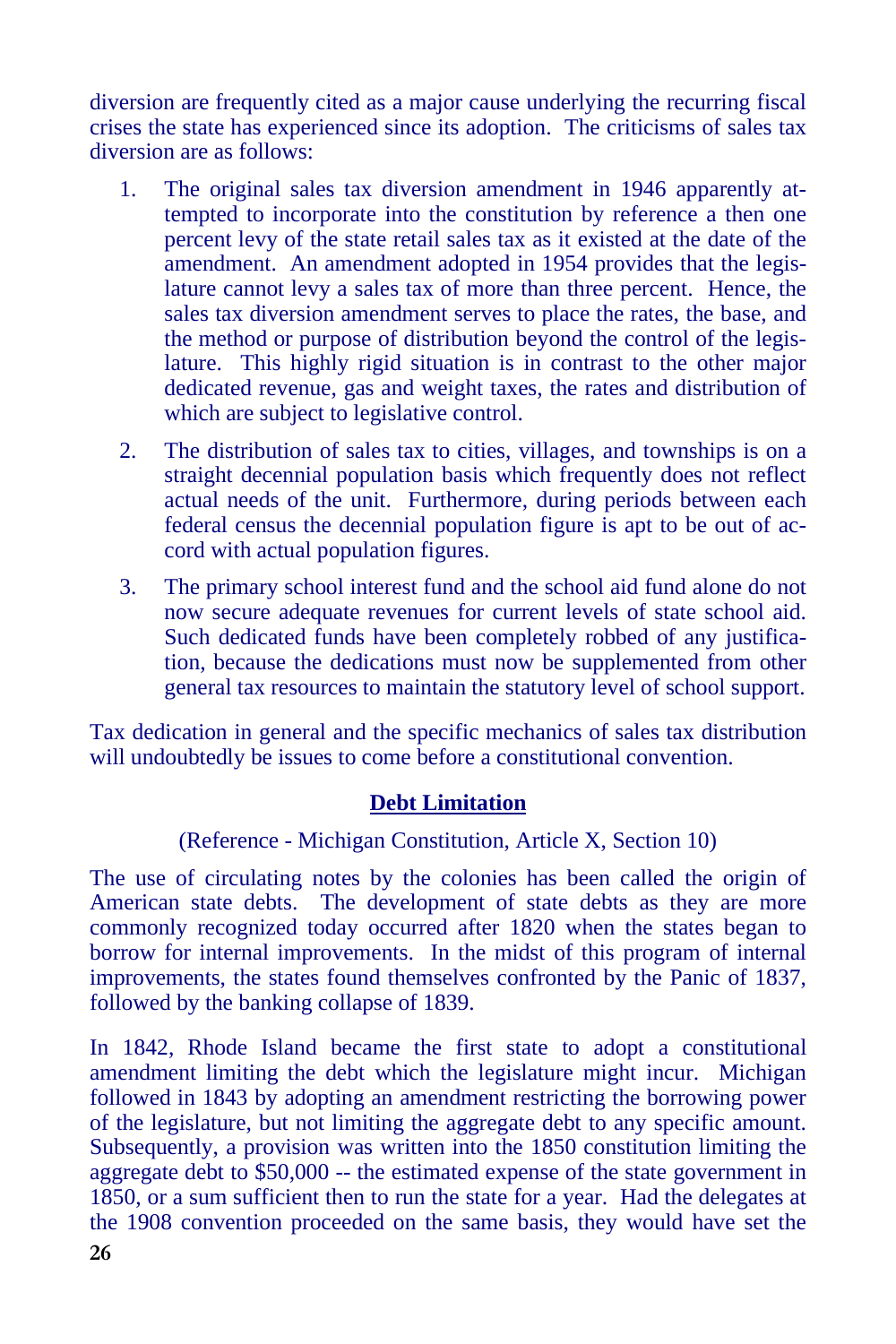limit at three and a half million dollars. The finance and taxation committee recommended, however, that the debt limit be set at \$250,000, which limit was written into the 1908 constitution. Hence, a constitutional amendment is required to authorize the legislature to incur debt in any amount which in the aggregate with previous debts exceeds \$250,000. This means that each borrowing operation, where credit of the state is being pledged, must be submitted to a popular vote. Since 1910, ten proposals have been submitted to the electorate to amend the constitution and authorize borrowing for such purposes as highway construction, hospital construction, and veterans' bonus payments. Seven of the proposals were adopted. Michigan now has \$178 million of such debt authorized by constitutional amendments.

Arguments for debt limitations are:

- 1. The legislature cannot always be trusted to exercise the inherent powers of the state to incur debt in a manner conducive to the public interest. Providing for debt limitations in the constitution is the most effective means of curbing abuses of state credit by the legislature.
- 2. The provisions limiting the debt-creating power of the legislature have done much to foster a partial pay-as-yougo policy in state finance and thus have acted as a brake upon excessive indebtedness.
- 3. Debt limits serve to protect the solvency of the governmental unit so that it can perform its necessary and proper functions; debt limits make it difficult or impossible for debt service costs to become so high that essential services have to be curtailed.
- 4. The debt limit has become a symbol of fiscal integrity. Such evidence of debt control is a significant source of confidence among investors with regard to the stability of a long-range investment.

The following are some of the more common arguments against debt limits:

- 1. Constitutional debt limitations stem from a lack of confidence in the legislature and as such violate the principle of representative government. The people should defer to the knowledge and judgment of their representatives, even if it means suffering because of their having made an unwise choice in the selection of the representatives. The representatives should be given the necessary authority to carry out their responsibilities.
- 2. Debt limits encourage the development of methods of circumventing or otherwise ignoring the limits, which result in forms of borrowing completely freed of constitutional and statutory regulations. A traditional method of evasion is the creation of special districts. Two other devices commonly used are the lease-financing (often through creation of special authorities) -- and revenue bonds. Both usually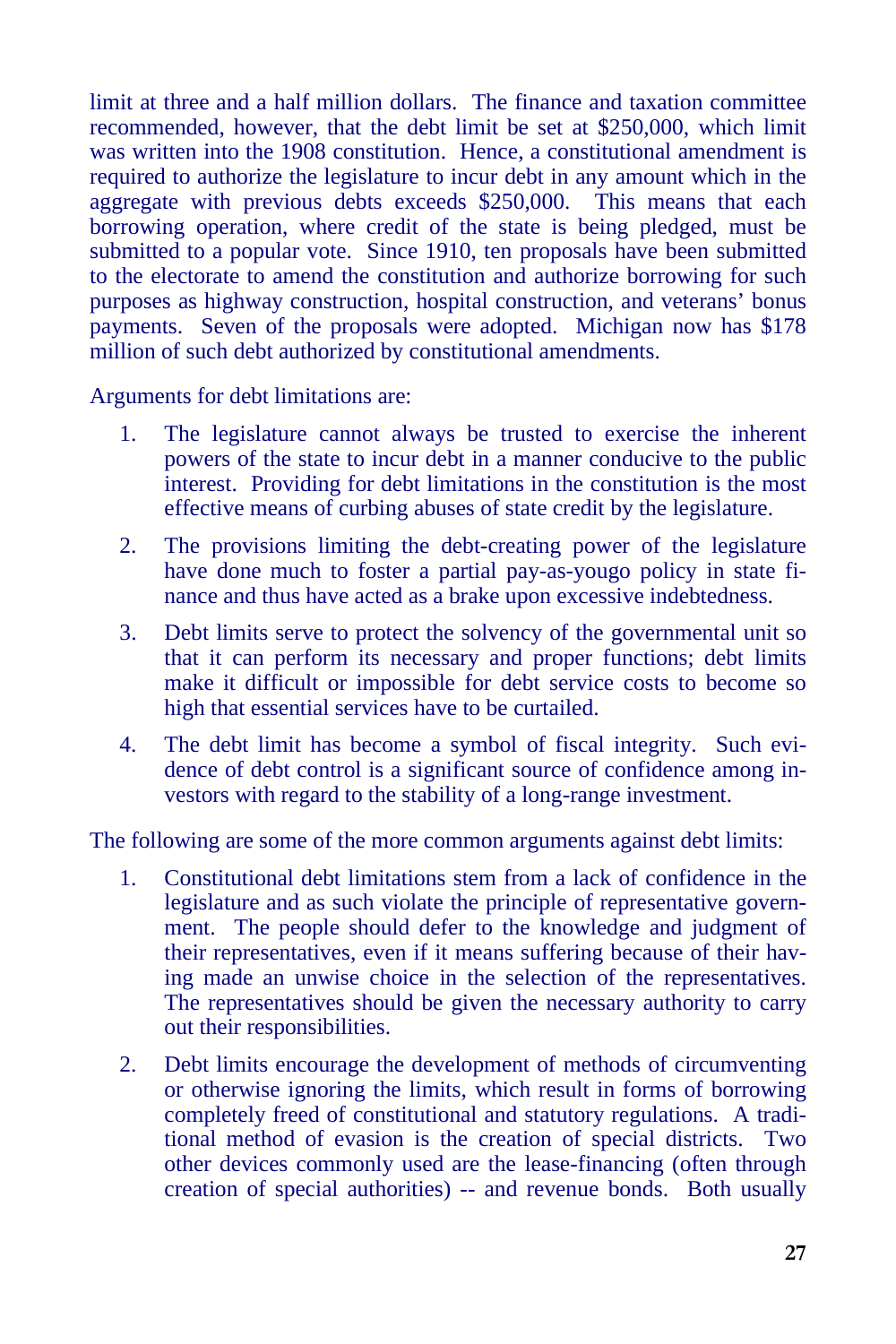involve higher interest rates than full faith and credit bonds. Michigan now has over \$105 million of such debt.

- 3. Since debt controls force the governor and legislature to limit expenditures or to tax for current expenditures, a debt ceiling merely forces changes in the methods of raising revenue -- from borrowing to increasing taxes.
- 4. Debt limits are prohibitions based on past errors, or the imaginary horrors of the future. They narrow the choice available to future legislatures faced with changed economic and political conditions.

### **C. Fiscal Controls**

### **Balanced Budget**

#### (Reference: Michigan Constitution, Article X, Section 2)

The Michigan constitution does not specifically require the legislature to pass a balanced budget, although one constitutional provision touches on the subject of relating appropriations to revenues.

> "The legislature shall provide by law for an annual tax sufficient with other revenues to pay the estimated expenses of the state government, the interest on any state debt and such deficiency as may occur in the resources."

Michigan now has a statutory requirement for a balanced budget as provided in section 21.lla of the Compiled Laws of 1948. However, the legislature is not bound by a statute requiring a balanced budget, except where constitutional recognition has been given the principle. The question of embodying the principle in the constitution is one which almost certainly will come before a constitutional convention.

#### **Legislative Auditor**

#### (Reference- Michigan Constitution, Article VI)

It has been urged that legislative fiscal controls be strengthened by creating the office of legislative auditor. The duty of such an officer would be to conduct performance audits as well as fiscal post audits of the administrative programs controlled by the executive arm. Responsible only and directly to the legislature, this officer would provide the primary means for checking on executive administration of legislative policy. Such an officer would, presumably, replace the present elected auditor general.

#### **D. The 15-Mill Limit**

(Reference: Michigan Constitution, Article X, Section 21)

The 15-mill limit on property taxes in the constitution will undoubtedly be an issue at a constitutional convention. The amendment was adopted in 1932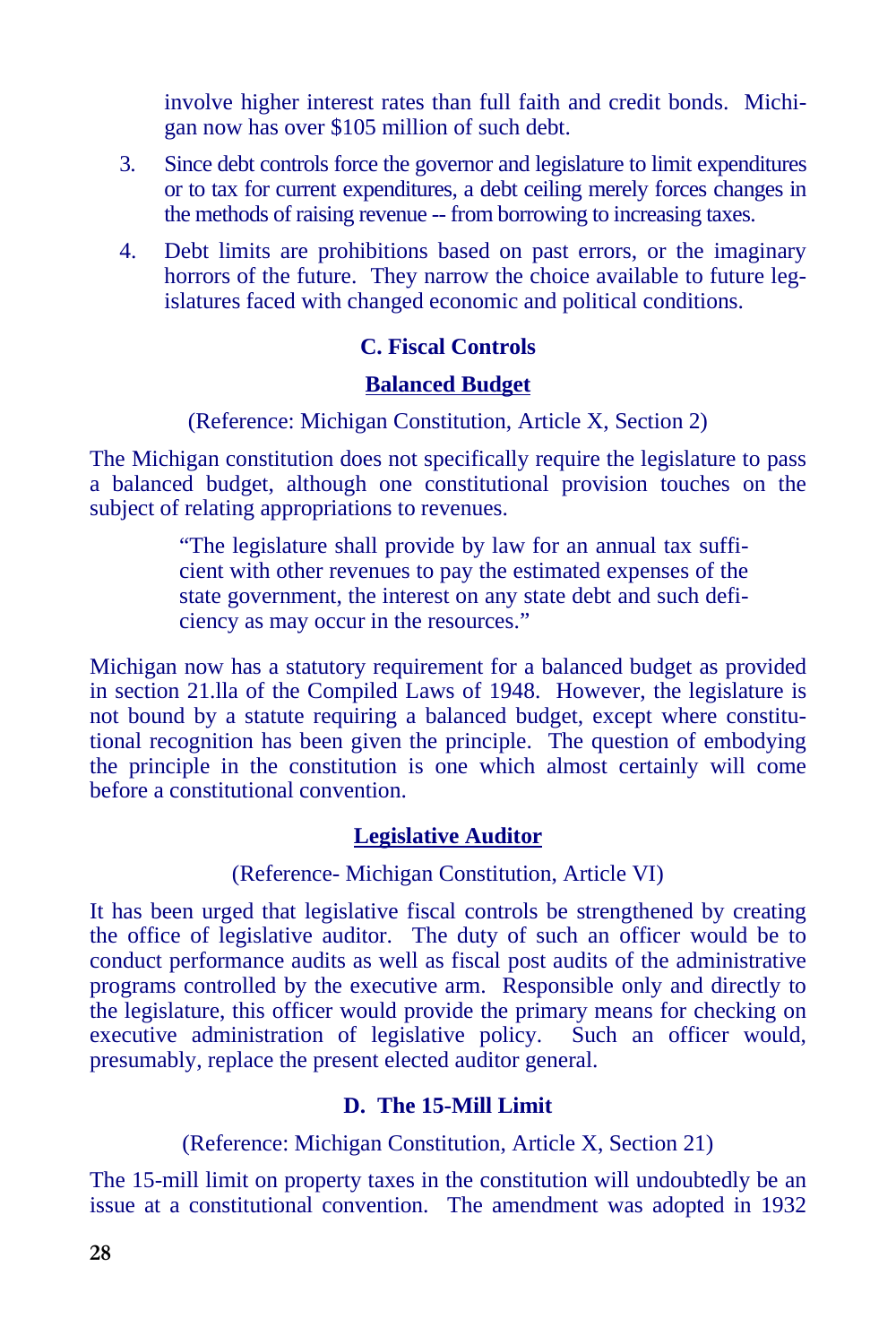and was amended in 1948. The Michigan 15-mill limit was the result of a depression-born property tax limitation movement. Five other states adopted various types of property tax limitations during the depression era.

In 1959, 22 states had some type of constitutional provision limiting the amount of taxes levied against property by the state legislature, local units, or both. These states are Alabama, Arkansas, California, Georgia, Idaho, Louisiana, Missouri, Montana, New Mexico, Michigan, North Carolina, Virginia, North Dakota, Ohio, Oklahoma, Washington, West Virginia, Kentucky, Nevada, New York, Texas, and Wyoming. In addition, there are legislative or statutory limitations in other states.

The Michigan constitution provides that the total amount of taxes assessed against property for all purposes in any one year shall not exceed one and one-half percent (15 mills) on the assessed valuation. There are, however, several major exceptions to this provision:

- 1. Taxes levied for debt service on bonds issued prior to the amendment are excluded from the limitation. Also, in April, 1955, another constitutional amendment was adopted as an aid in the financing of school building construction. This amendment (Article X**,** Section 27) removes from the 15mill limitation taxes levied for debt charges on new or refunded school district bonds issued prior to July 1, 1962. The legislature has placed on the November, 1960, ballot an extension of this provision.
- 2. The total amount of taxes assessed against property may be increased an additional 35 mills, up to 5 percent (50 mills), by majority approval of the voters, for a period not to exceed 20 years.
- 3. The 15-mill limitation may be increased when provided for by the charter of a municipal corporation. For example, a home rule city may levy up to 2 percent, or 20 mills, on its assessed valuation when provided for in its charter. A recent Michigan supreme court case has held that the provision excluding municipal corporations from the 15 mill limitation applies only to cities, incorporated villages, chartered townships, and under restricted circumstances school districts.
- 4. Special assessments are excluded from the provisions of the amendment, except special assessments made against governmental units at large (all properties subject to taxation within a governmental unit).
- 5. The courts have-ruled that the 15-mill limit applies against local assessments as adjusted by the statutory process of county and state equalization. This decision has resulted in an expansion of the tax base and the amount of taxes which can be levied within the 15-mill limitation, since state equalized valuations are usually higher than local assessed or county equalized valuations.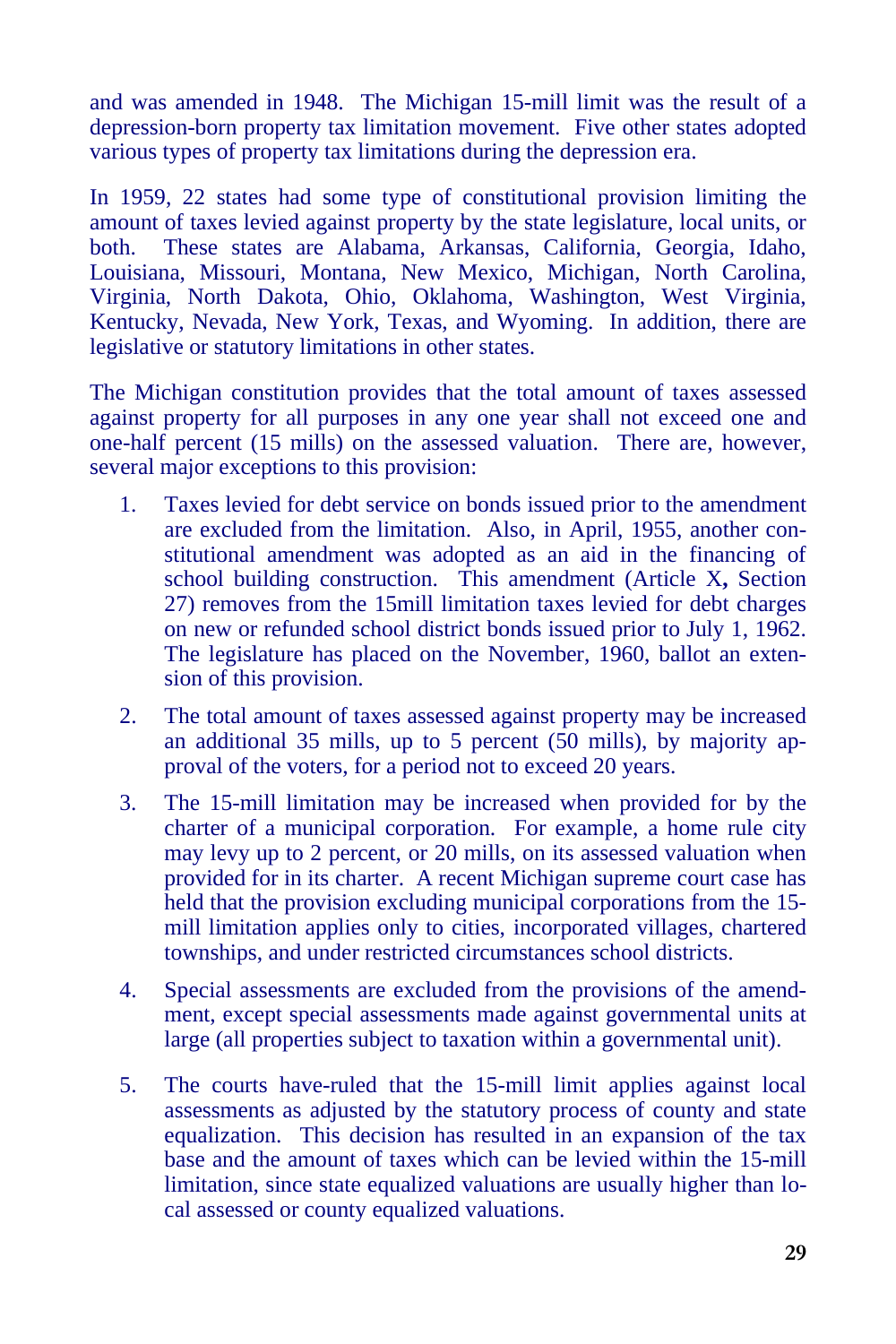The following arguments are commonly used by advocates of a property tax limitation:

- 1. A property tax limitation holds down the cost of government.
- 2. In holding down the cost of government, a limitation tends to reduce waste and inefficiency by encouraging governmental units to seek out and utilize more efficient processes and procedures.
- 3. Property tax limitation forces a more equitable distribution of the tax load by encouraging governmental units to seek other sources of revenue, or other subjects of taxation.
- 4. Limitation forces governmental officials to weigh more carefully the relative merits of new and additional programs which must be financed with voter approval of special millage in excess of the constitutional limitation. Also, the requirements of special-voted millage results in better citizen understanding of proposals and issues which are submitted to the electorate for approval.

Arguments against a limitation include:

- 1. There is a much more direct relationship between governmental efficiency and economy as a result of direct taxation. A limitation on property taxes encourages indirect taxes and state grants-in-aid, with a resultant loss of citizen interest and control.
- 2. Critics of a limitation contend that when property taxes are considered as a percentage of total revenues collected by all levels of government, property does not bear a disproportionate share of the tax load. It is argued that those favoring limitation often base their estimates of the tax burden carried by property on local taxes alone and ignore state and federal taxes.
- 3. A limitation is also opposed on the grounds that a property tax is justified partially on the ability to pay and is largely a benefit tax, because property owners receive specific benefits in the form of police and fire services, street and sidewalk maintenance, refuse collection and disposal, and. other direct benefits to property.
- 4. It is contended that a tax limitation discourages "pay-as-you-go" financing; brings about a curtailment in services; and weakens credit and financial stability. Also, tax limitations are really quite meaningless since the constitutional 15-mill limit. contrasts with a current average tax rate in Michigan of \$32.89 per \$1,000 of state equalized valuation.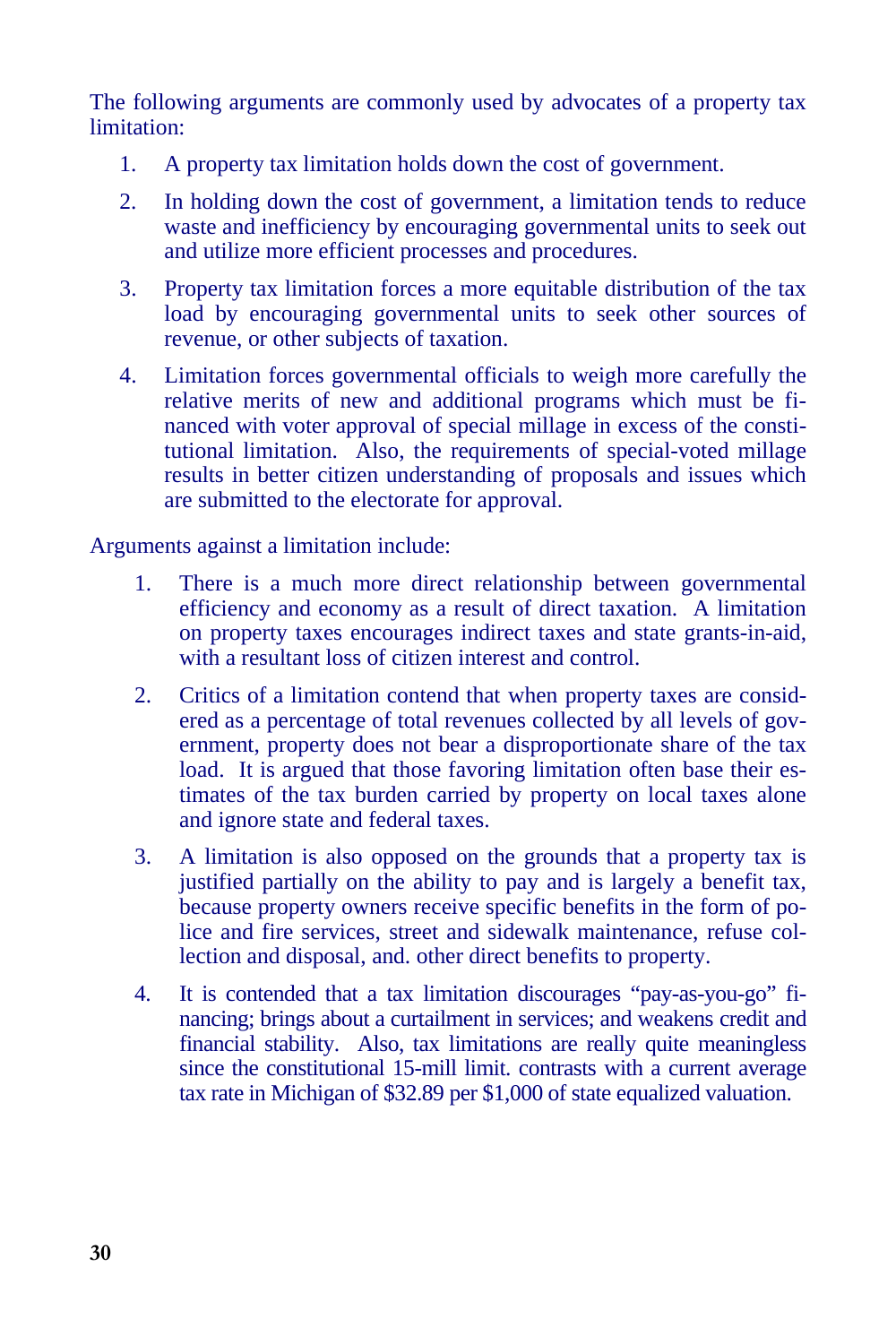#### **V. EDUCATION ISSUES**

#### (Reference: Michigan Constitution, Article XI)

The constitution provides for a superintendent of public instruction; for the University of Michigan, Michigan State University, Wayne State University, and their respective governing bodies; for a state board of education to supervise the former state normal schools; for the primary school system; for the college of mines; and for the establishment of libraries and certain types of charitable institutions. It also provides that proceeds from the sale or rent of school lands, certain escheats, and funds arising from salt spring lands shall be dedicated to the support of education.

#### **Organization for Education**

An elected superintendent of public instruction has general supervision of public education in the state. In addition, there are four constitutional boards and seven statutory boards which have authority over the various aspects of the state's educational responsibilities. The constitutional boards consist of the board of regents of the University of Michigan, the board of trustees of Michigan State University, the board of governors of Wayne State University, and the state board of education. The latter board has responsibility for Western Michigan, Eastern Michigan, and Central Michigan Universities and Northern Michigan College, as well as for the schools for the deaf and the blind.

Statutory boards supervise the various activities of vocational rehabilitation, libraries, historical commission, teachers' tenure, and vocational schools. The College of Mining and Technology and Ferris Institute, institutions of higher education, each have statutory governing boards.

The control of the superintendent of public instruction over primary and secondary education, for the most part, has been delegated by the legislature to the local school districts. The superintendent has varying degrees of participation in the supervision of the remainder of the education function. He is an ex officio member of six governing boards concerned with educational activities, including the three large universities. He is a member and secretary of the state board of education, but is not a member of the board for libraries, the historical commission, or the social welfare commission, which controls the Boys' Vocational School and the Girls' Training School.

#### **Major Issues**

Four major issues are raised:

1. It has been contended that the existing fragmented system of control of the several universities and colleges is not in the best interests of the state.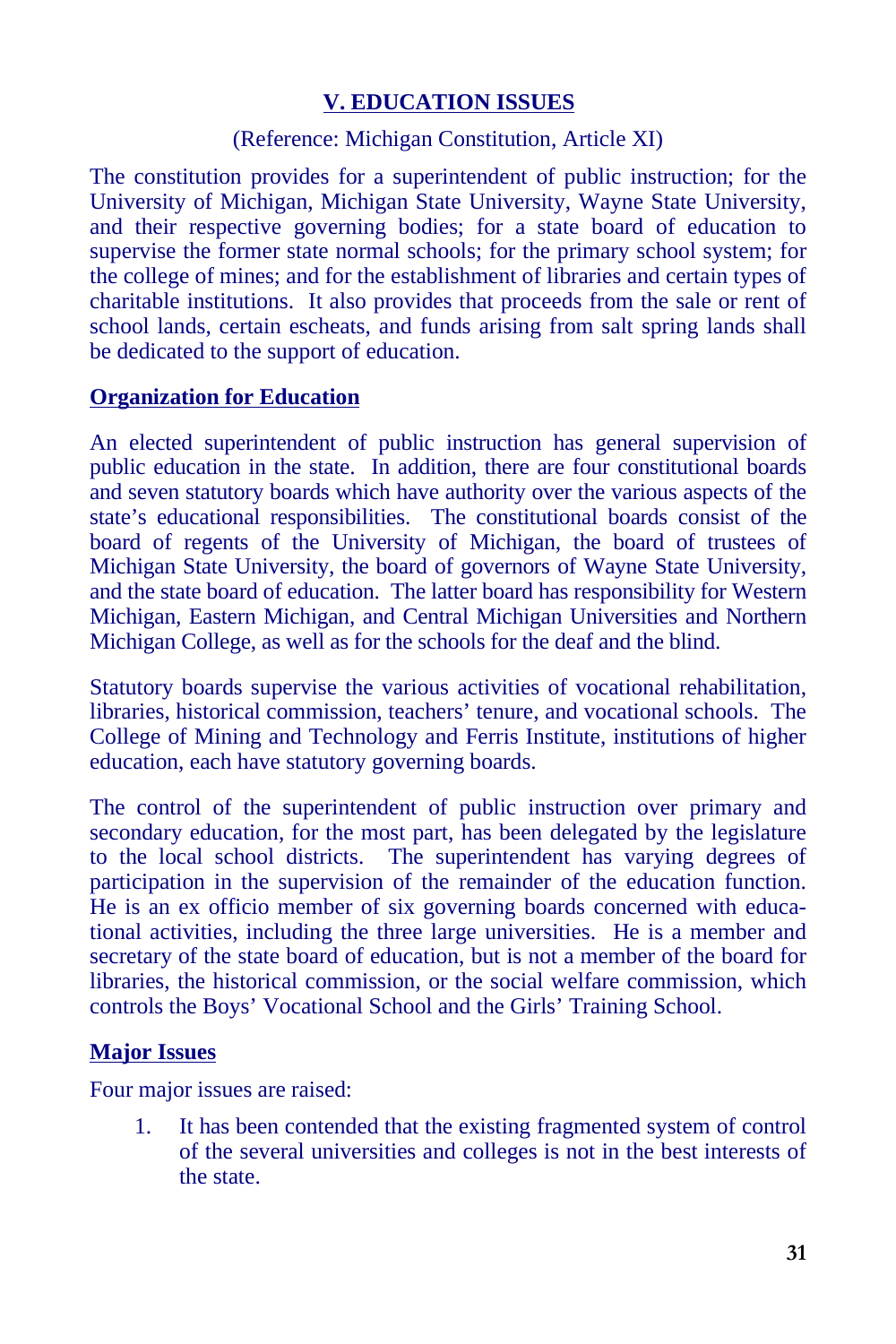- a. The 1958 Survey of Higher Education in Michigan for a joint legislative study committee suggests the establishment of a college and university coordinating board as a means of improving legislative appropriation and control procedures in respect to higher education.
- b. Integrated administration of the colleges and universities would better serve the ends of a comprehensive higher education system free of uneconomical overlapping of individual agency functions and services.

Among the objections to integration of college and university administration are statements that:

- a. Complexities and individual differences between institutions are so great that only those directly involved in the operation of a given institution can know the needs of that institution and adequately speak for them.
- b. The individuality of each institution is too important to a satisfactory system of higher education to be jeopardized by any form of central control.
- 2. Is it advisable to accord special constitutional powers and privileges to the University of Michigan, Michigan State University, and Wayne State University?
	- a. The above-mentioned 1958 "Survey" points to the high standing of Michigan State University and the University of Michigan (Wayne State received constitutional status in 1958) as adequate reason to give similar status to the governing boards of all other Michigan state institutions of higher education.
	- b. Higher education and its institutions constitute a special problem in government. These institutions should be sheltered from normal legislative and executive administrative controls.

Opposition to special constitutional status for institutions of higher education rests on three propositions:

- a. The relatively extensive fiscal autonomy afforded by special constitutional status is inadvisable in that all of the funds involved are public funds and public funds should be under public control through the legislative process.
- b. The resulting power of the universities to control the size of their student body and their curriculum potentially short-circuits the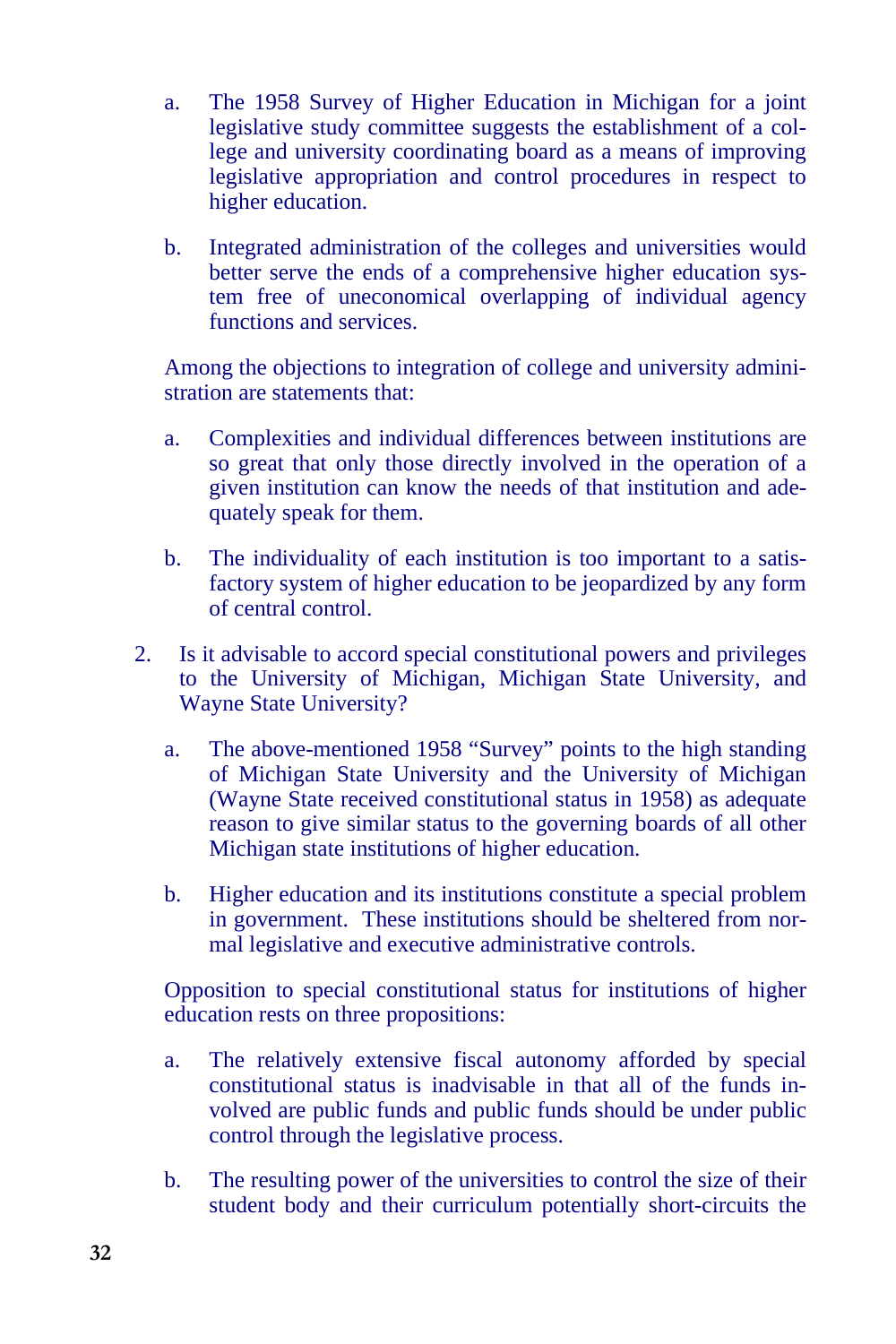legislative body may be left in a position where it can only supply the money requested or deliberately fail to meet "needs" already established.

- c. Preferred status of any type of service or group of services among many reduces the efficiency and flexibility of the whole government in an unwarranted degree.
- 3. Should the members of the state board of education be appointed rather than elected?
- 4. And, should the superintendent of public instruction be appointed by the state board of education rather than elected by the people?

These issues are considered jointly because of the mutual similarity of argument pro and con. Those favoring appointment feel that:

- a. Separation of these offices from the requirements imposed by running for popular election would broaden and enrich the field of candidates for the offices.
- b. The requirements and functions of the offices are such as to provide little effective basis for qualified voter judgment.
- c. The office of superintendent of public instruction in particular is administrative rather than policy-forming in nature and thus should be appointive.

basic legislative process in democratic government in that the<br>begislative body may be left in a position where it can only sup-<br>ply the money requested or deliberately fail to meet "needs" al-<br>ready established.<br>Therefore Arguments for continued election of similar offices and other arguments for appointment are found in the section on "Executive Issues" as they relate to other elective officials. It is argued further that the office of superintendent of public instruction is elective in over harf of the states and that these offices are too vital to place beyond the control of the people as exercised by direct election.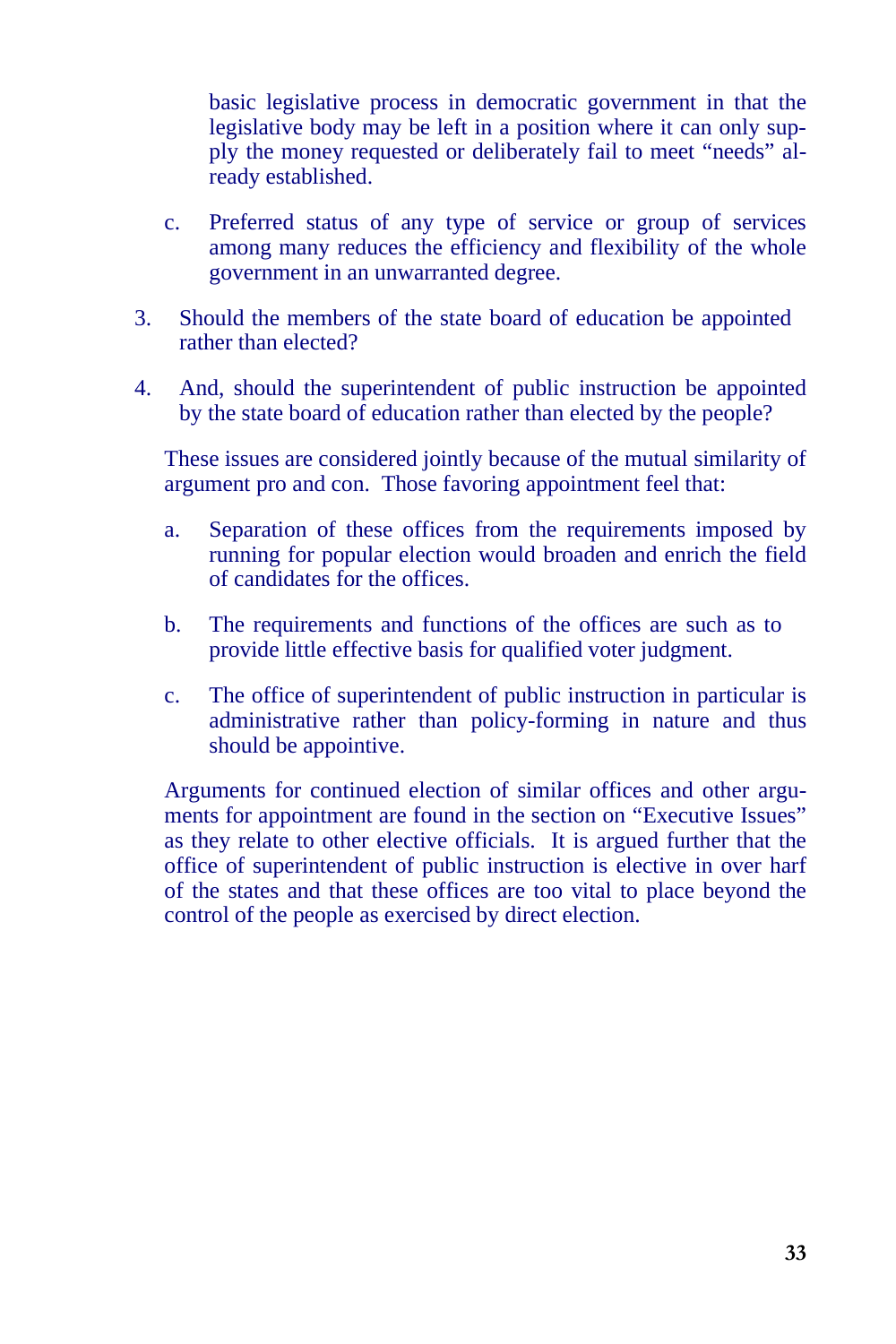### **VI. LOCAL GOVERNMENT ISSUES**

The Michigan constitution establishes the framework of local government, creates many of the elective offices, and defines, within broad limits, the role of local governmental units. The constitution also gives to the legislature authority to make laws defining the scope and extent of local governmental services and activities by authorizing it to confer on townships and counties powers of a local, legislative, and administrative character.

The issues of local government involve, in part, conflicting philosophies on the role of local government. Critics of the present system charge that increasing urbanization, and improvements in transportation and communication especially, require a re-definition of the role of existing governmental units toward the end of eliminating duplication, waste, and inefficiency, while retaining democratic and responsible government. Critics also contend that adequate provisions have not been made for meeting area-wide or metropolitan problems which extend beyond the present political boundaries.

Those who advocate retention of the present system of local government contend that existing constitutional provisions insure that local government is kept close to the people. Township officials, particularly, oppose any trend toward centralization or toward the appointment, rather than election, of governmental officials. In addition, proponents of the present system point out that despite the inflexible features of the existing system, it does work well through informal cooperation and compromise -- that area-wide problems are adequately met through the use of special districts and authorities, inter-governmental compacts and contracts, and formal and informal conferences and committees of governmental officials.

While these are some of the broad general differences of opinion on the adequacy or inadequacy of the constitutional provisions respecting local government, there are, of course, many specific issues which are covered in the following sections.

#### **A. Township Government**

(Reference: Michigan Constitution, Article VIII, Sections 7, 16, 17, 18, 19)

Michigan township government has its roots in the Northwest Ordinance of 1787 and an act of the legislative council of the Territory of Michigan. In 1950, there were 1,264 townships in Michigan with an average population of 1,821. Their populations ranged from seven to 50,972.

#### **Constitutional Provisions**

The Michigan constitutions of 1835, 1850, and 1908 recognized the existence of organized townships, and provided that each should be a body corporate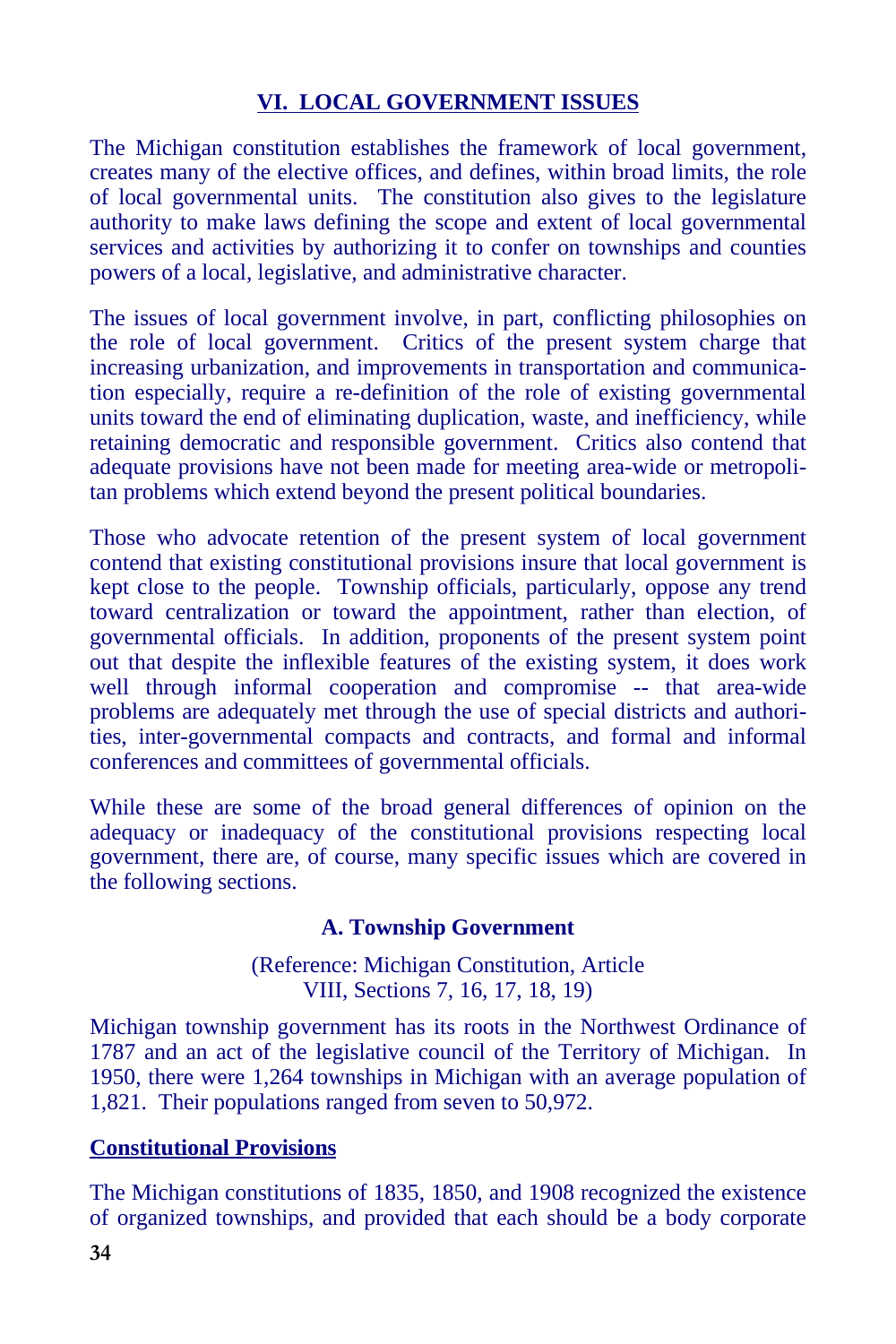with powers and immunities as prescribed by law. The Michigan constitution of 1908 also provided for the election in each organized township of a supervisor, treasurer, clerk, commissioner of highways, and up to four constables for two-year terms. It also provided for up to four justices of the peace for four-year terms. The constitution also stipulated that the township supervisor of each organized township was, by virtue of his office, a member of the county board of supervisors.

The constitution gave to the state legislature authority to confer upon the several townships powers of a local legislative and administrative character.

In addition, four trustees elected for two-year terms in townships with more than 5,000 population are provided for by statute. The trustees, clerk, treasurer, and supervisor compose the township board which is the policymaking body as well as the executive agency of the township.

Arguments in favor of retaining existing constitutional provisions relating to township government are:

- 1. Township government, as presently organized, provides an adequate system to meet the needs of the great majority of townships which are rural in character.
- 2. The present constitution provides for the direct election of the principal township officials. The direct election of these officials guarantees that local government will remain responsive to the will of the people. The elected township official is the last bulwark against a trend toward more centralized and less responsible government.
- 3. The township form of government is less expensive to operate than an incorporated municipality and at present is the only alternative for rural areas with limited resources and population.

Where townships are subject to urban pressures, alternatives for incorporation are available to meet this need.

4. The constitutional provision which requires that township supervisors serve ex officio as members of the county board of supervisors is most satisfactory. In this way rural areas are not completely dominated by incorporated cities in the county. Since the state has transferred to the county many of the functions previously lodged in the townships, it is especially important that townships retain a strong voice in the administration of these services at the county level.

Opponents of the present constitutional provisions on township government contend that:

1. The present constitution does not provide a flexible pattern of governmental organization to meet the needs of urban townships.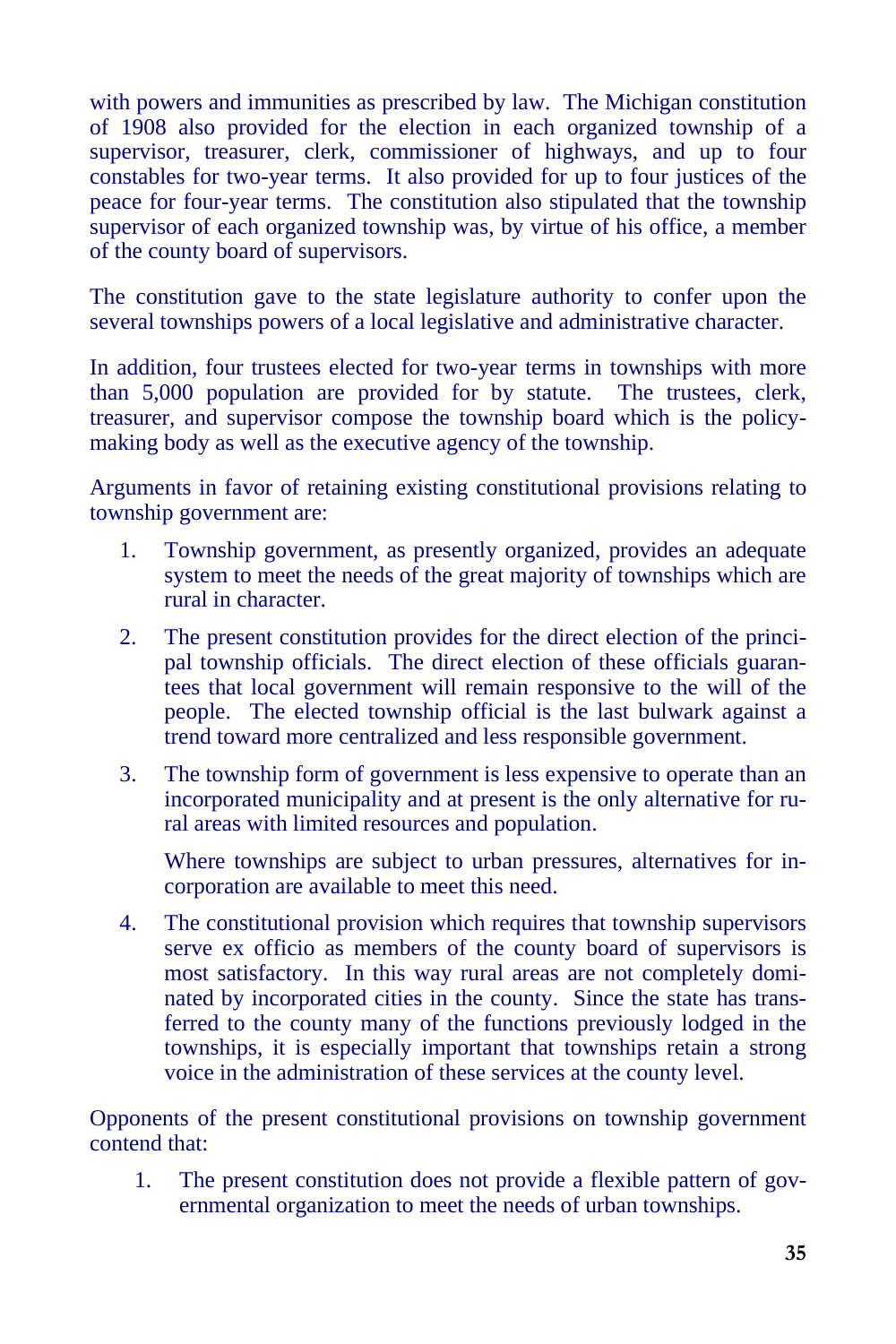- 2. County officers and agencies can administer more efficiently many of the services now provided by townships.
- 3. Public apathy and disinterest in township government negate the concept that elective township officials are close to and responsive to the will of the people. In addition, improvements in transportation and communication make officials from a larger governmental jurisdiction readily accessible to the citizenry.
- 4. The existing constitutional provision that townships, regard*less* of size or population, are entitled to representation on on the board of supervisors has resulted in large and unwieldy boards of supervisors, in inequities between the several townships, and between cities and townships in many counties.

#### **B. County Government**

#### (Reference: Michigan Constitution, Article VIII, Sections 1-15)

There are 83 counties in Michigan. In 1958, population estimates of these counties ranged from 2,580 in Keweenaw to 2,845,250 in Wayne. The constitution stipulates that each organized county must elect biennially a sheriff, county clerk, county treasurer, register of deeds, and prosecuting attorney. The board of supervisors of any county may unite the offices of the clerk and register of deeds by a majority vote of the members elect. The constitution provides that the township supervisor from each township is a member of the board of supervisors and that cities are to receive representation as provided by law.

The constitution also empowers the legislature to confer upon the several boards of supervisors powers of a local legislative and administrative character. Counties, therefore, have no inherent governmental powers but exercise only those established by law.

#### **Issues**

The basic issue in county government is whether the existing provisions of the constitution are satisfactory or too rigid to allow for the wide divergence of population and the varied service needs of Michigan counties. Specific issues involve the election or appointment of officials; representation and size of the board of supervisors; and home rule powers for counties.

Proponents of existing constitutional provisions argue:

1. County government with all of its limitations in formal organization works well through informal cooperation between the numerous county officers and agencies. Also, a more streamlined organization does not guarantee increased efficiency and economy. The election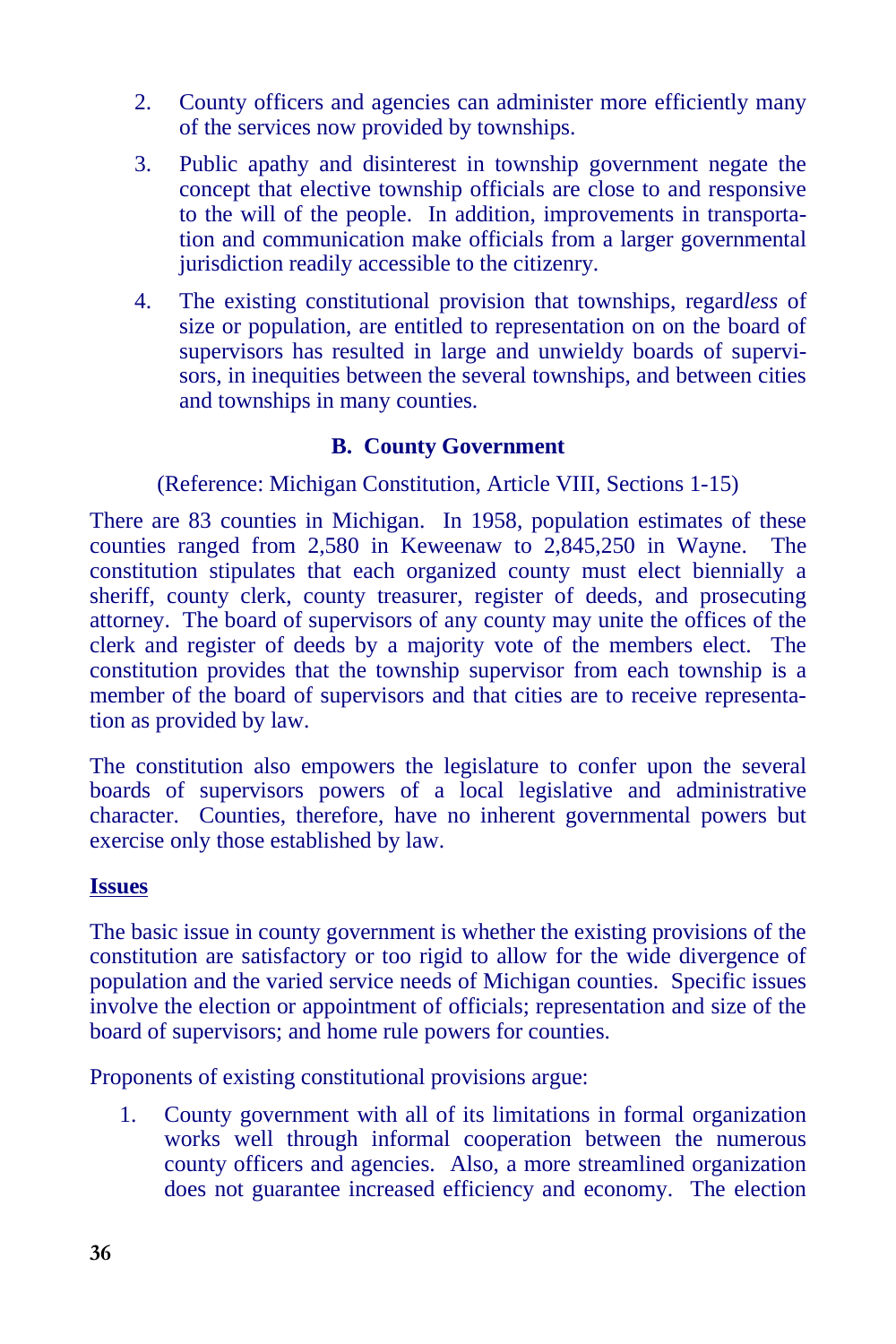and appointment of qualified officers and employees are a much more reliable guarantee of the satisfactory performance of county functions.

- 2. The election of the sheriff, clerk, and other county officers insures that these officials will be directly responsive to the wishes of the people. The appointment of any of the present constitutional officers would further remove governmental control from the people. In addition, these officers generally cooperate with the governing body as a practical matter, because their budgets are controlled by the board of supervisors.
- 3. The constitution provides that each township supervisor is (by virtue of his office) a member of the county board of supervisors. In accordance with the constitution, the legislature provides for city representation on the basis of a population formula. Advocates of this system point out that while some of the more urban counties have large boards of supervisors, the present system does insure that townships and rural areas will not be completely dominated by incorporated municipalities.

This federated approach also insures that officials of local units in the county will have a voice in matters which affect the interests of their constituents. Since the functions and activities of counties are becoming more municipal in character, and because townships especially have lost many of their functions to the county, it is increasingly important that local units in the county control policy decisions at the county level.

4. The county is fundamentally an arm or agency of state government, and therefore the powers, duties, and organization of county government must be uniform throughout the state to insure that state law is equitably administered by the 83 counties. Any changes in the constitution which would grant to counties independence from state control would create confusion and undermine the essential role of the county as an agent of the state at the local level. Such county functions as judicial administration, law enforcement, and the safeguarding of public records must be administered uniformly throughout the state.

Advocates of reform in county government say:

- 1. The present constitutional provisions for county government create a rigid and uniform system of county government which is inadequate to provide for the unique needs of each county. It is -argued that comprehensive reforms are impossible without basic changes in the constitution.
- 2. Critics point to the fact that each county must elect specified constitutional officers even though many of these officials perform administrative or ministerial functions. Since these officials must run for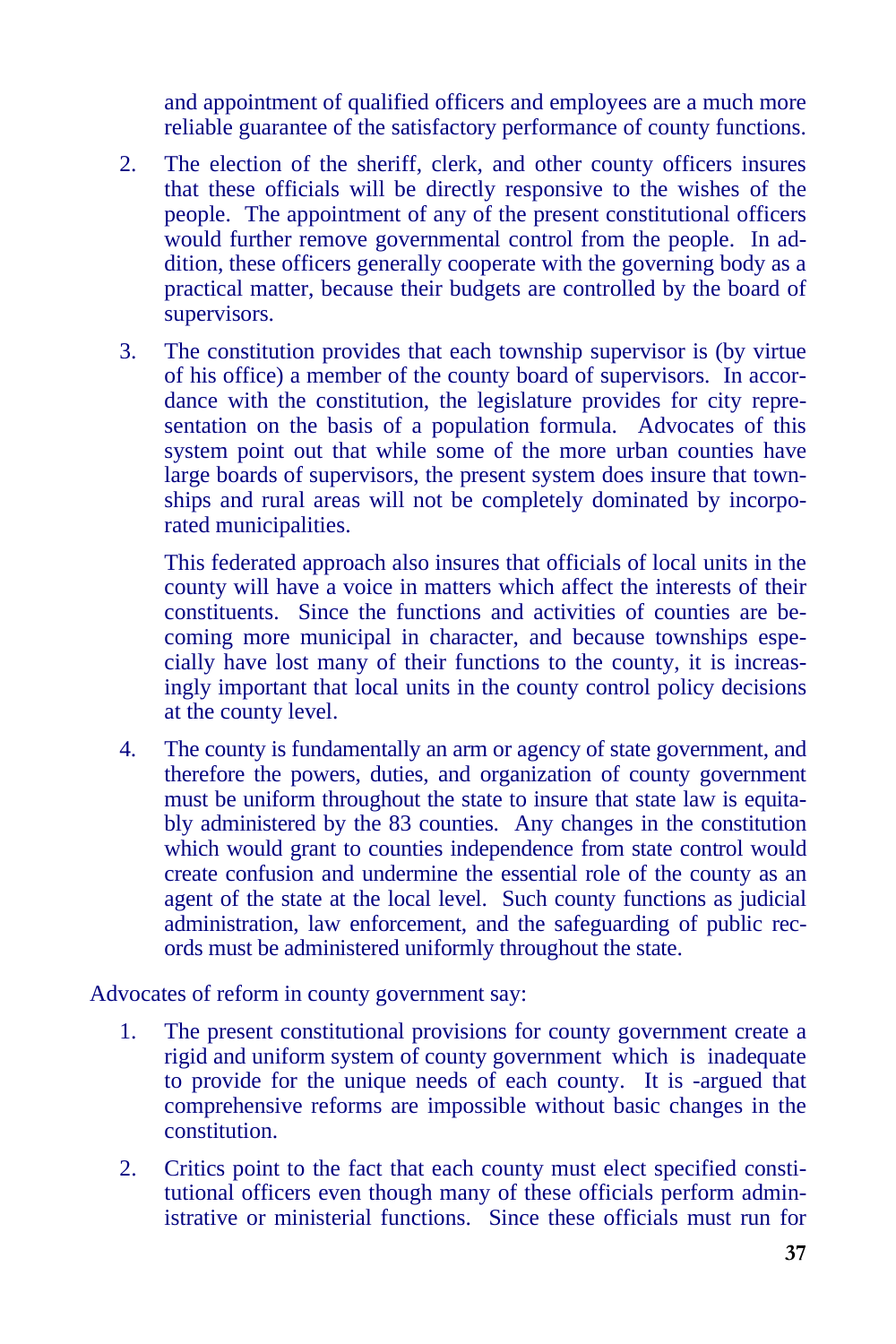election every two years, they are subject to political pressures and are often selected on the basis of political popularity rather than demonstrated competence in their respective fields. Also, elective officials, because they receive a direct mandate from the people, tend to operate independently of the board of supervisors and other county officers and agencies. This adds to the diffusion of responsibility and lack of coordination common to county government.

- 3. The existing provision that township supervisors are ex officio representatives on the board of supervisors and that cities will receive representation as provided by law has resulted in large, unwieldy boards of supervisors in the more urban counties. Further, it has resulted in inequities in representation between townships of differing population and between cities and townships in each county. Representatives on the board are principally concerned with the interest of their local municipalities and seldom concerned with the interests of the county as a whole.
- 4. County government generally is characterized by a diffusion of responsibility among the numerous appointive officials and elective and appointive boards or commissions. There is seldom any effective coordinating executive agency or officer. Further there is little opportunity for instituting a more effective administrative organization until counties obtain a degree of home rule or self-government. In recent years, the role of many counties has been changing and local units look to the county for many of the functions previously lodged with cities, villages, and townships in each county. In order to perform these services properly, counties must be released from detailed state control and direction.

#### **C. Metropolitan Area Government**

(Reference: Michigan Constitution, Article VIII, Section 31)

Over the past decade, numerous studies of metropolitan areas have been made by legislative committees; national, state, and local commissions; state and local officials; and universities and citizen groups.

A constitutional amendment approved in 1927 authorizes the legislature to provide by general law for the incorporation by any two municipalities or parts of same to form metropolitan districts for the purpose of owning or operating parks or public utilities for supplying sewage disposal, drainage, water, light, power, or transportation or any combination of these. The amendment further provides that no city, village, or township can surrender any rights, obligations, or property without the approval of a majority vote of the electors voting on the question.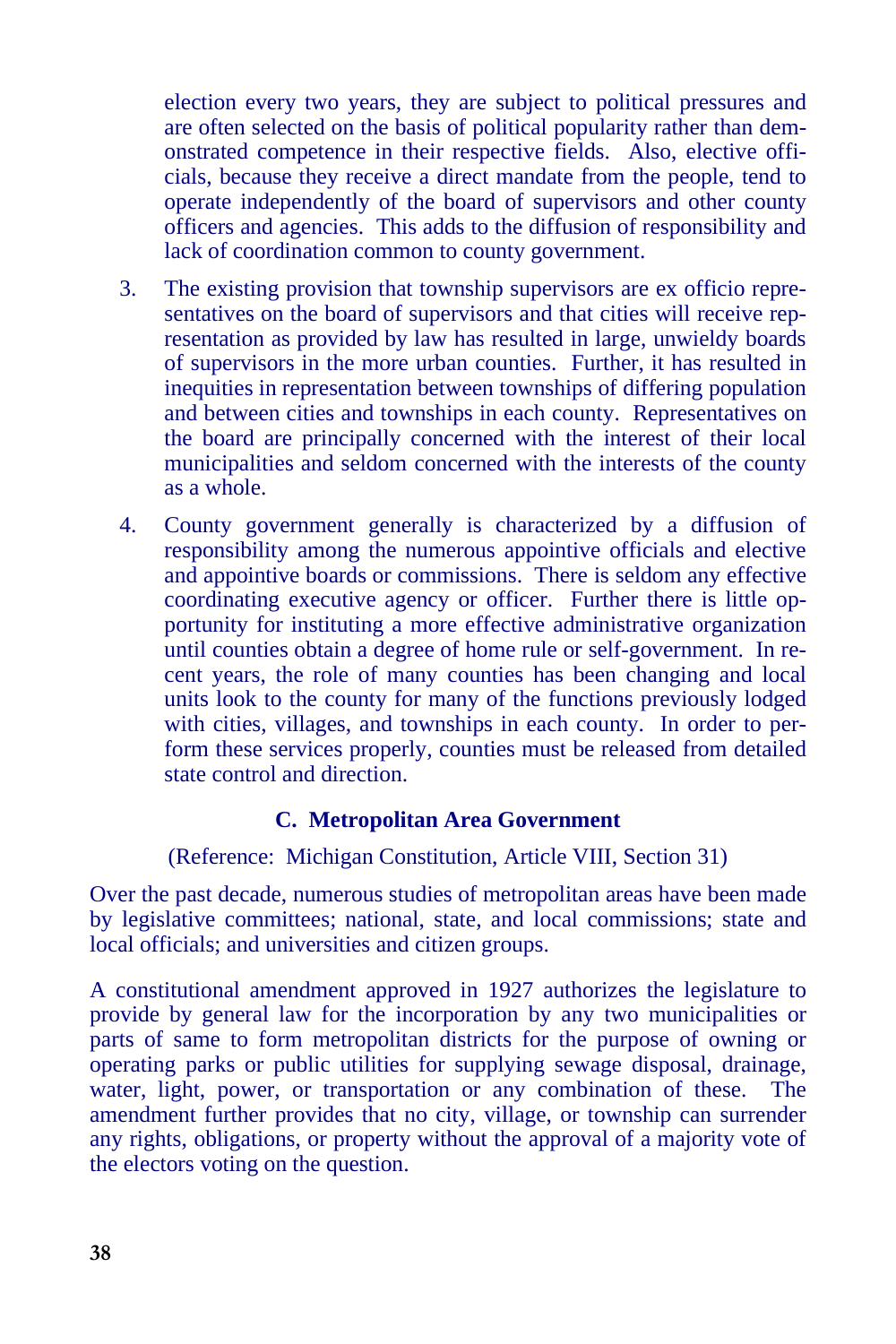The amendment also stipulates that a general law (adopted in 1939) must limit the rate of taxation, restrict the power to borrow, and give to the district electors power and authority to frame, adopt, and amend a charter when approved by a majority vote of the electors of each constituent municipality.

The basic issue revolves around the ability or inability of local governmental units to cope adequately with area-wide problems.

Those in favor of maintaining the status quo contend that:

- 1. Existing provisions are adequate to meet area-wide needs. The use of authorities, special districts, annexation, and the numerous formal and informal contracts and compacts are sufficient to solve problems which overlap municipal boundaries. In addition, cities can sell services and counties can provide certain area-wide services.
- 2. The efficiency which is possible under a metropolitan supergovernment can be achieved only at the expense of local control and individual liberty.
- 3. There has never been a satisfactory understanding of the nature of metropolitan area problems. Until there is a more precise definition of the problem, any attempt to deal with it effectively is at best misdirected, at worst dangerous to our basic concept of local selfgovernment, particularly city home rule.

Critics of the present constitutional provisions contend that:

- 1. The problems of metropolitan government cannot be solved on a piecemeal basis. The Michigan constitution does not provide sufficient authority for urban areas to apply more advanced concepts of metropolitan government such as the home rule federated approach.
- 2. Critics point to the fact that only six metropolitan districts have been incorporated under the enabling Metropolitan District Act of 1929. In addition, rarely does any one district provide more than one or two functional services. In fact, it is pointed out that the amendment strictly limits the types of services which a district can render. Also, the formation of metropolitan districts requires complex procedures and it is difficult in many instances to get agreement between municipalities.
- 3. Critics also contend that the present policy of creating singlepurpose special districts and authorities under other enabling legislation is a stop-gap procedure which results in the formation of additional governmental units in an increasingly complex governmental pattern. Further, extensive use of special districts will make effective coordination of services and expenditures among local governments exceedingly difficult.